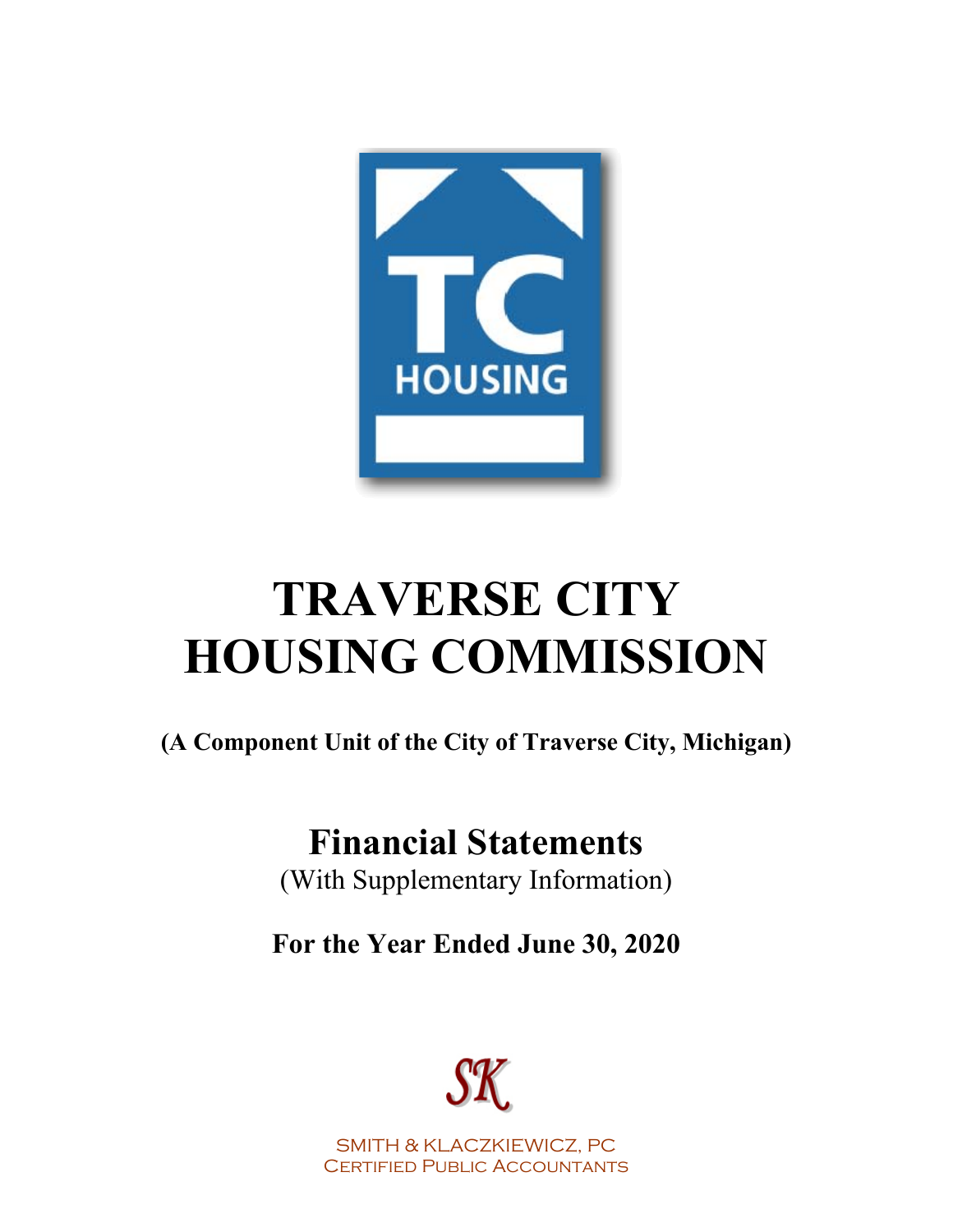## **Table of Contents**

|                                                                                                                                                                                                                                    | Page      |
|------------------------------------------------------------------------------------------------------------------------------------------------------------------------------------------------------------------------------------|-----------|
| <b>Independent Auditor's Report</b>                                                                                                                                                                                                | $1 - 3$   |
| <b>Management's Discussion and Analysis</b>                                                                                                                                                                                        | $4-9$     |
| <b>Basic Financial Statements for the Year Ended June 30, 2020</b>                                                                                                                                                                 |           |
| <b>Statement of Net Position</b>                                                                                                                                                                                                   | 10        |
| Statement of Revenues, Expenses and Changes in Fund Net Position                                                                                                                                                                   | 11        |
| <b>Statement of Cash Flows</b>                                                                                                                                                                                                     | 12        |
| Notes to Financial Statements                                                                                                                                                                                                      | $13 - 20$ |
| <b>Other Supplementary Information</b>                                                                                                                                                                                             |           |
| <b>Financial Data Schedules</b>                                                                                                                                                                                                    | $21 - 27$ |
| <b>Single Audit</b>                                                                                                                                                                                                                |           |
| Independent Auditor's Report on Internal Control Over Financial<br>Reporting and on Compliance and Other Matters Based on an<br>Audit of Financial Statements Performed in Accordance with<br><b>Government Auditing Standards</b> | 28-29     |
| Independent Auditor's Report on Compliance for Each Major Program<br>and on Internal Control Over Required by the Uniform Guidance                                                                                                 | $30 - 31$ |
| Schedule of Expenditures of Federal Awards                                                                                                                                                                                         | 32        |
| Notes to Schedule of Expenditures of Federal Awards                                                                                                                                                                                | 33        |
| Schedule of Findings and Questioned Costs                                                                                                                                                                                          | 34-35     |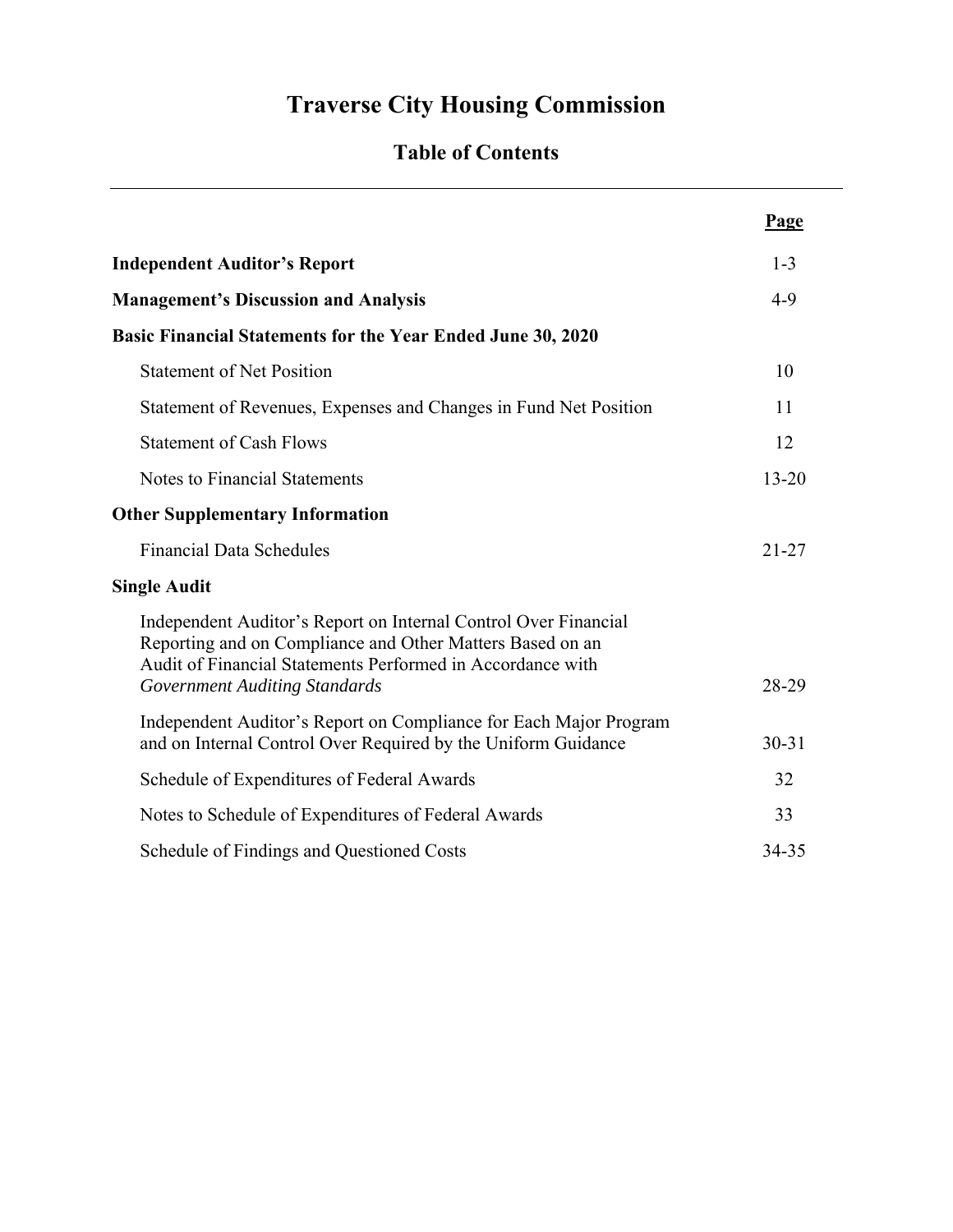

SMITH & KLACZKIEWICZ, PC Certified Public Accountants

Thomas J. Smith, CPA Robert R. Klaczkiewicz, CPA (989) 751-3064

A veteran owned business

#### **INDEPENDENT AUDITOR'S REPORT**

To the Board of Commissioners Traverse City Housing Commission Traverse City, Michigan

#### **Report on the Financial Statements**

We have audited the accompanying financial statements of the business-type activities of the *Traverse City Housing Commission*, a component unit of the City of Traverse City, Michigan, as of and for the year ended June 30, 2020, and the related notes to the financial statements, which collectively comprise the Housing Commission's basic financial statements as listed in the table of contents.

#### **Management's Responsibility for the Financial Statements**

Management is responsible for the preparation and fair presentation of these financial statements in accordance with accounting principles generally accepted in the United States of America; this includes the design, implementation, and maintenance of internal control relevant to the preparation and fair presentation of financial statements that are free from material misstatement, whether due to fraud or error.

#### **Auditor's Responsibility**

Our responsibility is to express opinions on these financial statements based on our audit. We conducted our audit in accordance with auditing standards generally accepted in the United States of America and the standards applicable to financial audits contained in *Government Auditing Standards*, issued by the Comptroller General of the United States. Those standards require that we plan and perform the audit to obtain reasonable assurance about whether the financial statements are free from material misstatement.

An audit involves performing procedures to obtain audit evidence about the amounts and disclosures in the financial statements. The procedures selected depend on the auditor's judgment, including the assessment of the risks of material misstatement of the financial statements, whether due to fraud or error. In making those risk assessments, the auditor considers internal control relevant to the entity's preparation and fair presentation of the financial statements in order to design audit procedures that are appropriate in the circumstances, but not for the purpose of expressing an opinion on the effectiveness of the entity's internal control. Accordingly, we express no such opinion. An audit also includes evaluating the appropriateness of accounting policies used and the reasonableness of significant accounting estimates made by management, as well as evaluating the overall presentation of the financial statements.

We believe that the audit evidence we have obtained is sufficient and appropriate to provide a basis for our audit opinions.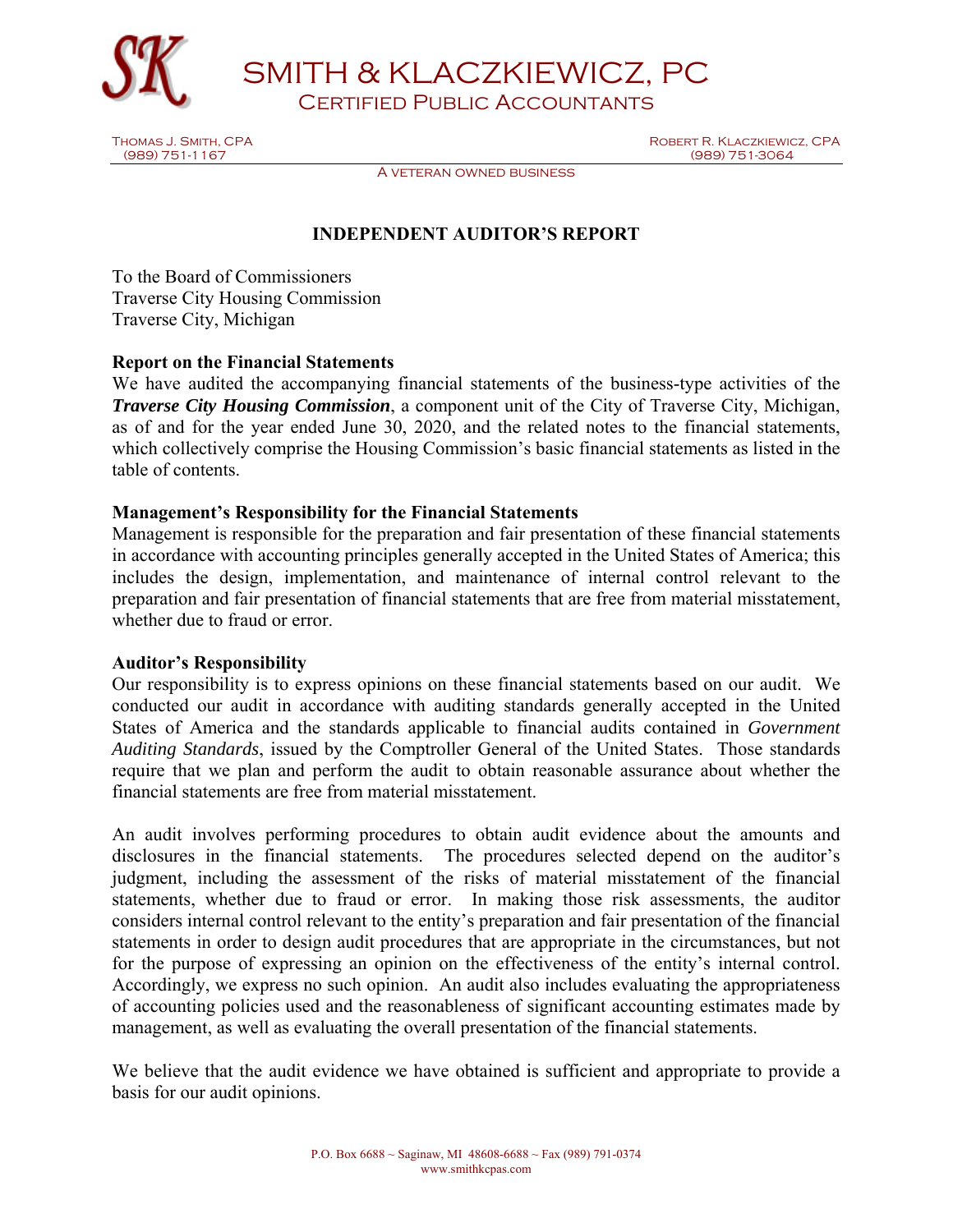#### **Opinions**

In our opinion, the financial statements referred to above present fairly, in all material respects, the respective financial position of the business-type activities of the *Traverse City Housing Commission*, as of June 30, 2020, and the respective changes in financial position and cash flows thereof for the year then ended in accordance with accounting principles generally accepted in the United States of America.

#### **Other Matters**

#### *Required Supplementary Information*

Accounting principles generally accepted in the United States of America require that the management's discussion and analysis (pages 4 to 9) be presented to supplement the basic financial statements. Such information, although not a part of the basic financial statements, is required by the Governmental Accounting Standards Board, who considers it to be an essential part of financial reporting for placing the basic financial statements in an appropriate operational, economic, or historical context. We have applied certain limited procedures to the required supplementary information in accordance with auditing standards generally accepted in the United States of America, which consisted of inquiries of management about the methods of preparing the information and comparing the information for consistency with management's responses to our inquiries, the basic financial statements, and other knowledge we obtained during our audit of the basic financial statements. We do not express an opinion or provide any assurance on the information because the limited procedures do not provide us with sufficient evidence to express an opinion or provide any assurance.

#### *Other Information*

Our audit was conducted for the purpose of forming opinions on the financial statements that collectively comprise the *Traverse City Housing Commission's* basic financial statements. The financial data schedules and schedule of federal expenditures are presented for purposes of additional analysis and are not a required part of the basic financial statements.

The financial data schedules are the responsibility of management and were derived from and relate directly to the underlying accounting and other records used to prepare the basic financial statements. The accompanying schedule of expenditures of federal awards is presented for purposes of additional analysis as required by Title 2 U.S. *Code of Federal Regulations* Part 200, *Uniform Administrative Requirements, Cost Principles and Audit Requirements for Federal Awards* (Uniform Guidance), and is also not a required part of the financial statements. Such information has been subjected to the auditing procedures applied in the audit of the basic financial statements and certain additional procedures, including comparing and reconciling such information directly to the underlying accounting and other records used to prepare the basic financial statements or to the basic financial statements themselves, and other additional procedures in accordance with auditing standards generally accepted in the United States of America. In our opinion, the information is fairly stated, in all material respects, in relation to the basic financial statements as a whole.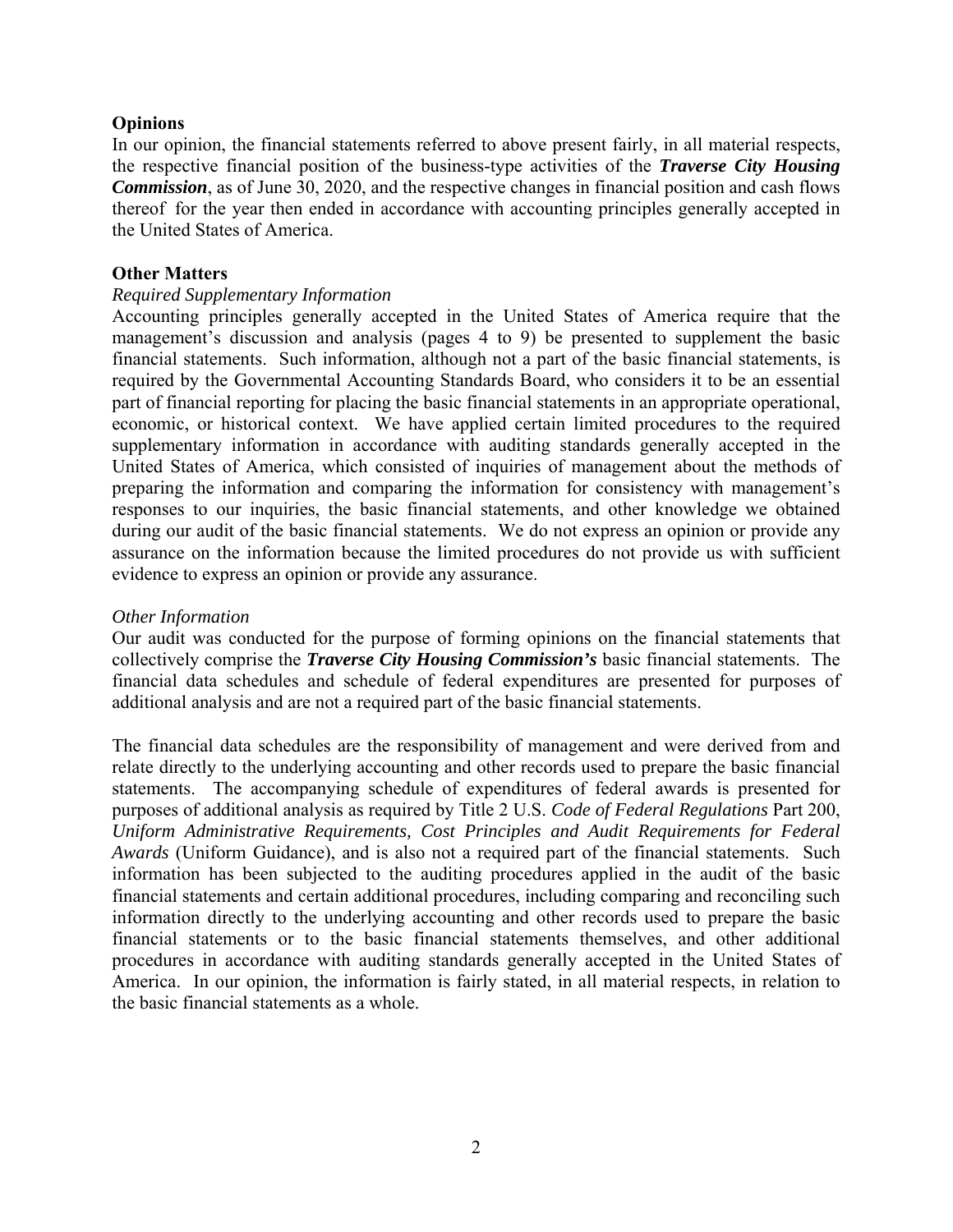#### **Other Reporting Required by** *Government Auditing Standards*

In accordance with Government Auditing Standards, we have also issued our report dated November 25, 2020 on our consideration of the *Traverse City Housing Commission's* internal control over financial reporting and on our tests of its compliance with certain provisions of laws, regulations, contracts, and grant agreements and other matters. The purpose of that report is to describe the scope of our testing of internal control over financial reporting and compliance and the results of that testing, and not to provide an opinion on internal control over financial reporting or on compliance. That report is an integral part of an audit performed in accordance with Government Auditing Standards in considering the *Traverse City Housing Commission's* internal control over financial reporting and compliance.

Smith + Klacyhiannig PC

*Saginaw, Michigan* November 25, 2020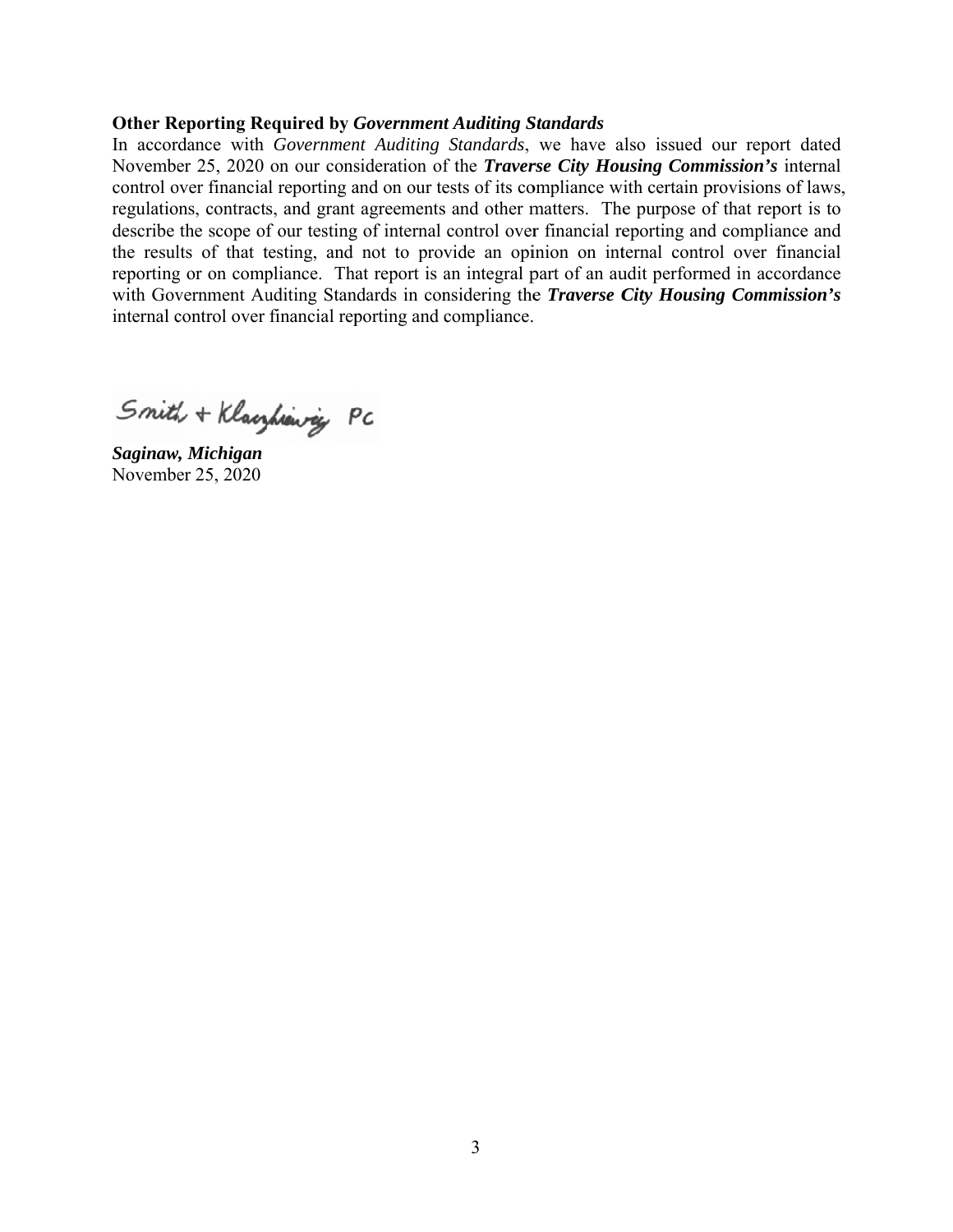## **Traverse City Housing Commission Management's Discussion and Analysis (MD&A)**  *For the Year Ended June 30, 2020*

As management of the Traverse City Housing Commission we offer readers of this audit report this management's discussion and analysis of the Traverse City Housing Commission's financial activities for the fiscal year ended June 30, 2020. This discussion and analysis of the Traverse City Housing Commission's financial performance should be read in conjunction with the auditor's report and the following financial statements.

The combined financial statements reflect all of the Housing Commission's federally funded programs and activities in one place. The Housing Commission reports all its activities and programs using the Enterprise Fund type model. HUD encourages PHAs to use this accounting method as it is normally used to account for "business-type activities" – activities similar to those found in the private sector. Enterprise Funds use the accrual method of accounting, the same accounting method employed by most private-sector businesses. Under this method, revenues and expenses may be reported as such even though no cash transaction has actually taken place.

#### **FINANCIAL HIGHLIGHTS**

The term "net position" refers to the difference between assets and liabilities. The Housing Commission's total net position at year-end was \$1,999,321. The net position decreased by \$44,733, or 2.2% from the prior year.

Revenues and contributions for the Housing Commission were \$2,561,871 during the year. This was an increase of \$267,386 or 11.7% from the prior year.

Expenses for the Housing Commission were \$2,606,604 during the year. This was an increase of \$119,224 or 4.8% from the prior year.

HUD operating grants were \$1,775,093 during the year. This represents an increase of \$195,708 or 12.4% from the prior year. Capital contributions were \$53,376 during the year. This was a decrease of \$7,115 or 11.8% from the prior year.

#### **OVERVIEW OF THE FINANCIAL STATEMENTS**

This annual report contains this *Management's & Discussion Analysis*, the *Basic Financial Statements* and the *Notes to the Financial Statements*. This report also contains the Financial Data Schedule (FDS) as referenced in the section titled *Other Supplementary Information*. The Housing Commission's financial statements are presented as fund financial statements because the Housing Commission only has a proprietary fund.

#### *Required Financial Statements*

The *Statement of Net Position* includes the Housing Commission's assets and liabilities and provides information about the nature and amounts of investments in resources (assets) and obligations of the Housing Commission's creditors (liabilities). It also provides the basis for evaluating the liquidity and financial flexibility of the Housing Commission.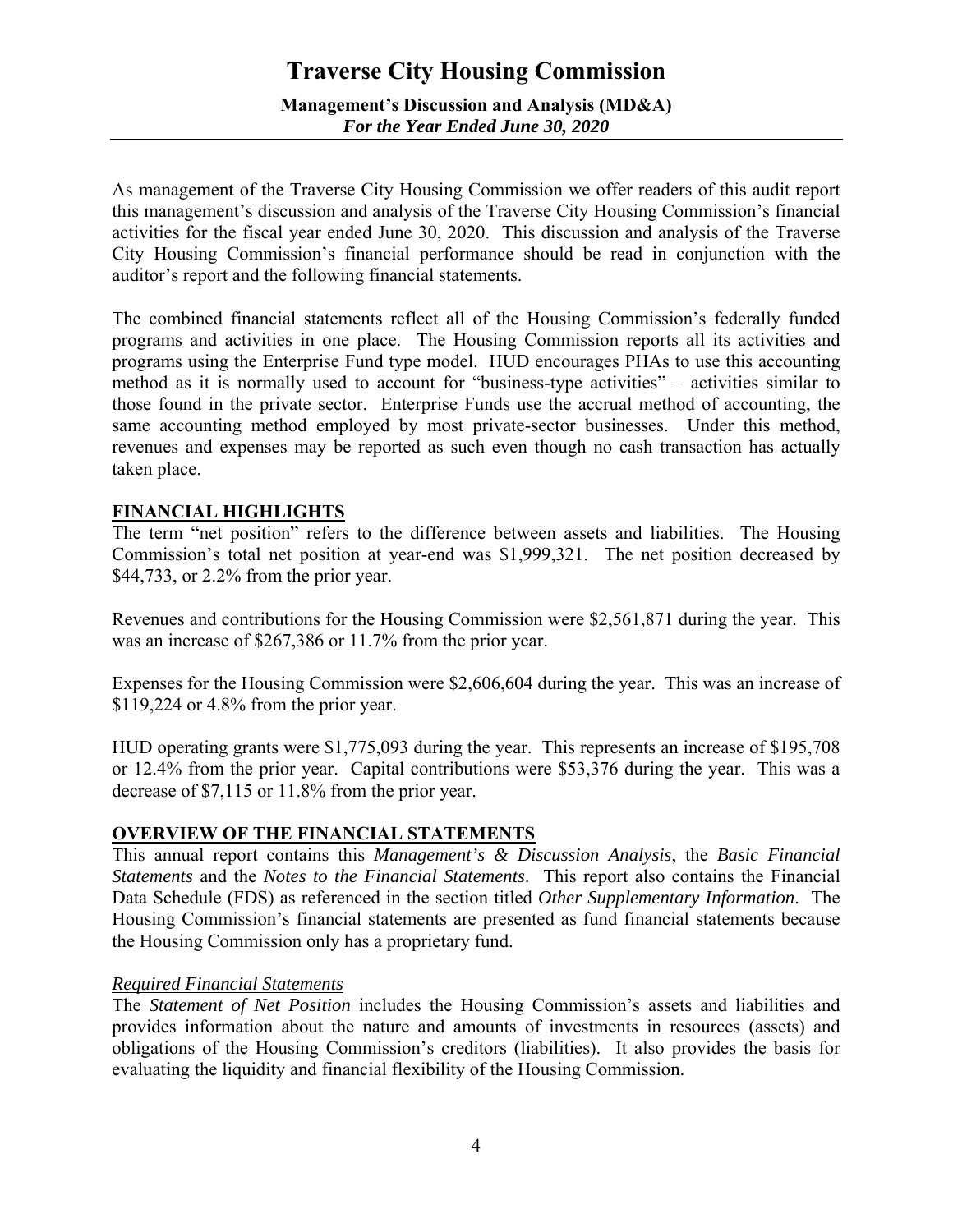## **Traverse City Housing Commission Management's Discussion and Analysis (MD&A)**  *For the Year Ended June 30, 2020*

All of the current year's revenues and expenses are accounted for in the *Statement of Revenues, Expenses and Changes in Fund Net Position*. This statement measures the success of the Housing Commission's operations over the past year and can be used to determine whether the Housing Commission has successfully recovered all its costs through its user fees and other charges, profitability and credit worthiness.

The final required financial statement is the *Statement of Cash Flows*. The statement reports cash receipts, cash payments and net changes in cash resulting from operations, investing and financing activities and provides answers to such questions as where did cash come from, what was cash used for, and what was the change in the cash balance during the reporting period.

#### *Notes to the Financial Statements*

The notes provide additional information that is essential to a full understanding of the data provided in the basic financial statements and provide more detailed data.

#### *Other Supplementary Information*

This report also contains the Financial Data Schedule (FDS) as referenced in the section of *Other Supplementary Information*. HUD has established Uniform Financial Reporting Standards that require Housing Commissions to submit financial information electronically to HUD using the FDS format. This financial information was electronically transmitted to the Real Estate Assessment Center (REAC) and is required to be included in the audit reporting package.

The Financial Data Schedule reports the Housing Commission's operations in more detail. The Housing Commission reports all its activities using Enterprise fund types. These funds are used to show activities that operate more like commercial enterprises.

#### **FINANCIAL ANALYSIS**

Over time, changes in net position may serve as a useful indicator of the Housing Commission's financial position. As stated in the following table, assets exceeded liabilities by \$1,999,321 at the close of the fiscal year, a decrease of \$44,733. The decrease in net position was primarily attributed to normal business fluctuations from year to year.

The unrestricted net position was \$660,594 at year-end. This amount may be used to meet the Housing Commission's ongoing obligations. The Housing Commission had net position classified as restricted in the amount of \$75,000 which is subject to external restrictions on how the funds may be used. The amount of restricted net position is restricted for an investment in a joint venture. At the end of the year, the Housing Commission is able to report positive balances in all categories of net position. The same situation held true for the prior fiscal year.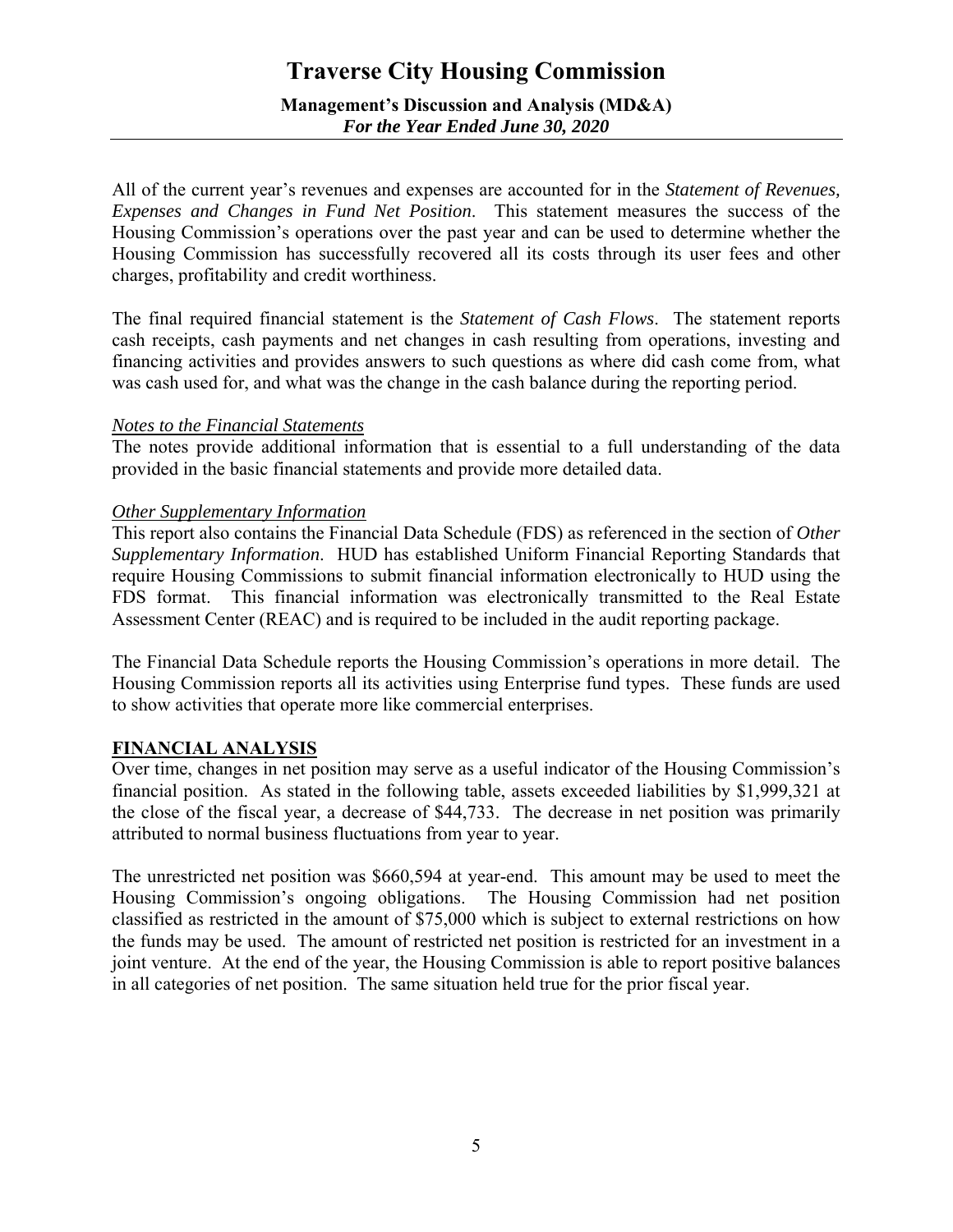#### **Management's Discussion and Analysis (MD&A)**  *For the Year Ended June 30, 2020*

|                                       | 2020          | 2019          |
|---------------------------------------|---------------|---------------|
| Current and other assets              | 948,969<br>\$ | 888,702<br>-S |
| Capital assets not being depreciated  | 297,665       | 297,665       |
| Capital assets being depreciated, net | 1,392,669     | 1,553,192     |
| Total assets                          | 2,714,303     | 2,739,559     |
|                                       |               |               |
| Liabilities, current                  | 353,452       | 266,879       |
| Liabilities, noncurrent               | 361,530       | 428,626       |
| <b>Total liabilities</b>              | 714,982       | 695,505       |
|                                       |               |               |
| Net investment in capital assets      | 1,263,727     | 1,356,649     |
| Restricted                            | 75,000        | 101,865       |
| Unrestricted                          | 660,594       | 585,540       |
| Total net position                    | 1,999,32      | 2,044,054     |

The net decrease in total assets was due in large part to a net decrease in capital assets.

The decrease in total liabilities was due in large part having made the required debt payments.

The largest portion of the Housing Commission's net position reflects its investment in capital assets (e.g. land, buildings and equipment) less accumulated depreciation, net of related debt. The Housing Commission uses these capital assets to provide service and consequently these assets are not available to liquidate liabilities or other spending.

While the Statement of Net Position shows the balances in net position, the Statement of Revenues, Expenses and Changes in Fund Net Position provides answers as to the nature and source of these changes.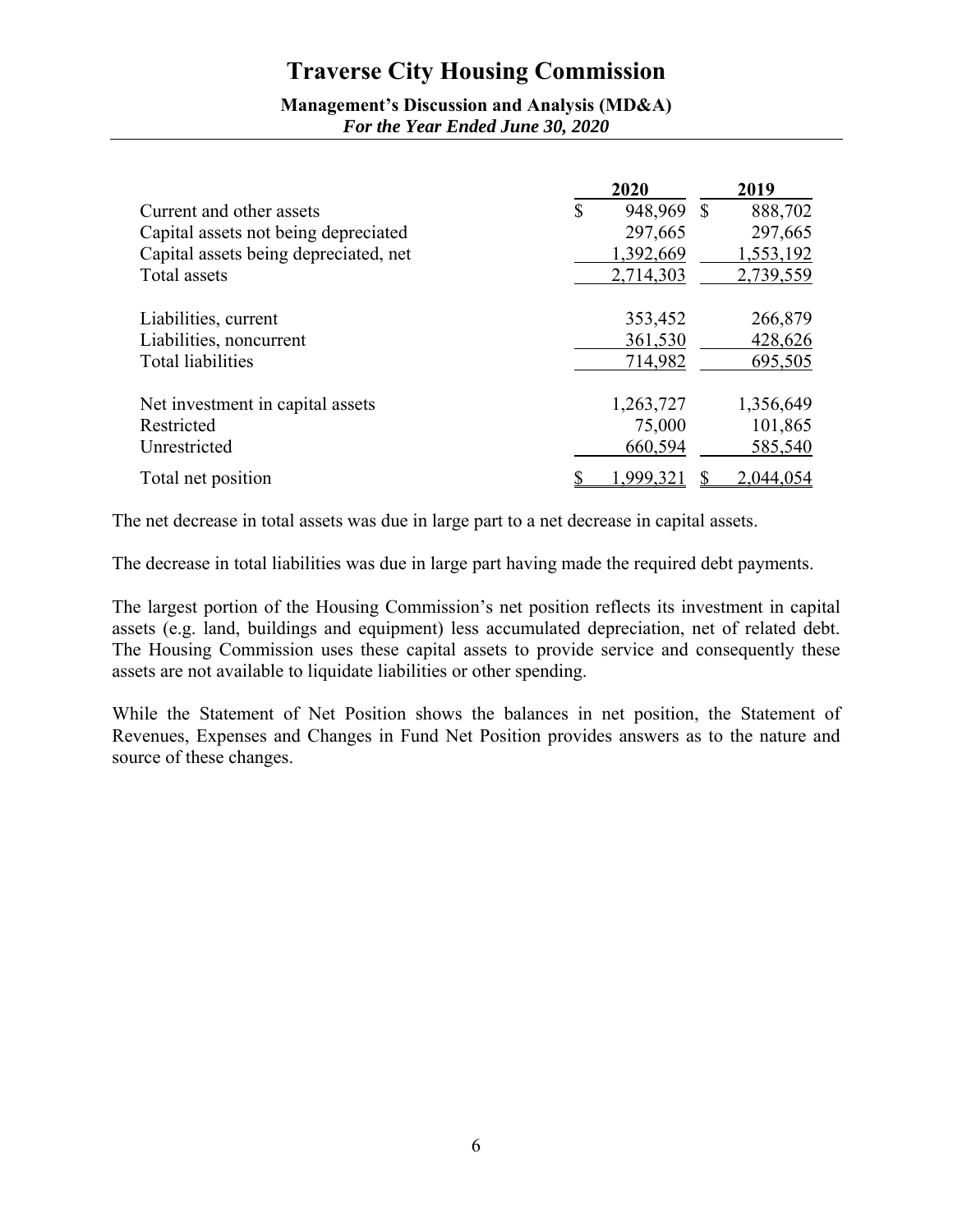#### **Management's Discussion and Analysis (MD&A)**  *For the Year Ended June 30, 2020*

|                                        |              | 2020       | 2019       |
|----------------------------------------|--------------|------------|------------|
| Revenues:                              |              |            |            |
| Program revenues:                      |              |            |            |
| Charges for services-tenant rent       | $\mathbb{S}$ | 463,609 \$ | 451,162    |
| Program grants and subsidies           |              | 1,775,093  | 1,579,385  |
| Capital grants                         |              | 53,376     | 60,491     |
| General revenues:                      |              |            |            |
| Other revenue                          |              | 267,077    | 199,630    |
| Interest earned on deposits            |              | 2,716      | 3,817      |
| Total revenues                         |              | 2,561,871  | 2,294,485  |
| Expenses – housing program             |              | 2,606,604  | 2,494,633  |
| Increase (decrease) in net position    |              | (44, 733)  | (200, 148) |
| Net position $-$ beginning of the year |              | 2,044,054  | 2,244,202  |
| Net position $-$ end of the year       |              | ,999,321   | 2,044,054  |

#### *Revenues*:

As shown in the above table, total revenues increased by \$267,386, due in large part to increases in grants from HUD. Other revenue increased during the year which is attributed to an increase in management fees the Housing Commission is receiving for contracts with other Public Housing Agencies.

#### *Expenses*:

Total expenses increased \$111,971 or 4.5% from the prior year, due in large part to an increase in costs associated with converting the public housing units to tax credits along with an increase in maintenance type expenses.

#### **CAPITAL ASSETS**

The Housing Commission's investment in capital assets, net of related debt at the end of the year was \$1,263,727. This investment in capital assets includes land, buildings, improvements, and equipment.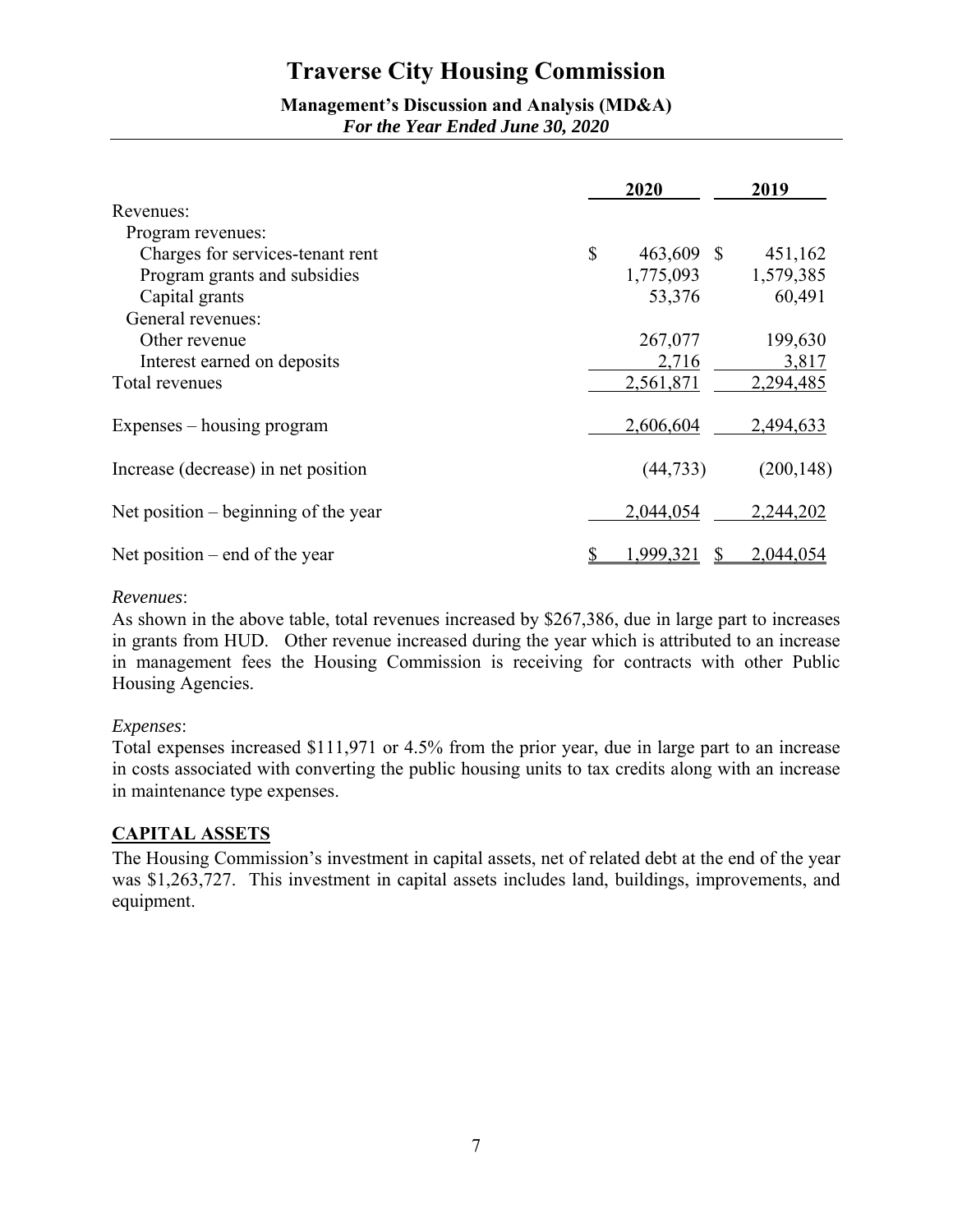#### **Management's Discussion and Analysis (MD&A)**  *For the Year Ended June 30, 2020*

|                                                     |  | 2020          | 2019          |  |
|-----------------------------------------------------|--|---------------|---------------|--|
| Capital assets not being depreciated<br>Land        |  | 297,665       | 297,665       |  |
| Capital assets being depreciated                    |  |               |               |  |
| Buildings and improvements                          |  | 8,343,201     | 8,335,771     |  |
| Furniture, equipment and machinery – dwelling       |  | 102,491       | 103,727       |  |
| Furniture, equipment and machinery – administration |  | 279,503       | 259,468       |  |
| Subtotal                                            |  | 8,725,195     | 8,698,966     |  |
| Total capital assets                                |  | 9,022,860     | 8,996,631     |  |
| Less: accumulated depreciation                      |  | (7, 332, 526) | (7, 145, 774) |  |
| Total net capital assets                            |  | .690.334      | .850.857      |  |

Capital assets, net of accumulated depreciation decreased by \$160,523, because the amount of depreciation expense charged (\$190,108) exceeded the amount expended for replacement of capital assets (\$29,585).

Additional information regarding the Housing Commission's capital assets is presented in the footnotes to the financial statements.

#### **DEBT ACTIVITY**

At year end, the Housing Commission had \$426,607 in long-term debt outstanding compared to \$494,208 in the prior year. The decrease is a result of the Housing Commission making its normal required debt service payments.

#### **ECONOMIC FACTORS AND NEXT YEAR'S BUDGET AND RATES**

As currently structured, the Housing Commission is primarily dependent upon HUD for the funding of operations as well as capital needs. Therefore, the Housing Commission is affected more by the Federal Budget than by local economic conditions. At any time, the funding of programs could be significantly affected by the Federal Budget or by a Government Shutdown.

Although the Housing Commission remains concerned about the future levels of HUD funding due to the State of the Federal budget, we feel that we are both financially and operationally in a strong position to continue to provide safe, sanitary, and decent housing to our residents for the foreseeable future.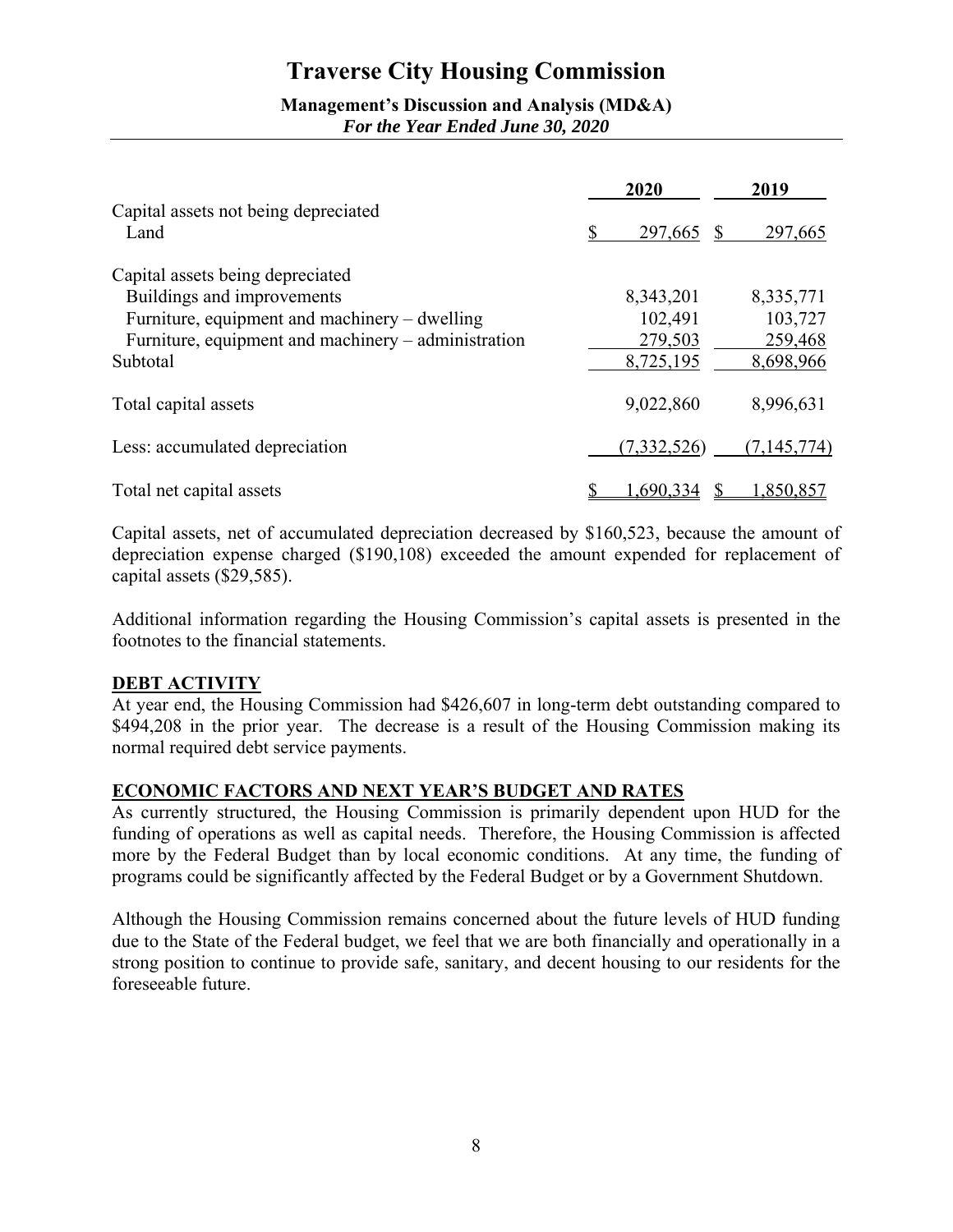## **Traverse City Housing Commission Management's Discussion and Analysis (MD&A)**  *For the Year Ended June 30, 2020*

In 2021 the Traverse City Housing Commission will continue its work on the Rental Assistance Demonstration (RAD) program for HUD. This will include preparing for a significant rehabilitation of Riverview Terrace. TCHC has been awarded 9% Low Income Housing Tax Credits for this project and expects to begin all construction in the summer of 2021.

TCHC has elected to continue both a management agreement and a maintenance agreement for the Elk Rapids Housing Commission. ERHC owns Noble Pines Apartments, a 20-unit senior housing development in the Village of Elk Rapids. TCHC staff provides technical and management assistance to ERHC on a weekly basis along with basic maintenance services. In September of 2020, TCHC and ERHC signed new agreements that will extend until 2022.

East Bay Flats, a 67-unit apartment building owned by TCHC, began leasing in 2019 and is successfully operating at or near capacity. TCHC maintenance staff continues to provide contractual services to this property as well.

Finally, TCHC continues its efforts to house as many participants as possible, in order to maximize rent subsidy and Section 8 HCV Administrative Fees, within the authorized budget authority and decrease expenses for all programs whenever possible.

#### **REQUESTS FOR INFORMATION**

This financial report is designed to provide a general overview of the Housing Commission's finances for all those with an interest in its finances. Questions or comments concerning any of the information contained in this report or request for additional information should be directed to:

> Tony Lentych, Executive Director 150 Pine Street Traverse City, Michigan 49684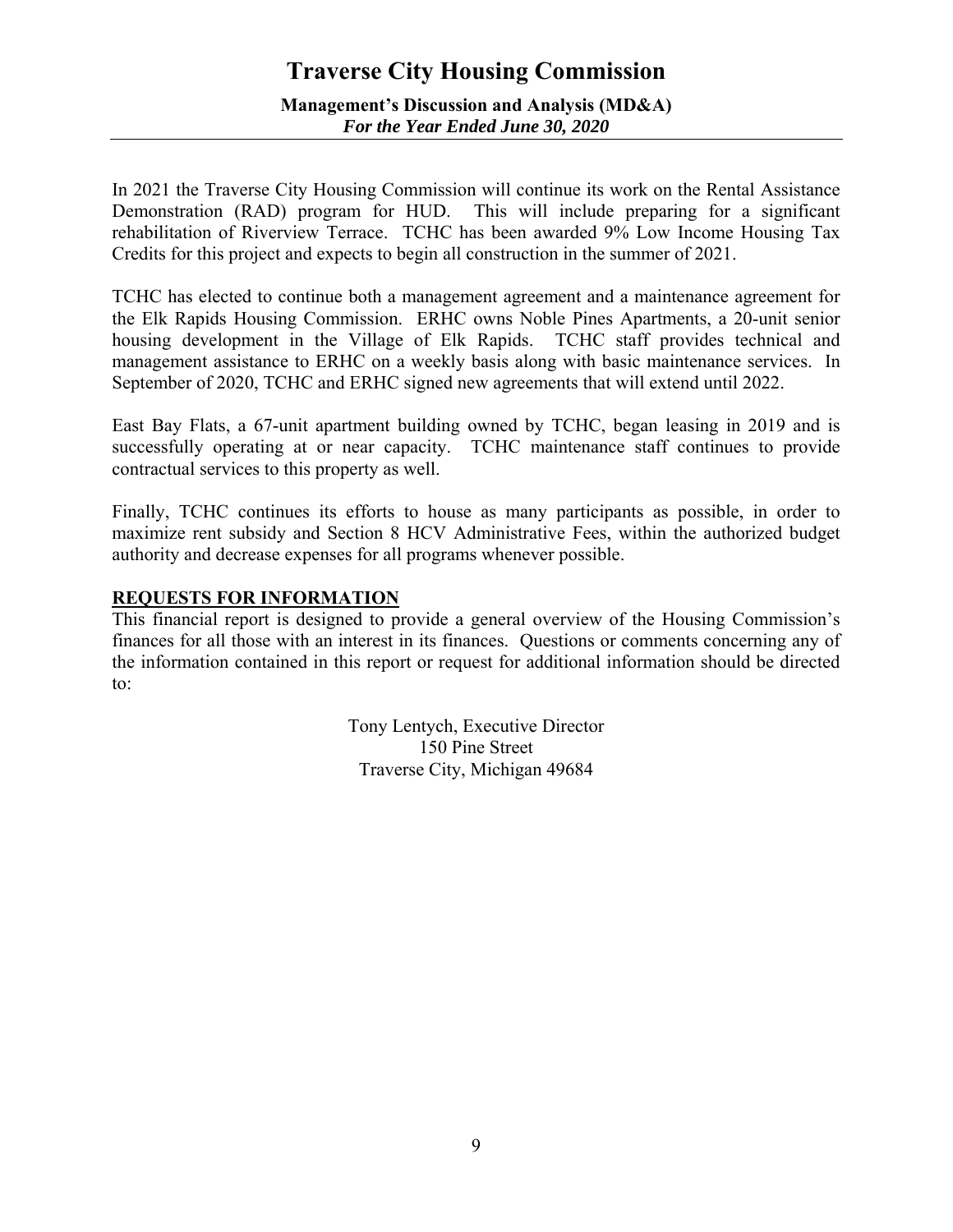## **Traverse City Housing Commission Statement of Net Position** *June 30, 2020*

| \$<br>Cash and cash equivalents<br>645,111<br>Cash and cash equivalents - restricted<br>162,810<br>Cash - tenant security deposits<br>36,781<br>54,081<br>Investments<br>48,997<br>Accounts receivable, net<br>1,189<br>Prepaid expenses<br>Total current assets<br>948,969<br><b>Noncurrent assets</b><br>Investment in joint venture<br>75,000<br>Capital assets<br>Nondepreciable<br>297,665<br>Depreciable<br>8,725,195<br>(7, 332, 526)<br>Less: accumulated depreciation<br>Total noncurrent assets<br>1,765,334<br>Total assets<br>2,714,303<br><b>Current liabilities</b><br>60,548<br>Accounts payable<br>Due to other governmental units<br>28,537<br><b>Accrued liabilities</b><br>16,825<br>36,781<br>Tenant security deposits<br>Unearned revenue<br>44,636<br>Current portion of long-term debt<br>70,962<br>Accrued compensated absences, current portion<br>10,644<br>Other current liabilities (payable from restricted assets)<br>84,519<br>Total current liabilities<br>353,452<br><b>Noncurrent liabilities</b><br>Long-term debt<br>355,645<br>5,885<br>Accrued compensated absences<br>Total noncurrent liabilities<br>361,530<br><b>Total liabilities</b><br>714,982<br><b>Net position</b><br>Net investment in capital assets<br>1,263,727<br>75,000<br>Restricted | <b>Current assets</b> |         |
|---------------------------------------------------------------------------------------------------------------------------------------------------------------------------------------------------------------------------------------------------------------------------------------------------------------------------------------------------------------------------------------------------------------------------------------------------------------------------------------------------------------------------------------------------------------------------------------------------------------------------------------------------------------------------------------------------------------------------------------------------------------------------------------------------------------------------------------------------------------------------------------------------------------------------------------------------------------------------------------------------------------------------------------------------------------------------------------------------------------------------------------------------------------------------------------------------------------------------------------------------------------------------------------------|-----------------------|---------|
|                                                                                                                                                                                                                                                                                                                                                                                                                                                                                                                                                                                                                                                                                                                                                                                                                                                                                                                                                                                                                                                                                                                                                                                                                                                                                             |                       |         |
|                                                                                                                                                                                                                                                                                                                                                                                                                                                                                                                                                                                                                                                                                                                                                                                                                                                                                                                                                                                                                                                                                                                                                                                                                                                                                             |                       |         |
|                                                                                                                                                                                                                                                                                                                                                                                                                                                                                                                                                                                                                                                                                                                                                                                                                                                                                                                                                                                                                                                                                                                                                                                                                                                                                             |                       |         |
|                                                                                                                                                                                                                                                                                                                                                                                                                                                                                                                                                                                                                                                                                                                                                                                                                                                                                                                                                                                                                                                                                                                                                                                                                                                                                             |                       |         |
|                                                                                                                                                                                                                                                                                                                                                                                                                                                                                                                                                                                                                                                                                                                                                                                                                                                                                                                                                                                                                                                                                                                                                                                                                                                                                             |                       |         |
|                                                                                                                                                                                                                                                                                                                                                                                                                                                                                                                                                                                                                                                                                                                                                                                                                                                                                                                                                                                                                                                                                                                                                                                                                                                                                             |                       |         |
|                                                                                                                                                                                                                                                                                                                                                                                                                                                                                                                                                                                                                                                                                                                                                                                                                                                                                                                                                                                                                                                                                                                                                                                                                                                                                             |                       |         |
|                                                                                                                                                                                                                                                                                                                                                                                                                                                                                                                                                                                                                                                                                                                                                                                                                                                                                                                                                                                                                                                                                                                                                                                                                                                                                             |                       |         |
|                                                                                                                                                                                                                                                                                                                                                                                                                                                                                                                                                                                                                                                                                                                                                                                                                                                                                                                                                                                                                                                                                                                                                                                                                                                                                             |                       |         |
|                                                                                                                                                                                                                                                                                                                                                                                                                                                                                                                                                                                                                                                                                                                                                                                                                                                                                                                                                                                                                                                                                                                                                                                                                                                                                             |                       |         |
|                                                                                                                                                                                                                                                                                                                                                                                                                                                                                                                                                                                                                                                                                                                                                                                                                                                                                                                                                                                                                                                                                                                                                                                                                                                                                             |                       |         |
|                                                                                                                                                                                                                                                                                                                                                                                                                                                                                                                                                                                                                                                                                                                                                                                                                                                                                                                                                                                                                                                                                                                                                                                                                                                                                             |                       |         |
|                                                                                                                                                                                                                                                                                                                                                                                                                                                                                                                                                                                                                                                                                                                                                                                                                                                                                                                                                                                                                                                                                                                                                                                                                                                                                             |                       |         |
|                                                                                                                                                                                                                                                                                                                                                                                                                                                                                                                                                                                                                                                                                                                                                                                                                                                                                                                                                                                                                                                                                                                                                                                                                                                                                             |                       |         |
|                                                                                                                                                                                                                                                                                                                                                                                                                                                                                                                                                                                                                                                                                                                                                                                                                                                                                                                                                                                                                                                                                                                                                                                                                                                                                             |                       |         |
|                                                                                                                                                                                                                                                                                                                                                                                                                                                                                                                                                                                                                                                                                                                                                                                                                                                                                                                                                                                                                                                                                                                                                                                                                                                                                             |                       |         |
|                                                                                                                                                                                                                                                                                                                                                                                                                                                                                                                                                                                                                                                                                                                                                                                                                                                                                                                                                                                                                                                                                                                                                                                                                                                                                             |                       |         |
|                                                                                                                                                                                                                                                                                                                                                                                                                                                                                                                                                                                                                                                                                                                                                                                                                                                                                                                                                                                                                                                                                                                                                                                                                                                                                             |                       |         |
|                                                                                                                                                                                                                                                                                                                                                                                                                                                                                                                                                                                                                                                                                                                                                                                                                                                                                                                                                                                                                                                                                                                                                                                                                                                                                             |                       |         |
|                                                                                                                                                                                                                                                                                                                                                                                                                                                                                                                                                                                                                                                                                                                                                                                                                                                                                                                                                                                                                                                                                                                                                                                                                                                                                             |                       |         |
|                                                                                                                                                                                                                                                                                                                                                                                                                                                                                                                                                                                                                                                                                                                                                                                                                                                                                                                                                                                                                                                                                                                                                                                                                                                                                             |                       |         |
|                                                                                                                                                                                                                                                                                                                                                                                                                                                                                                                                                                                                                                                                                                                                                                                                                                                                                                                                                                                                                                                                                                                                                                                                                                                                                             |                       |         |
|                                                                                                                                                                                                                                                                                                                                                                                                                                                                                                                                                                                                                                                                                                                                                                                                                                                                                                                                                                                                                                                                                                                                                                                                                                                                                             |                       |         |
|                                                                                                                                                                                                                                                                                                                                                                                                                                                                                                                                                                                                                                                                                                                                                                                                                                                                                                                                                                                                                                                                                                                                                                                                                                                                                             |                       |         |
|                                                                                                                                                                                                                                                                                                                                                                                                                                                                                                                                                                                                                                                                                                                                                                                                                                                                                                                                                                                                                                                                                                                                                                                                                                                                                             |                       |         |
|                                                                                                                                                                                                                                                                                                                                                                                                                                                                                                                                                                                                                                                                                                                                                                                                                                                                                                                                                                                                                                                                                                                                                                                                                                                                                             |                       |         |
|                                                                                                                                                                                                                                                                                                                                                                                                                                                                                                                                                                                                                                                                                                                                                                                                                                                                                                                                                                                                                                                                                                                                                                                                                                                                                             |                       |         |
|                                                                                                                                                                                                                                                                                                                                                                                                                                                                                                                                                                                                                                                                                                                                                                                                                                                                                                                                                                                                                                                                                                                                                                                                                                                                                             |                       |         |
|                                                                                                                                                                                                                                                                                                                                                                                                                                                                                                                                                                                                                                                                                                                                                                                                                                                                                                                                                                                                                                                                                                                                                                                                                                                                                             |                       |         |
|                                                                                                                                                                                                                                                                                                                                                                                                                                                                                                                                                                                                                                                                                                                                                                                                                                                                                                                                                                                                                                                                                                                                                                                                                                                                                             |                       |         |
|                                                                                                                                                                                                                                                                                                                                                                                                                                                                                                                                                                                                                                                                                                                                                                                                                                                                                                                                                                                                                                                                                                                                                                                                                                                                                             |                       |         |
|                                                                                                                                                                                                                                                                                                                                                                                                                                                                                                                                                                                                                                                                                                                                                                                                                                                                                                                                                                                                                                                                                                                                                                                                                                                                                             |                       |         |
|                                                                                                                                                                                                                                                                                                                                                                                                                                                                                                                                                                                                                                                                                                                                                                                                                                                                                                                                                                                                                                                                                                                                                                                                                                                                                             |                       |         |
|                                                                                                                                                                                                                                                                                                                                                                                                                                                                                                                                                                                                                                                                                                                                                                                                                                                                                                                                                                                                                                                                                                                                                                                                                                                                                             | Unrestricted          | 660,594 |
| 1,999,321<br>Total net position<br>\$                                                                                                                                                                                                                                                                                                                                                                                                                                                                                                                                                                                                                                                                                                                                                                                                                                                                                                                                                                                                                                                                                                                                                                                                                                                       |                       |         |

*The accompanying notes are an integral part of these financial statements.*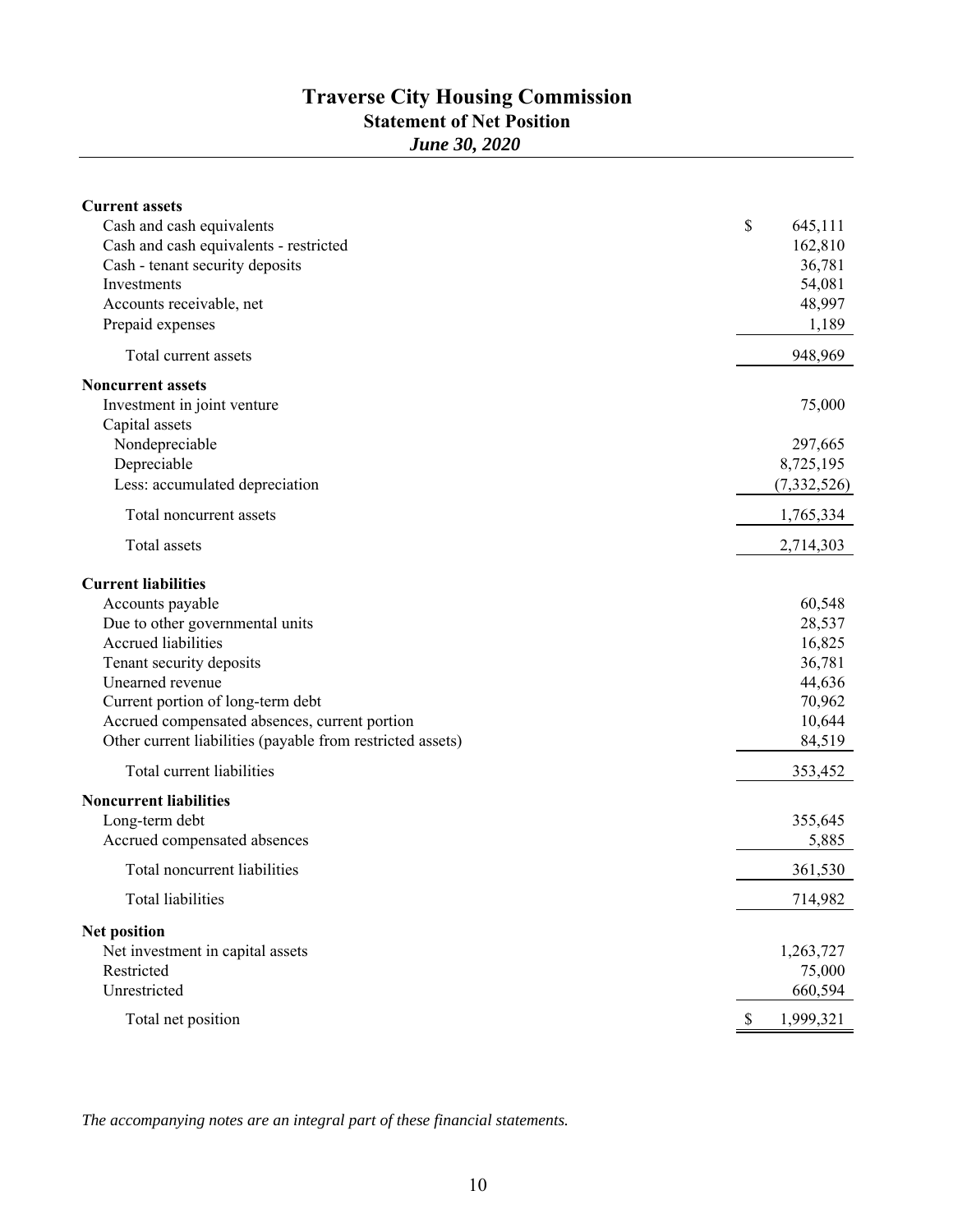## **Traverse City Housing Commission Statement of Revenues, Expenses and Changes in Fund Net Position** *For the Year Ended June 30, 2020*

| <b>Operating revenues</b>                     |                           |           |
|-----------------------------------------------|---------------------------|-----------|
| Tenant revenue                                | $\mathbb{S}$              | 463,609   |
| Program grants - subsidies                    |                           | 1,775,093 |
| Other revenue                                 |                           | 265,877   |
| Total operating revenues                      |                           | 2,504,579 |
| <b>Operating expenses</b>                     |                           |           |
| Administration                                |                           | 451,565   |
| Tenant services                               |                           | 53,657    |
| <b>Utilities</b>                              |                           | 163,179   |
| Maintenance                                   |                           | 375,122   |
| Insurance                                     |                           | 32,392    |
| General                                       |                           | 89,809    |
| Housing assistance payments                   |                           | 1,209,516 |
| Depreciation                                  |                           | 190,108   |
| Total operating expenses                      |                           | 2,565,348 |
| Operating income (loss)                       |                           | (60, 769) |
| Nonoperating revenues and (expenses)          |                           |           |
| Interest revenue - unrestricted               |                           | 2,716     |
| Fraud recovery                                |                           | 1,200     |
| HAP Portability - In                          |                           | (18, 356) |
| Interest expense                              |                           | (22,900)  |
| Total nonoperating revenues and (expenses)    |                           | (37, 340) |
| Income (loss) before contributions            |                           | (98, 109) |
| <b>Capital contributions</b>                  |                           | 53,376    |
| Change in net position                        |                           | (44, 733) |
| Net position - Beginning of year              |                           | 2,051,307 |
| Prior period adjustment                       |                           | (7,253)   |
| Net position - Beginning of year, as restated |                           | 2,044,054 |
| Net position - End of year                    | $\boldsymbol{\mathsf{S}}$ | 1,999,321 |

*The accompanying notes are an integral part of these financial statements.*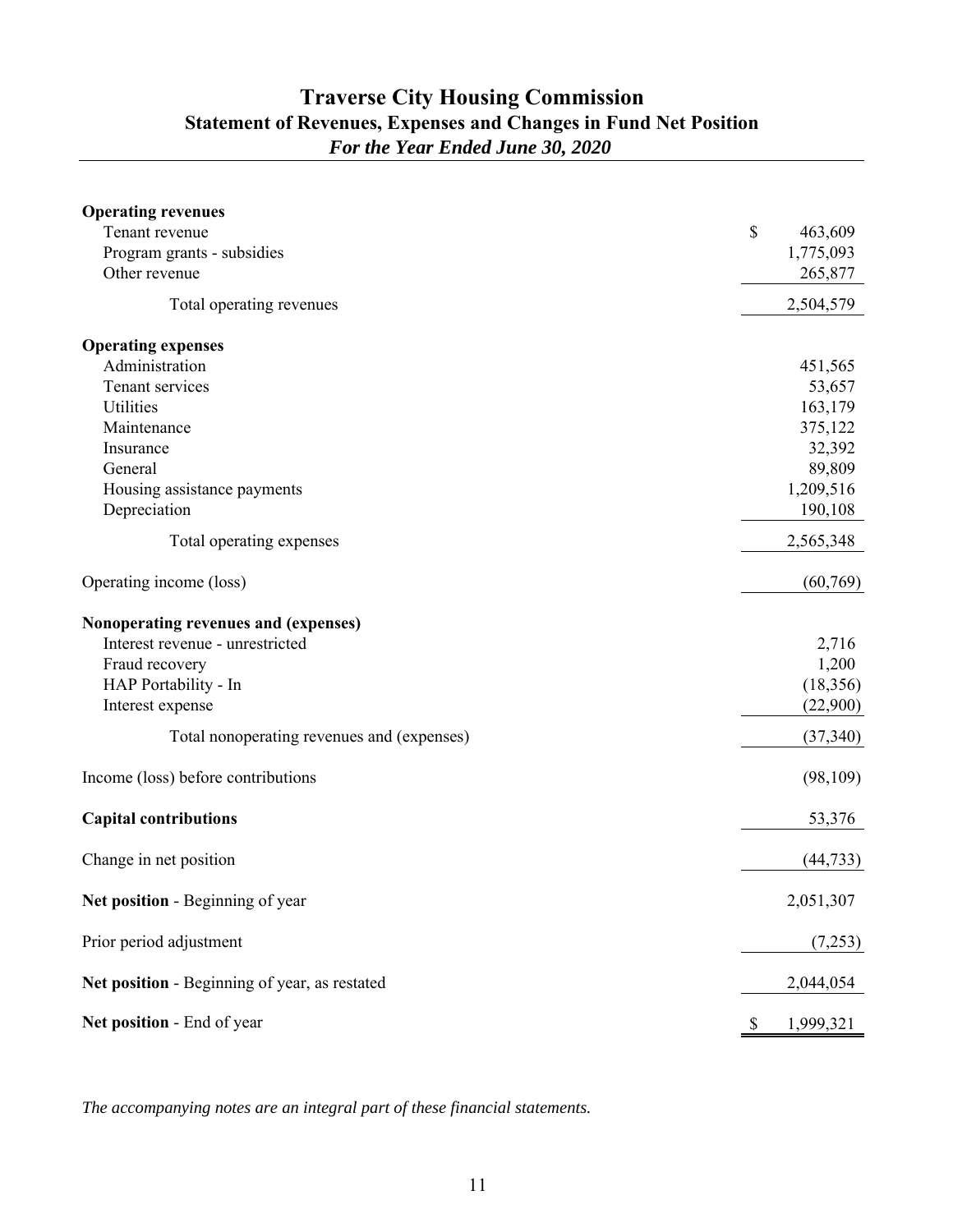#### **Traverse City Housing Commission Statement of Cash Flows** *For the Year Ended June 30, 2020*

| Cash flows from operating activities                                       |                            |             |
|----------------------------------------------------------------------------|----------------------------|-------------|
| Cash received from customers                                               | \$                         | 779,010     |
| Cash received from grants and subsidies                                    |                            | 1,775,093   |
| Cash payments to suppliers for goods and services                          |                            | (1,908,590) |
| Cash payments for wages and related benefits                               |                            | (418, 491)  |
| Net cash provided by (used in) operating activities                        |                            | 227,022     |
| Cash flows from capital and related financing activities                   |                            |             |
| Capital grants                                                             |                            | 53,376      |
| Acquisition of capital assets                                              |                            | (29, 585)   |
| Interest paid on debt                                                      |                            | (22,900)    |
| Principal paid on debt                                                     |                            | (67, 601)   |
| Net cash provided by (used in) capital and related financing activities    |                            | (66,710)    |
| Cash flows from noncapital and related financing activities                |                            |             |
| HAP Portability - In                                                       |                            | (18, 356)   |
| Fraud recovery                                                             |                            | 1,200       |
| Net cash provided by (used in) noncapital and related financing activities |                            | (17, 156)   |
| Cash flows from investing activities                                       |                            |             |
| Sale of investments                                                        |                            | (800)       |
| Investment income                                                          |                            | 2,716       |
| Net cash provided by (used in) investing activities                        |                            | 1,916       |
| Net increase (decrease) in cash and cash equivalents                       |                            | 145,072     |
| Cash and cash equivalents - beginning of year                              |                            | 699,630     |
| Cash and cash equivalents - end of year                                    | $\boldsymbol{\mathsf{S}}$  | 844,702     |
| Reconciliation of operating income (loss) to net                           |                            |             |
| cash provided by (used in) operating activities                            |                            |             |
| Operating income (loss)                                                    | \$                         | (60, 769)   |
| Adjustments to reconcile operating income (loss) to net                    |                            |             |
| cash provided by (used in) operating activities:                           |                            |             |
| Depreciation                                                               |                            | 190,108     |
| Changes in assets and liabilities                                          |                            |             |
| Decrease (increase) in receivables                                         |                            | 11,320      |
| Decrease (increase) in prepaid expenses                                    |                            | (715)       |
| Increase (decrease) in accounts payable                                    |                            | 26,974      |
| Increase (decrease) in accrued liabilities                                 |                            | 21,900      |
| Increase (decrease) in tenant security deposits                            |                            | (1,953)     |
| Increase (decrease) in unearned revenue                                    |                            | 40,157      |
| Net cash provided by (used in) operating activities                        | \$                         | 227,022     |
|                                                                            |                            |             |
| Reconciliation of cash and cash equivalents per the Statement of           |                            |             |
| <b>Net Position to the Statement of Cash Flows</b>                         |                            |             |
| Cash and cash equivalents                                                  | \$                         | 645,111     |
| Cash and cash equivalents - restricted                                     |                            | 162,810     |
| Cash - tenant security deposits                                            |                            | 36,781      |
| Cash and cash equivalents - end of year                                    | $\boldsymbol{\mathcal{S}}$ | 844,702     |

*The accompanying notes are an integral part of these financial statements.*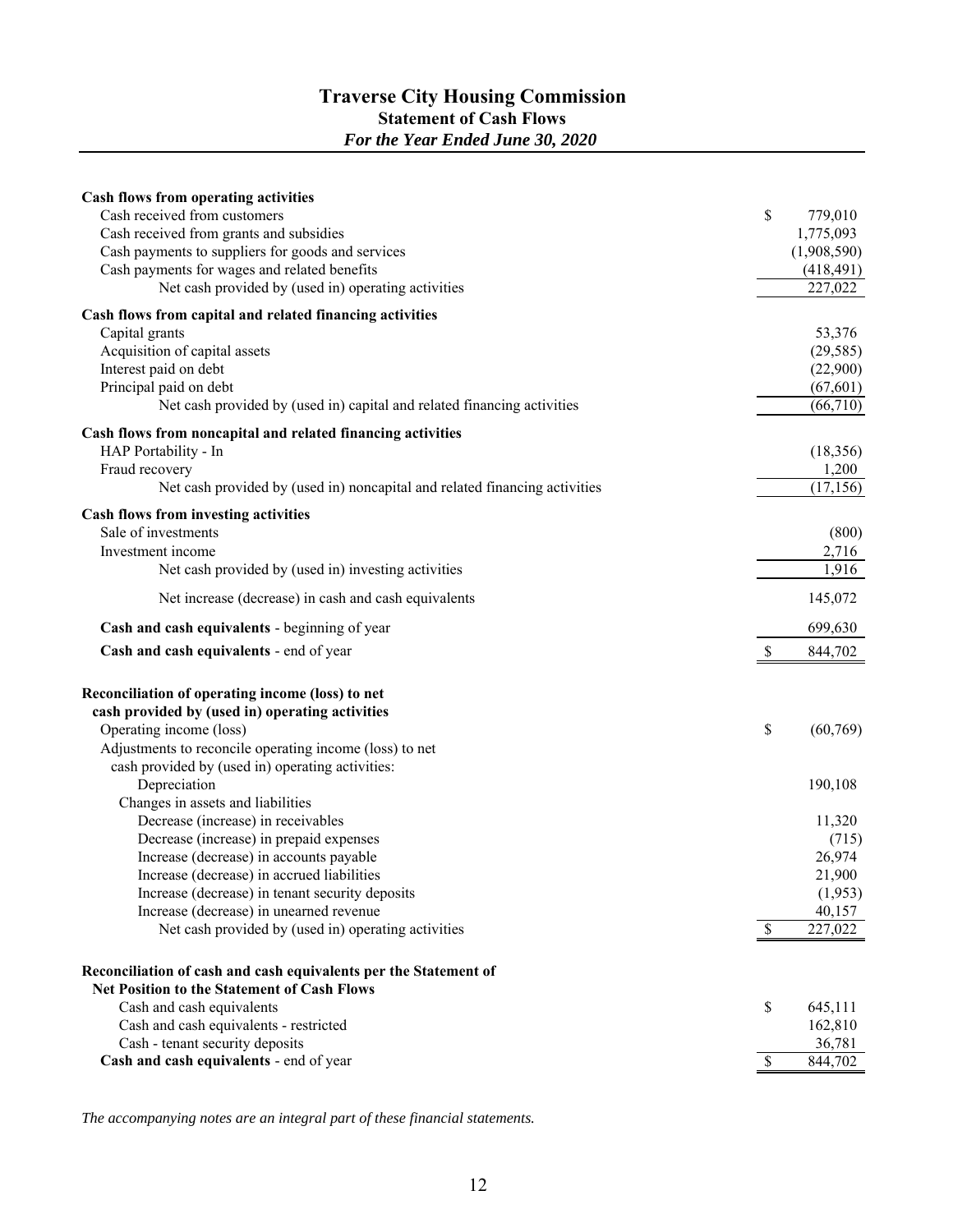#### **Notes to Financial Statements**

*For the Year Ended June 30, 2020* 

#### **NOTE A - SUMMARY OF SIGNIFICANT ACCOUNTING POLICIES**

The accounting policies adopted by the *Traverse City Housing Commission* (the "*Housing Commission*") conform to accounting principles generally accepted in the United States of America (U.S. GAAP) as applied to governmental entities.

The Housing Commission reports as a business-type activity, as defined by the Governmental Accounting Standards Board Statement No. 34, with programs and projects.

#### **Reporting Entity**

The *Traverse City Housing Commission* was formed by the Commission of the City of Traverse City, Michigan under Public Act 18 of 1933 of the State of Michigan. The Housing Commission operates under a Board of Commissioners appointed by the City Mayor. Members of the Housing Commission Board may be removed by the City only for cause. The Housing Commission determines its own budget (subject to federal approval), sets rental rates and may issue debt in its own name. The City is not responsible for deficits or liabilities of the Housing Commission. However, the Housing Commission makes annual payments "in lieu of taxes" to the City. Therefore, a financial benefit exists for the City, thereby requiring that the *Traverse City Housing Commission* be reported as a discrete component unit of the City of Traverse City, Michigan.

The Housing Commission's financial reporting entity is comprised of the special purpose government. In determining the financial reporting entity, the Housing Commission complies with the provisions of GASB Statement No. 14, as amended by GASB Statement No. 39, "*The Financial Reporting Entity*" and includes all component units, if any, of which the Housing Commission appoints a voting majority of the units' Board; the Housing Commission is either able to impose its will on the unit or a financial benefit or burden relationship exists. There are no agencies, organizations or activities that meet the criteria.

These financial statements include all activities of the Housing Commission, which include a Low Income Housing Program (136 units) and Section 8 Vouchers (208 units). These programs receive subsidies and annual contributions from the U.S. Department of Housing and Urban Development ("HUD").

#### **Measurement Focus and Basis of Presentation**

The economic resources measurement focus and the accrual basis of accounting are used in preparing the financial statements. Revenues are recorded when earned and expenses are recorded when a liability is incurred, regardless of the timing of related cash flows.

Proprietary funds distinguish operating revenues and expenses from nonoperating items. Operating revenues and expenses generally result from providing services and producing and delivering goods in connection with a proprietary fund's principal ongoing operations. The principal operating revenues of the Housing Commission are federal grants and charges to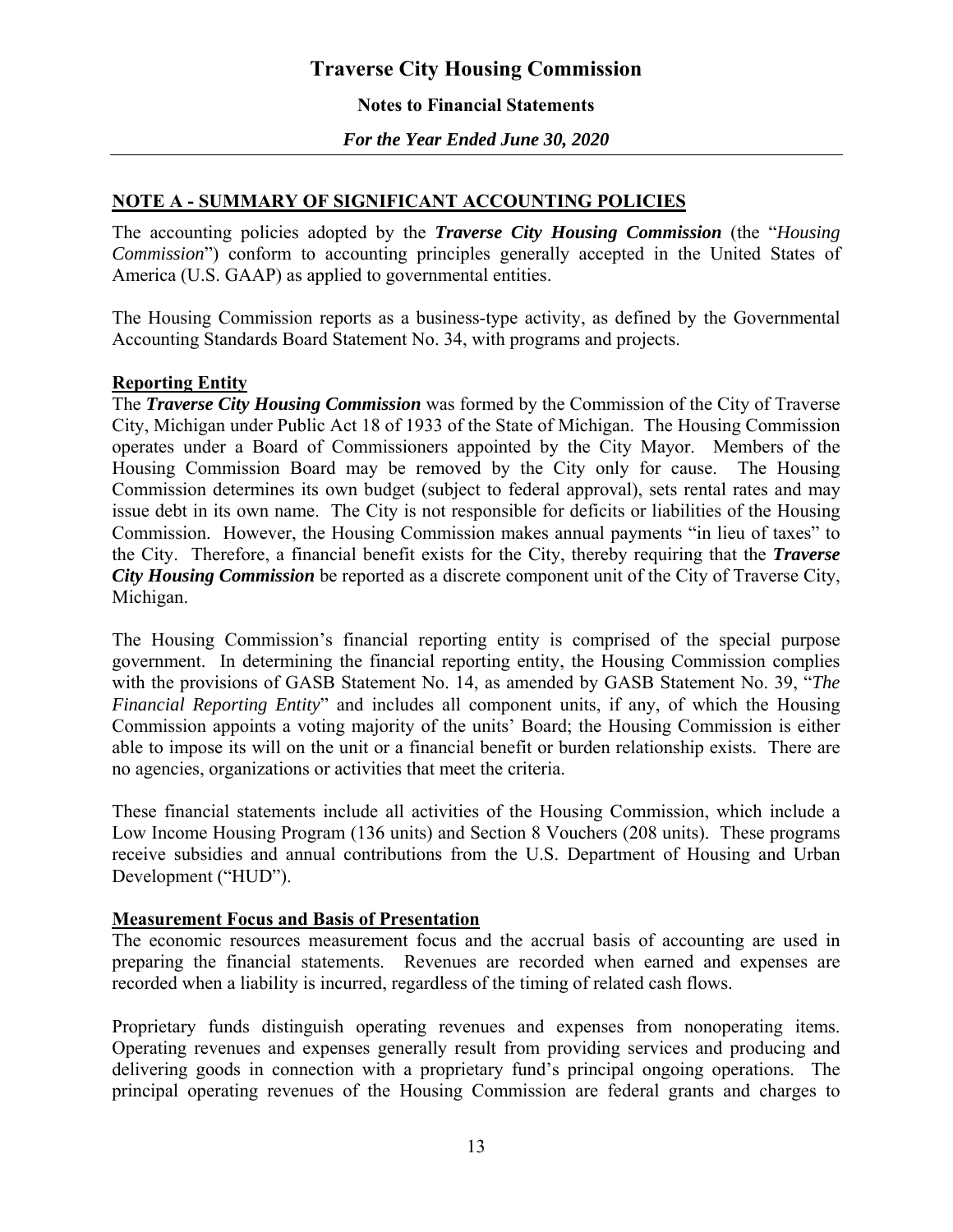#### **Notes to Financial Statements**

#### *For the Year Ended June 30, 2020*

customers for services. Operating expenses include housing assistance payments, administrative expenses, tenant services, utilities, maintenance, insurance and depreciation on capital assets. All revenues and expenses not meeting this definition are reported as nonoperating revenues and expenses. Following is a description of the Housing Commission's programs:

Project MI080000001 accounts for the revenue and related operations of the Public and Indian Housing grant and the Capital Fund Program.

PH CARES Act Funding 14.PHC accounts for the revenue and related operations pertaining to CARES funding for Public and Indian Housing.

14.871 Section 8 Housing Choice Vouchers Programs, accounts for the revenue and related operations of the Section 8 vouchers grant program.

HCV CARES Act Funding 14.HCC accounts for the revenue and related operations pertaining to CARES funding for the Section 8 Housing Choice Vouchers Program.

When both restricted and unrestricted resources are available for use, it is the Housing Commission's policy to use restricted resources first, then unrestricted resources as they are needed.

#### **Assets, Liabilities and Equity**

#### **Cash and Cash Equivalents**

Cash and cash equivalents consist of cash on hand, deposits in demand and time deposit accounts, money market deposits and certificates of deposits with original maturities of less than 90 days.

Cash and cash equivalents – restricted on the Statement of Net Position has been restricted for unspent loan proceeds, FSS escrow and unspent CARES Act funding.

#### **Receivables and Payables**

All receivables and payables are reported at their gross value and, where appropriate, are reduced by the estimated portion that is expected to be uncollectible.

#### **Prepaid Expenses**

Certain payments to vendors reflect costs applicable to future fiscal years and are recorded as prepaid expenses.

#### **Investment in Joint Venture**

The Housing Commission has a \$75,000 investment with TCWFH, LLC. of which it owns 51%. It is expected that TCWFH, LLC will not have any significant financial activity to report in the Housing Commission's financial statements.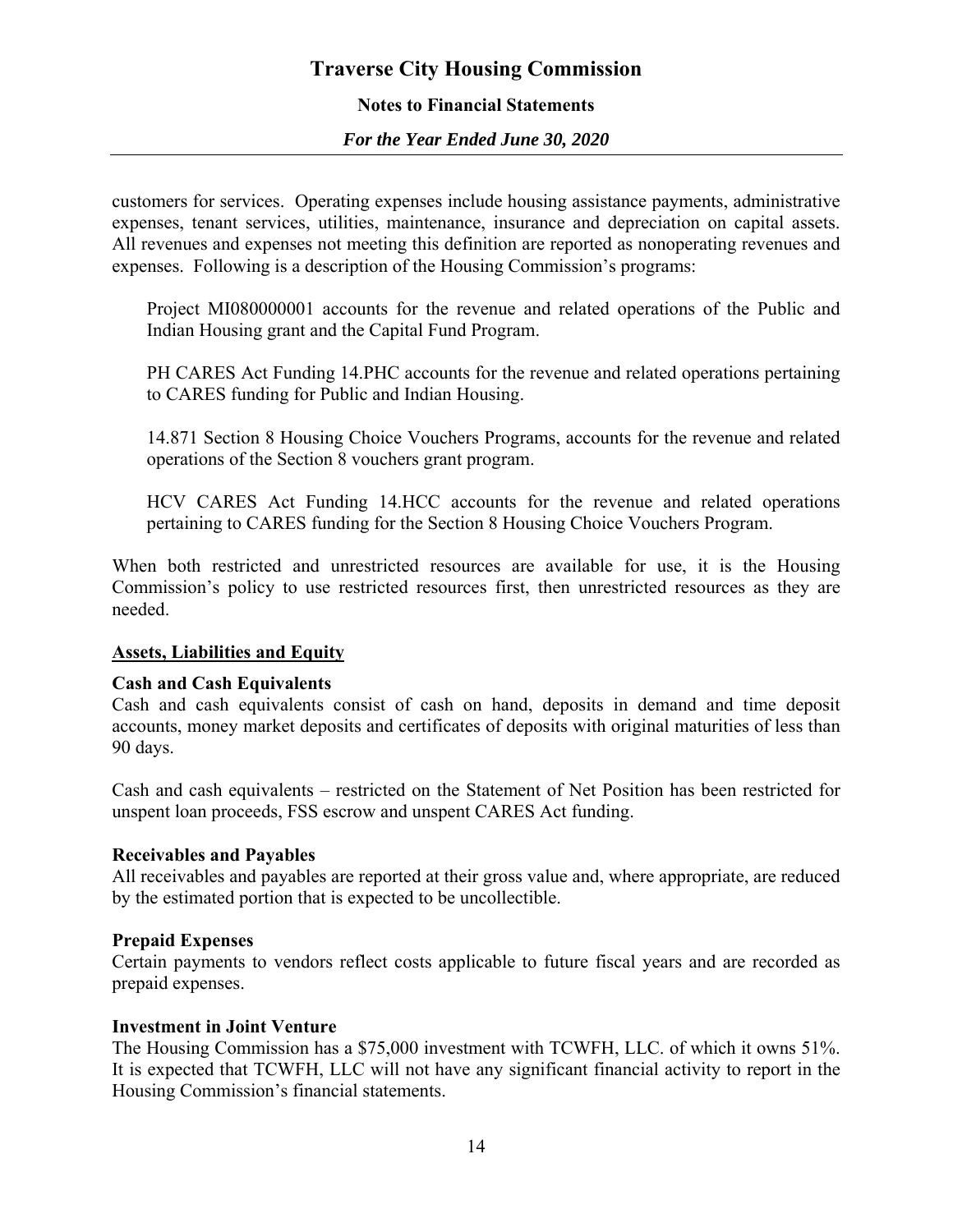#### **Notes to Financial Statements**

*For the Year Ended June 30, 2020* 

#### **Capital Assets**

Capital assets, which include property, buildings and equipment, are reported in the financial statements. Capital assets are defined by the Housing Commission as assets with an initial, individual cost of more than \$1,500 and an estimated useful life in excess of two years. The costs of normal maintenance and repairs that do not add to the value of the asset or materially extend assets lives are not capitalized. Such assets are recorded at historical cost or estimated historical cost if purchased or constructed. Donated capital assets are recorded at estimated fair market value at the date of donation.

Major outlays for capital assets and improvements are capitalized as projects are constructed. Interest incurred during the construction phase of capital assets of business-type activities is included as part of the capitalized value of the assets constructed.

Depreciation is recorded using the straight-line method over the following estimated useful lives:

| <b>Buildings</b>                                    | 10 to 40 years |
|-----------------------------------------------------|----------------|
| Furniture, equipment and machinery $-$ dwelling     | 7 years        |
| Furniture, equipment and machinery – administration | 5 to 10 years  |

#### **Compensated Absences**

It is the Housing Commission's policy to permit employees to accumulate a limited amount of earned but unused sick leave and vacation days. Employees of the Housing Commission are permitted to carryover 24 hours of unused sick days from one year to the next. Liabilities are recorded based on historical trends using short-term and long-term liabilities. Upon separation from the Housing Commission, employees will be paid their balance of unused vacation days.

#### **Other Current Liabilities**

This balance consists mainly of amounts held in the Family Self Sufficiency Escrow account.

#### **Unearned Revenue**

Unearned revenue represents tenant revenue for the subsequent year that was collected prior to the end of the current fiscal year and unspent CARES Act funding

#### **Equity**

Equity is classified as net position and reported as the following components:

*Net investment in capital assets* - Consists of capital assets, net of accumulated depreciation reduced by the outstanding balances of any bonds, mortgages, notes or other borrowing that are attributable to the acquisition, construction, or improvement of those assets.

*Restricted net position* – Consists of the Housing Commission's original investment in partial ownership of TCWFH, LLC, a Michigan limited liability company.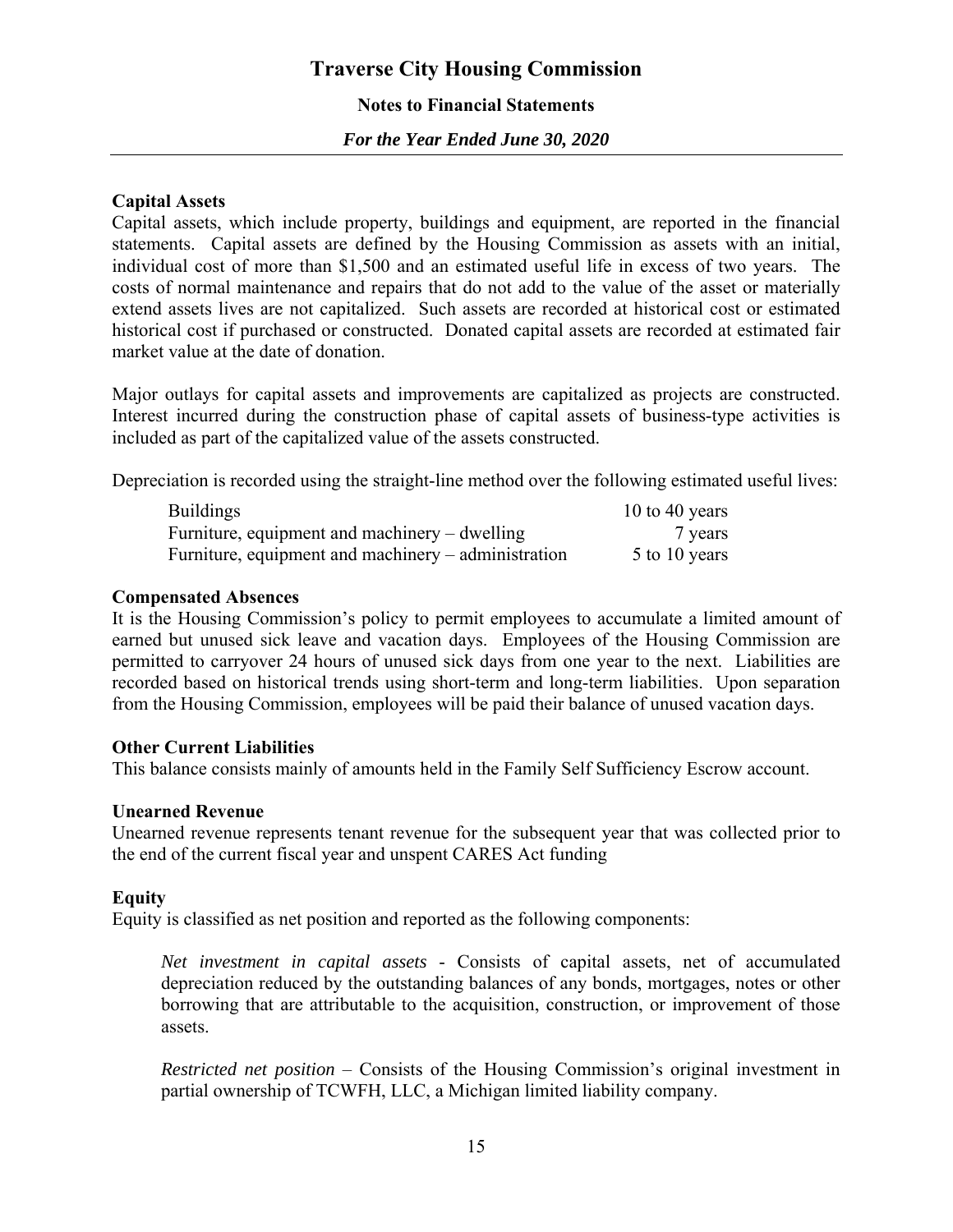**Notes to Financial Statements** 

*For the Year Ended June 30, 2020* 

*Unrestricted net position* - Consists of all other equity that does not meet the definition of "restricted" or "net investment in capital assets".

#### **Revenues and Expenses**

Operating revenues and expenses are those that result from providing services and producing and delivering goods and/or services. Also included, all revenue and expenses not related to capital and related financing, noncapital financing, or investing activities. Expenses are classified as operating and nonoperating and are sub-classified by function, such as salaries, supplies, and contracted services.

#### **Estimates**

In preparing financial statements in conformity with U.S. GAAP, management is required to make estimates and assumptions that affect the reported amounts of assets and liabilities, the disclosures of contingent assets and liabilities at the date of the financial statements and the reported amounts of revenues and expenses during the reporting period. Actual results could differ from those estimates.

#### **NOTE B - DETAILED NOTES ON TRANSACTION CLASSES / ACCOUNTS**

#### **Deposits and Investments**

At year-end, the carrying amount of the Housing Commission's deposits was as follows:

|                                        |    | Carrying<br>Amount |  |
|----------------------------------------|----|--------------------|--|
| <b>Financial Statement Captions</b>    |    |                    |  |
| Cash and cash equivalents              | \$ | 645,111            |  |
| Cash and cash equivalents – restricted |    | 162,810            |  |
| Cash – tenant security deposits        |    | 36,781             |  |
| Investments                            |    | 54,081             |  |
| Total                                  |    | 898,783            |  |
| Notes to Financial Statements          |    |                    |  |
| Cash on hand                           | \$ | 281                |  |
| Demand deposits (checking)             |    | 844,421            |  |
| Certificates of deposit                |    | 54,081             |  |
| Total                                  |    |                    |  |

#### **Deposit and Investment Risk**

State law limits the allowable investments and the maturities of some of the allowable investments as identified in the following list of authorized investments.

• Bonds, securities, other obligations and repurchase agreements of the United States, or an agency or instrumentality of the United States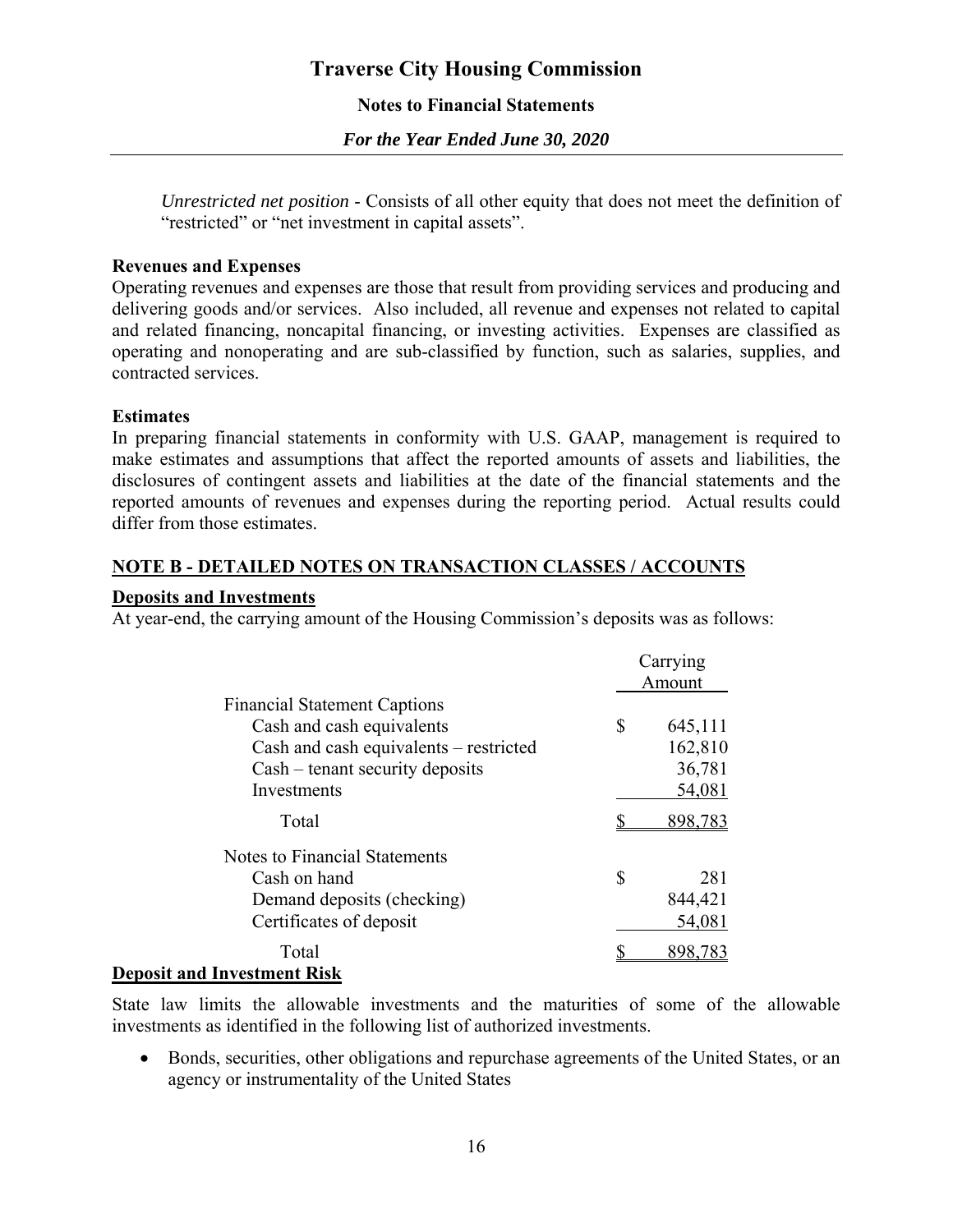#### **Notes to Financial Statements**

#### *For the Year Ended June 30, 2020*

- Certificates of deposit, savings accounts, deposit accounts or depository receipts of a qualified financial institution
- Commercial paper rated at the time of purchase within the 2 highest classifications established by not less than 2 standard rating services and that matures not more than 270 days after the date of purchase
- Bankers acceptances of United States banks
- Obligations of the State of Michigan and its political subdivisions that, at the time of purchase are rated as investment grade by at least one standard rating service
- Mutual funds registered under the investment company act of 1940 with the authority to purchase only investment vehicles that are legal for direct investment by a public corporation
- External investment pools as authorized by Public Act 20 as amended through December 31, 1997

#### Inter*est Rate Risk*

The Housing Commission's investment policy does not have specific limits in excess of State law on investment maturities as a means of managing its exposure to fair value losses arising from increasing interest rates.

#### *Credit Risk*

The Housing Commission's investment policy does not have specific limits in excess of State law on investment credit risk. At year-end, the Housing Commission had no investments and was therefore, not exposed to credit risk.

#### *Custodial Credit Risk – Deposits*

Custodial credit risk is the risk that in the event of a bank failure, the Housing Commission's deposits may not be returned. State law does not require and the Housing Commission does not have a policy for deposit custodial credit risk. At year-end, the Housing Commission's entire bank balance of \$912,318 was not exposed to custodial credit risk because it was insured under FDIC.

#### *Concentration of Credit Risk*

State law limits allowable investments but does not limit concentration of credit risk. The Housing Commission's investment policy does not have specific limits in excess of State law on concentration of credit risk. At year-end, The Housing Commission had no investments and was therefore, not exposed to concentration of credit risk.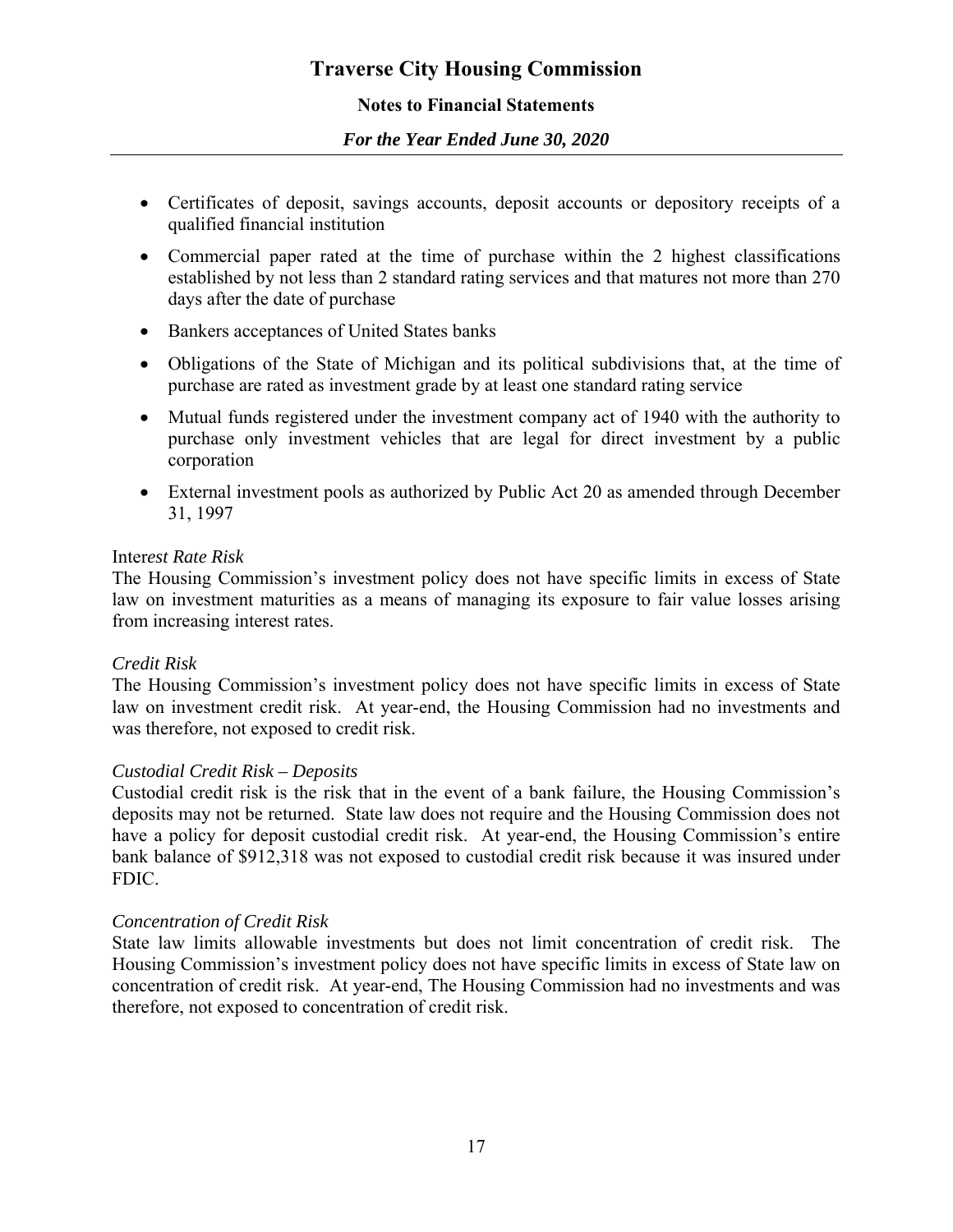## **Notes to Financial Statements**

*For the Year Ended June 30, 2020* 

## **Accounts Receivable**

The balance in accounts receivable was comprised of the following:

| Due from HUD                    | 38,164  |
|---------------------------------|---------|
| Tenant receivables              | 10,508  |
| Allowance for doubtful accounts | (3,632) |
| Interest receivable             | 158     |
| Miscellaneous receivable        | 799     |
| Total receivables, net          |         |

## **Capital Assets**

Capital asset activity for the year was as follows:

|                                        | Beginning<br>Balance | Additions              | Disposals | Ending<br>Balance |
|----------------------------------------|----------------------|------------------------|-----------|-------------------|
| Capital assets not being depreciated   |                      |                        |           |                   |
| Land                                   | \$<br>297,665        | $-$ \$<br>$\mathbb{S}$ |           | \$<br>297,665     |
| Capital assets being depreciated       |                      |                        |           |                   |
| Buildings and improvements             | 8,335,771            | 7,430                  |           | 8,343,201         |
| Furniture, equipment and               |                      |                        |           |                   |
| machinery – dwelling                   | 103,727              | 2,120                  | (3,356)   | 102,491           |
| Furniture, equipment and               |                      |                        |           |                   |
| $machinery - administration$           | 259,468              | 20,035                 |           | 279,503           |
| Total capital assets being depreciated | 8,698,966            | 29,585                 | (3,356)   | 8,725,195         |
| Less accumulated depreciation          | (7,145,774)          | (190, 108)             | 3,356     | (7,332,526)       |
| Net capital assets being depreciated   | 1,553,192            | (160, 523)             |           | 1,392,669         |
| Total net capital assets               | 1,850,857            | (160, 523)             |           | 1,690,334         |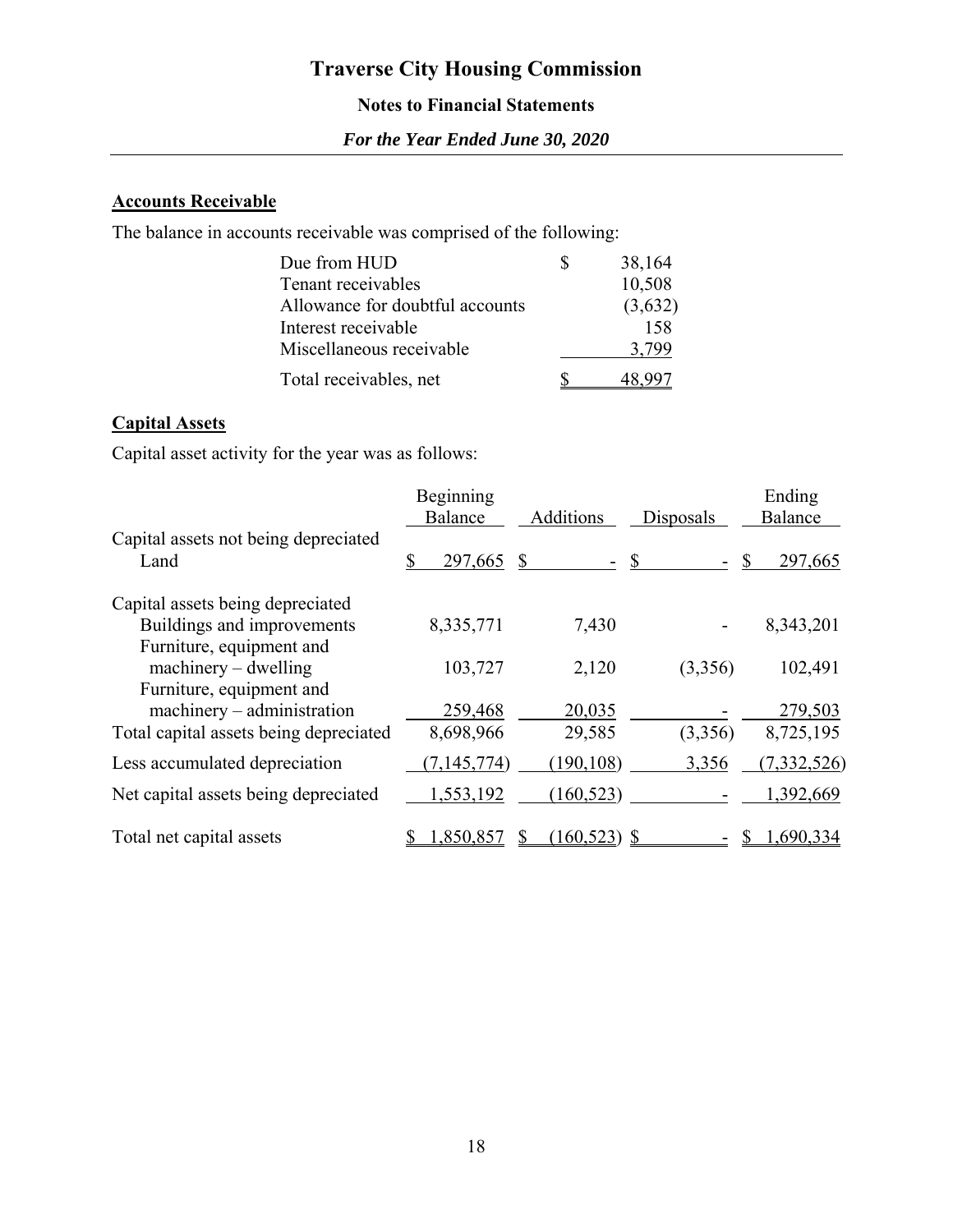#### **Notes to Financial Statements**

*For the Year Ended June 30, 2020* 

#### **Long-term Debt**

Following is a summary of changes in long-term debt for the year:

|                              |              |           |                          |                  | Amount   |
|------------------------------|--------------|-----------|--------------------------|------------------|----------|
|                              |              |           |                          |                  | Due      |
|                              | Beginning    |           |                          | Ending           | Within   |
|                              | Balance      | Additions | Deductions               | Balance          | One Year |
| HUD loan                     | 372,592<br>S |           | (34,896)<br><sup>S</sup> | 337,696 \$<br>\$ | 36,662   |
| Lease / purchase agreement   | 121,616      |           | (32,705)                 | 88,911           | 34,300   |
| Accrued compensated absences | 9,155        | 7,374     |                          | 16,529           | 10,644   |
| Total                        | 503,363      | 7,374     | (67,601                  | 443,136          | 81,606   |

The HUD loan was entered into in 2008, has an interest rate of 4.95% and matures in 2028. The lease purchase agreement was entered into in 2013 for the purpose of acquiring energy performance equipment, has an interest rate of 2.3% and matures in 2022.

Maturities of the HUD loan and lease purchase agreement are as follows:

| Year Ending |              |              |
|-------------|--------------|--------------|
| June 30,    | Principal    | Interest     |
| 2021        | \$<br>70,962 | \$<br>19,539 |
| 2022        | 74,490       | 16,010       |
| 2023        | 59,107       | 12,420       |
| 2024        | 42,518       | 10,035       |
| 2025        | 44,671       | 7,882        |
| 2026-2028   | 134,859      | 9,664        |
|             |              | 75,550       |

#### **NOTE C - OTHER INFORMATION**

#### **Concentration of Revenue**

The Housing Commission is dependent upon HUD to fund its operations through operating subsidies and capital funding grants. Total revenue received from HUD for 2020 and 2019 was \$1,828,469 or 71% and \$1,639,876 or 71% of revenue, respectively.

#### **Contingencies**

Under the terms of certain Federal and State grants, periodic audits are required and certain costs may be questioned as not representing appropriate expenditures under the terms of the grants. Such audits could lead to reimbursement to the grantor agencies. Housing Commission management believes disallowances, if any, would be minimal.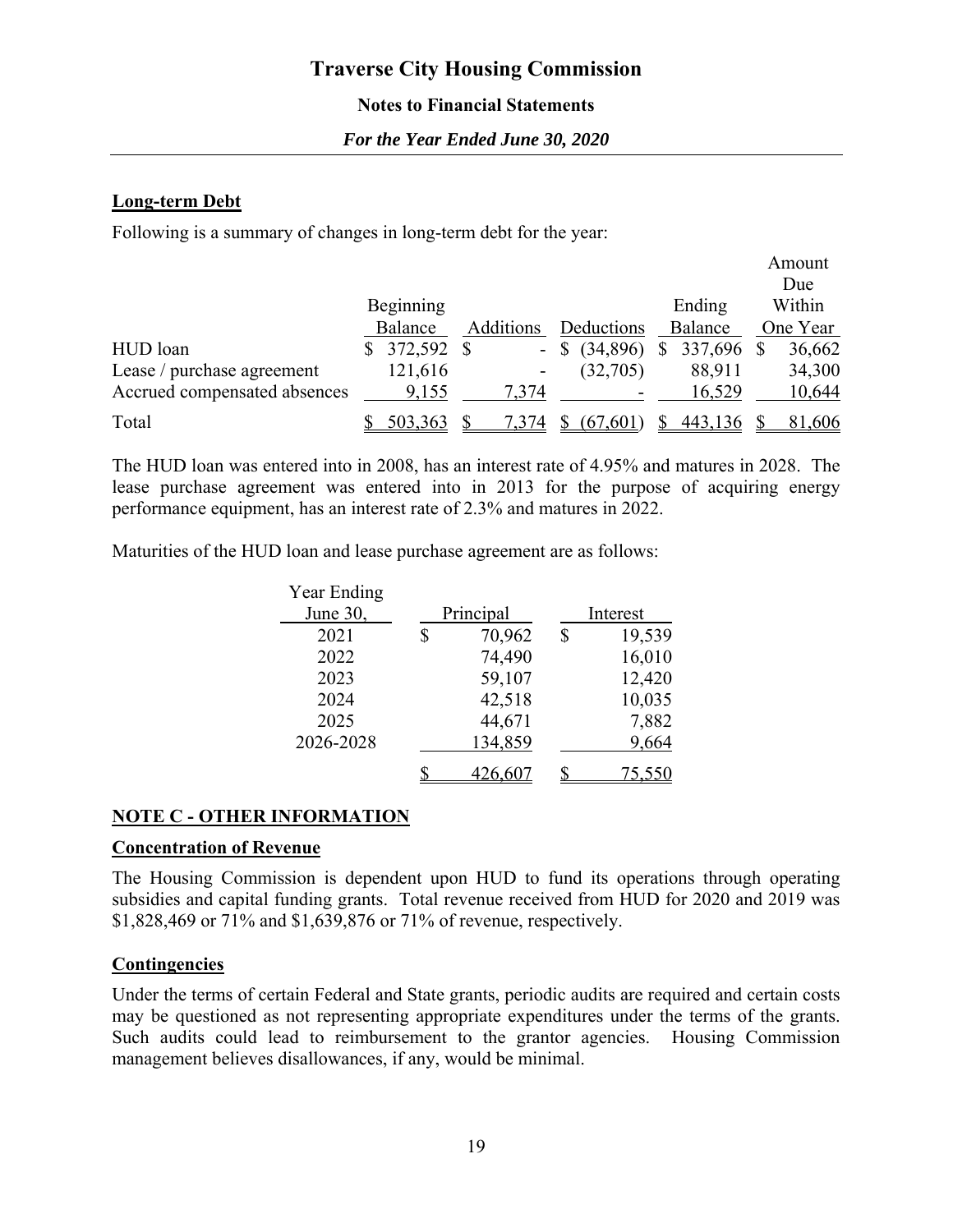**Notes to Financial Statements** 

*For the Year Ended June 30, 2020* 

#### **Risk Management**

The Housing Commission is exposed to various risks of loss related to torts, theft of, damage to and destruction of assets, errors and omissions, injuries to employees and natural disasters. The Housing Commission maintains commercial insurance covering each of these risks of loss. Management believes such coverage is sufficient to preclude any significant uninsured losses to the Housing Commission. Settled claims have not exceeded this commercial coverage in any of the past three fiscal years.

#### **Employee Benefit Plan**

The Housing Commission participates in a 457 Deferred Compensation Pension Plan covering full-time employees that have completed a six-month probation period. Employees are not required to contribute to the Plan, however, if they do participate, the Housing Commission matches the employee contribution to the Plan up to 3% of the employees gross salary. Once a year, the Housing Commission contributes 4% of gross wages to the Plan for all full-time employees, whether or not they participate. Upon separation, accrued funds remain the property of the employee. During the fiscal year the Housing Commission contributed a total of \$22,013 and employees contributed \$11,616 to the Plan.

#### **Capital Fund Program**

The Housing Commission is awarded Capital Fund Program (CFP) grants on a calendar year basis from HUD. The Housing Commission is required to obligate each of the CFP grant years within two years of receiving the award and is required to expend those funds within four years. The following CFP grant years were expended and recognized as revenue and / or capital contributions during the year:

| CFP Grant | Amount   |  |
|-----------|----------|--|
| Year      | Expended |  |
|           |          |  |
| 2017      |          |  |

#### **NOTE D: RESTATEMENTS / PRIOR PERIOD ADJUSTMENTS**

During the year ended June 30, 2020, a restatement in the amount of \$7,253 was necessary to properly account for the overstatement of capital assets. The restatement had the following effect on beginning net position:

| Beginning net position, as previously stated<br>Adjustment for capital assets | $\$ 2,051,307$<br>(7,253) |
|-------------------------------------------------------------------------------|---------------------------|
| Beginning net position, as restated                                           | $\frac{\$}{2,044,054}$    |

♦ ♦ ♦ ♦ ♦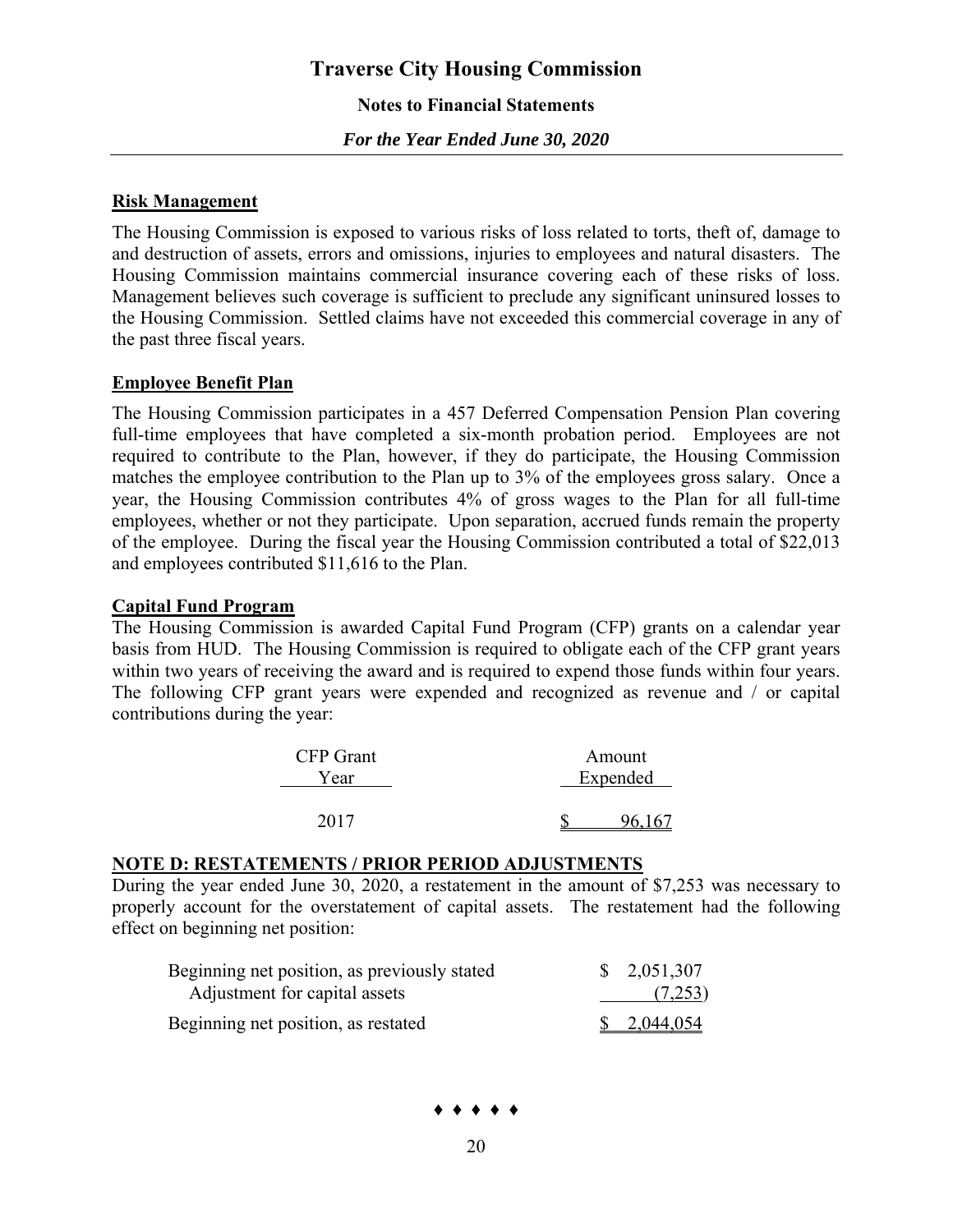#### **Traverse City Housing Commission Financial Data Schedule Project Balance Sheet** *June 30, 2020*

| Line<br>Item# | <b>Account Description</b>                                                  |    | Project<br>MI080000001 |               | PH CARES Act<br><b>Funding</b><br>14.PHC | Total           |
|---------------|-----------------------------------------------------------------------------|----|------------------------|---------------|------------------------------------------|-----------------|
|               |                                                                             |    |                        |               |                                          |                 |
| 111           | Cash - Unrestricted                                                         | \$ | 470,916                | <b>S</b>      |                                          | \$<br>470,916   |
| 112           | Cash - Restricted - Modernization and Development                           |    | 26,921                 |               |                                          | 26,921          |
| 113           | Cash - Other Restricted                                                     |    |                        |               | 32,148                                   | 32,148          |
| 114           | Cash - Tenant Security Deposits                                             |    | 36,781                 |               |                                          | 36,781          |
| 115           | Cash - Restricted for Payment of Current Liabilities                        |    |                        |               | 11,642                                   | 11,642          |
| 100           | <b>Total Cash</b>                                                           |    | 534,618                |               | 43,790                                   | 578,408         |
| 122           | Accounts Receivable - HUD Other Projects                                    |    | 32,871                 |               |                                          | 32,871          |
| 125           | Accounts Receivable - Miscellaneous                                         |    | 3,549                  |               |                                          | 3,549           |
| 126           | Accounts Receivable - Tenants                                               |    | 10,508                 |               |                                          | 10,508          |
| 126.1         | Allowance for Doubtful Accounts - Tenants                                   |    | (3,632)                |               |                                          | (3,632)         |
| 129           | Accrued Interest Receivable                                                 |    | 158                    |               |                                          | 158             |
| 120           | Total Receivables, Net of Allowances for Doubtful Accounts                  |    | 43,454                 |               |                                          | 43,454          |
| 131           | Investments - Unrestricted                                                  |    | 54,081                 |               |                                          | 54,081          |
| 142           | Prepaid Expenses and Other Assets                                           |    | 949                    |               |                                          | 949             |
| 150           | <b>Total Current Assets</b>                                                 |    | 633,102                |               | 43,790                                   | 676,892         |
| 161           | Land                                                                        |    | 297,665                |               |                                          | 297,665         |
| 162           | <b>Buildings</b>                                                            |    | 8,343,201              |               |                                          | 8,343,201       |
| 163           | Furniture, Equipment & Machinery - Dwellings                                |    | 102,491                |               |                                          | 102,491         |
| 164           | Furniture, Equipment & Machinery - Administration                           |    | 272,940                |               |                                          | 272,940         |
| 166           | <b>Accumulated Depreciation</b>                                             |    | (7,326,586)            |               |                                          | (7,326,586)     |
| 160           | Total Capital Assets, Net of Accumulated Depreciation                       |    | 1,689,711              |               |                                          | 1,689,711       |
| 176           | Investment in Joint Venture                                                 |    | 75,000                 |               |                                          | 75,000          |
| 180           | <b>Total Noncurrent Assets</b>                                              |    | 1,764,711              |               |                                          | 1,764,711       |
| 290           | <b>Total Assets</b>                                                         | \$ | 2,397,813              | \$            | 43,790                                   | \$<br>2,441,603 |
|               |                                                                             |    |                        |               |                                          |                 |
| 312           | Accounts Payable <= 90 Days                                                 | \$ | 47,396                 | <sup>\$</sup> | 11,642                                   | \$<br>59,038    |
| 321           | Accrued Wage/Payroll Taxes Payable                                          |    | 5,212                  |               |                                          | 5,212           |
| 322           | Accrued Compensated Absences - Current Portion                              |    | 7,450                  |               |                                          | 7,450           |
| 333           | Accounts Payable - Other Government                                         |    | 28,537                 |               |                                          | 28,537          |
| 341           | <b>Tenant Security Deposits</b>                                             |    | 36,781                 |               |                                          | 36,781          |
| 342           | <b>Unearned Revenues</b>                                                    |    | 4,908                  |               | 32,148                                   | 37,056          |
| 343           | Current Portion of Long-term Debt - Capital Projects/Mortgage Revenue Bonds |    | 70,962                 |               |                                          | 70,962          |
| 346           | Accrued Liabilities - Other                                                 |    | 10,720                 |               |                                          | 10,720          |
| 310           | <b>Total Current Liabilities</b>                                            |    | 211,966                |               | 43,790                                   | 255,756         |
| 351           | Long-term Debt, Net of Current - Capital Projects/Mortgage Revenue          |    | 355,645                |               |                                          | 355,645         |
| 354           | Accrued Compensated Absences - Noncurrent                                   |    | 4,236                  |               |                                          | 4,236           |
| 350           | <b>Total Noncurrent Liabilities</b>                                         |    | 359,881                |               | $\sim$                                   | 359,881         |
| 300           | <b>Total Liabilities</b>                                                    |    | 571,847                |               | 43,790                                   | 615,637         |
| 508.4         | Net Investment in Capital Assets                                            |    | 1,263,104              |               |                                          | 1,263,104       |
| 511.4         | <b>Restricted Net Position</b>                                              |    | 75,000                 |               |                                          | 75,000          |
| 512.4         | <b>Unrestricted Net Position</b>                                            |    | 487,862                |               |                                          | 487,862         |
| 513           | Total Equity - Net Assets / Position                                        |    | 1,825,966              |               |                                          | 1,825,966       |
| 600           | Total Liab., Def. Inflow of Res., and Equity - Net Assets / Position        | S. | 2,397,813              | S             | 43,790                                   | \$<br>2,441,603 |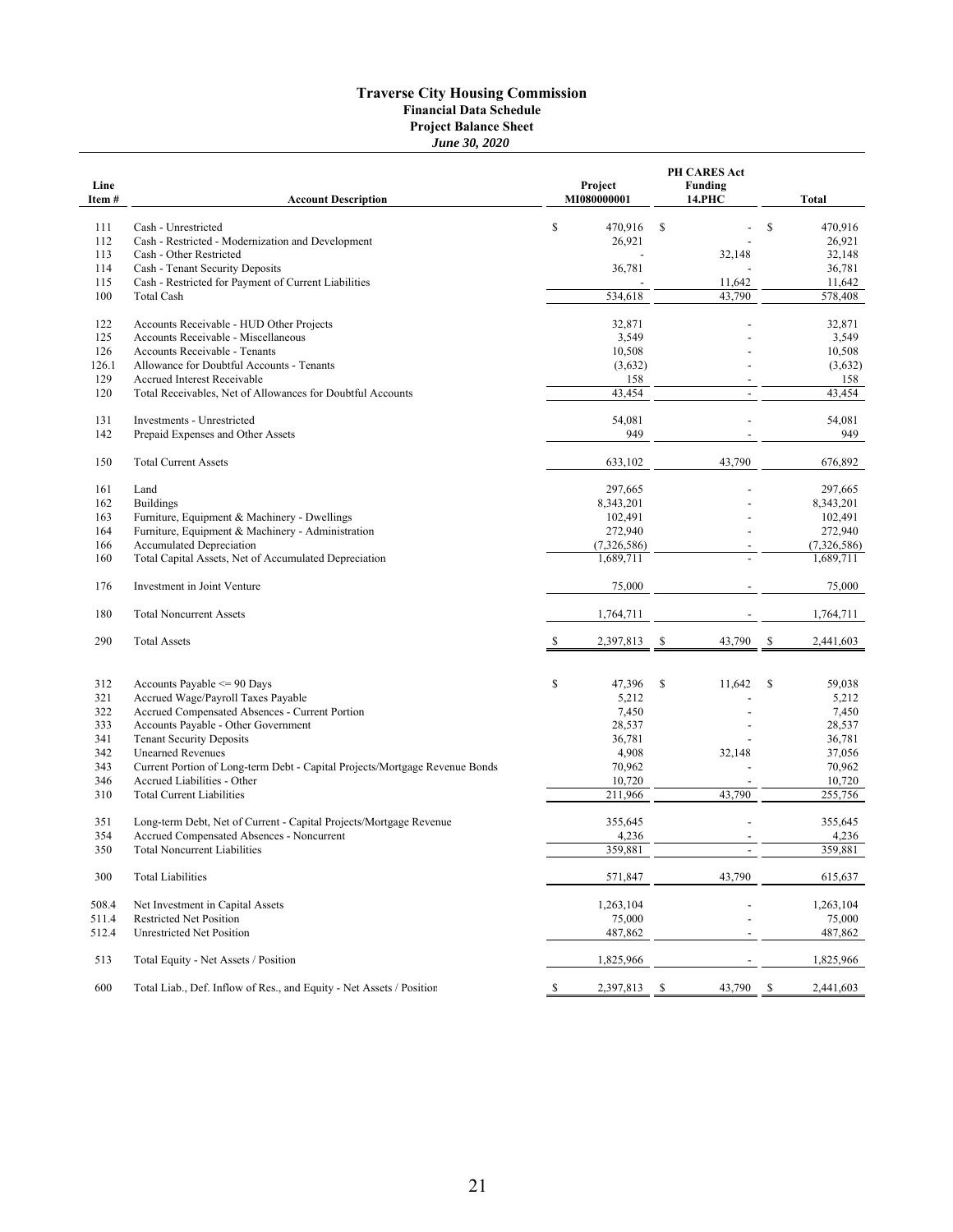#### **Traverse City Housing Commission Financial Data Schedule Project Income Statement** *For the Year Ended June 30, 2020*

| Line<br>Item # | <b>Account Description</b>                                                                      | Total<br>Projects      | Project<br>MI080000001 | Operating<br><b>Fund Program</b> | <b>Capital Fund</b><br>Program | <b>PH CARES Act</b><br>Funding<br>14.PHC |
|----------------|-------------------------------------------------------------------------------------------------|------------------------|------------------------|----------------------------------|--------------------------------|------------------------------------------|
| 70300<br>70400 | Net Tenant Rental Revenue<br>Tenant Revenue - Other                                             | \$<br>461,980<br>1,629 | 461,980<br>-S<br>1,629 | 461,980<br>-S<br>1,629           | <sup>\$</sup><br>÷.            | -S                                       |
| 70500          | <b>Total Tenant Revenue</b>                                                                     | 463,609                | 463,609                | 463,609                          | ä,                             |                                          |
| 70600          | HUD PHA Operating Grants                                                                        | 378,691                | 364,200                | 321,409                          | 42,791                         | 14,491                                   |
| 70610          | Capital Grants                                                                                  | 53,376                 | 53,376                 |                                  | 53,376                         |                                          |
| 71100          | Investment Income - Unrestricted                                                                | 2,716                  | 2,716                  | 2,716                            |                                |                                          |
| 71500          | Other Revenue                                                                                   | 239,233                | 239,233                | 239,233                          |                                |                                          |
| 70000          | <b>Total Revenue</b>                                                                            | 1,137,625              | 1,123,134              | 1,026,967                        | 96,167                         | 14,491                                   |
| 91100          | <b>Administrative Salaries</b>                                                                  | 118,317                | 118,317                | 118,317                          |                                |                                          |
| 91200          | <b>Auditing Fees</b>                                                                            | 3,100                  | 3,100                  | 3,100                            |                                |                                          |
| 91400          | Advertising and Marketing                                                                       | 1,126                  | 1,126                  | 1,126                            |                                |                                          |
| 91500          | Employee Benefit Contributions - Administrative                                                 | 19,262                 | 19,262                 | 19,262                           |                                |                                          |
| 91600<br>91700 | Office Expenses                                                                                 | 123,973<br>25,780      | 123,973<br>25,780      | 123,973<br>25,780                |                                |                                          |
| 91800          | Legal Expense<br>Travel                                                                         | 7,386                  | 7,386                  | 7,386                            |                                |                                          |
| 91900          | Other                                                                                           | 6,407                  | 6,407                  | 6,407                            |                                |                                          |
| 91000          | Total Operating - Administrative                                                                | 305,351                | 305,351                | 305,351                          | ÷,                             | $\mathcal{L}_{\mathcal{A}}$              |
| 92400          | Tenant Services - Other                                                                         | 53,657                 | 50,541                 | 50,541                           |                                | 3,116                                    |
| 92500          | <b>Total Tenant Services</b>                                                                    | 53,657                 | 50,541                 | 50,541                           | $\overline{\phantom{a}}$       | 3,116                                    |
| 93100          | Water                                                                                           | 22,136                 | 22,136                 | 22,136                           |                                |                                          |
| 93200          | Electricity                                                                                     | 125,698                | 125,698                | 125,698                          |                                |                                          |
| 93300          | Gas                                                                                             | 15,345                 | 15,345                 | 15,345                           |                                |                                          |
| 93000          | <b>Total Utilities</b>                                                                          | 163,179                | 163,179                | 163,179                          | $\overline{\phantom{a}}$       | $\sim$                                   |
| 94100          | Ordinary Maintenance and Operations - Labor                                                     | 149,436                | 149,436                | 149,436                          |                                |                                          |
| 94200          | Ordinary Maintenance and Operations - Materials and Other                                       | 30,857                 | 30,857                 | 30,857                           |                                |                                          |
| 94300          | Ordinary Maintenance and Operations - Contracts                                                 | 121,177                | 121,177                | 97,065                           | 24,112                         |                                          |
| 94500<br>94000 | Employee Benefit Contributions - Ordinary Maintenance<br>Total Maintenance                      | 42,156<br>343,626      | 42,156<br>343,626      | 42,156<br>319,514                | 24,112                         | $\sim$                                   |
|                |                                                                                                 |                        |                        |                                  |                                |                                          |
| 96140          | All Other Insurance                                                                             | 32,392                 | 32,392                 | 32,392                           |                                |                                          |
| 96100          | <b>Total Insurance Premiums</b>                                                                 | 32,392                 | 32,392                 | 32,392                           |                                | $\sim$                                   |
| 96200          | Other General Expenses                                                                          | 50,727                 | 50,727                 | 50,727                           |                                |                                          |
| 96210          | Compensated Absences                                                                            | 5,275                  | 5,275                  | 5,275                            |                                |                                          |
| 96300<br>96400 | Payments in Lieu of Taxes<br>Bad Debt - Tenant Rents                                            | 28,537<br>2,935        | 28,537<br>2,935        | 28,537<br>2,935                  |                                |                                          |
| 96000          | Total Other General Expenses                                                                    | 87,474                 | 87,474                 | 87,474                           |                                |                                          |
|                |                                                                                                 |                        |                        |                                  |                                |                                          |
| 96710          | Interest on Mortgage (or Bonds) Payable                                                         | 17,658                 | 17,658                 |                                  | 17,658                         |                                          |
| 96720<br>96700 | Interest on Notes Payable (Short and Long Term)<br>Total Interest Expense and Amortization Cost | 5,242<br>22,900        | 5,242<br>22,900        | 5,242<br>5,242                   | 17,658                         | $\overline{\phantom{a}}$                 |
| 96900          | <b>Total Operating Expenses</b>                                                                 | 1,008,579              | 1,005,463              | 963,693                          | 41,770                         | 3,116                                    |
| 97000          | Excess of Operating Revenue over Operating Expenses                                             | 129,046                | 117,671                | 63,274                           | 54,397                         | 11,375                                   |
| 97100          | <b>Extraordinary Maintenance</b>                                                                | 31,496                 | 31,496                 | 31,496                           |                                |                                          |
| 97400          | Depreciation Expense                                                                            | 189,427                | 189,427                | 189,427                          |                                |                                          |
| 90000          | <b>Total Expenses</b>                                                                           | 1,229,502              | 1,226,386              | 1,184,616                        | 41,770                         | 3,116                                    |
| 10010          | Operating Transfer In                                                                           | 30,054                 | 30,054                 | 30,054                           |                                |                                          |
| 10020          | <b>Operating Transfer Out</b>                                                                   | (30, 054)              | (18, 679)              |                                  | (18, 679)                      | (11, 375)                                |
| 10100          | Total Other Financing Sources (Uses)                                                            |                        | 11,375                 | 30,054                           | (18, 679)                      | (11, 375)                                |
| 10000          | Excess (Deficiency) of Total Revenue Over (Under) Total Expenses                                | (91, 877)              | (91, 877)              | (127, 595)                       | 35,718                         | ÷,                                       |
| 11020          | Required Annual Debt Principal Payments                                                         | 67,600                 | 67,600                 | 32,705                           | 34,895                         | $\overline{\phantom{a}}$                 |
| 11030          | <b>Beginning Equity</b>                                                                         | 1,925,096              | 1,925,096              | 1,925,096                        |                                |                                          |
| 11040          | Prior Period Adjustment, Equity Transfers and Correction                                        |                        |                        |                                  |                                |                                          |
|                | of Errors                                                                                       | (7,253)                | (7,253)                | (7,253)                          |                                |                                          |
| 11190          | Unit Months Available                                                                           | 1,620                  | 1,620                  | 1,620                            |                                |                                          |
| 11210          | Number of Unit Months Leased                                                                    | 1,603                  | 1,603                  | 1,603                            |                                |                                          |
| 11270          | Excess Cash                                                                                     | 312,959                | 312,959                | 312,959                          |                                |                                          |
| 11620          | <b>Building Purchases</b>                                                                       | 822                    | 822                    |                                  | 822                            |                                          |
| 13510          | CFFP Debt Service Payments                                                                      | 52,554                 | 52,554                 |                                  | 52,554                         |                                          |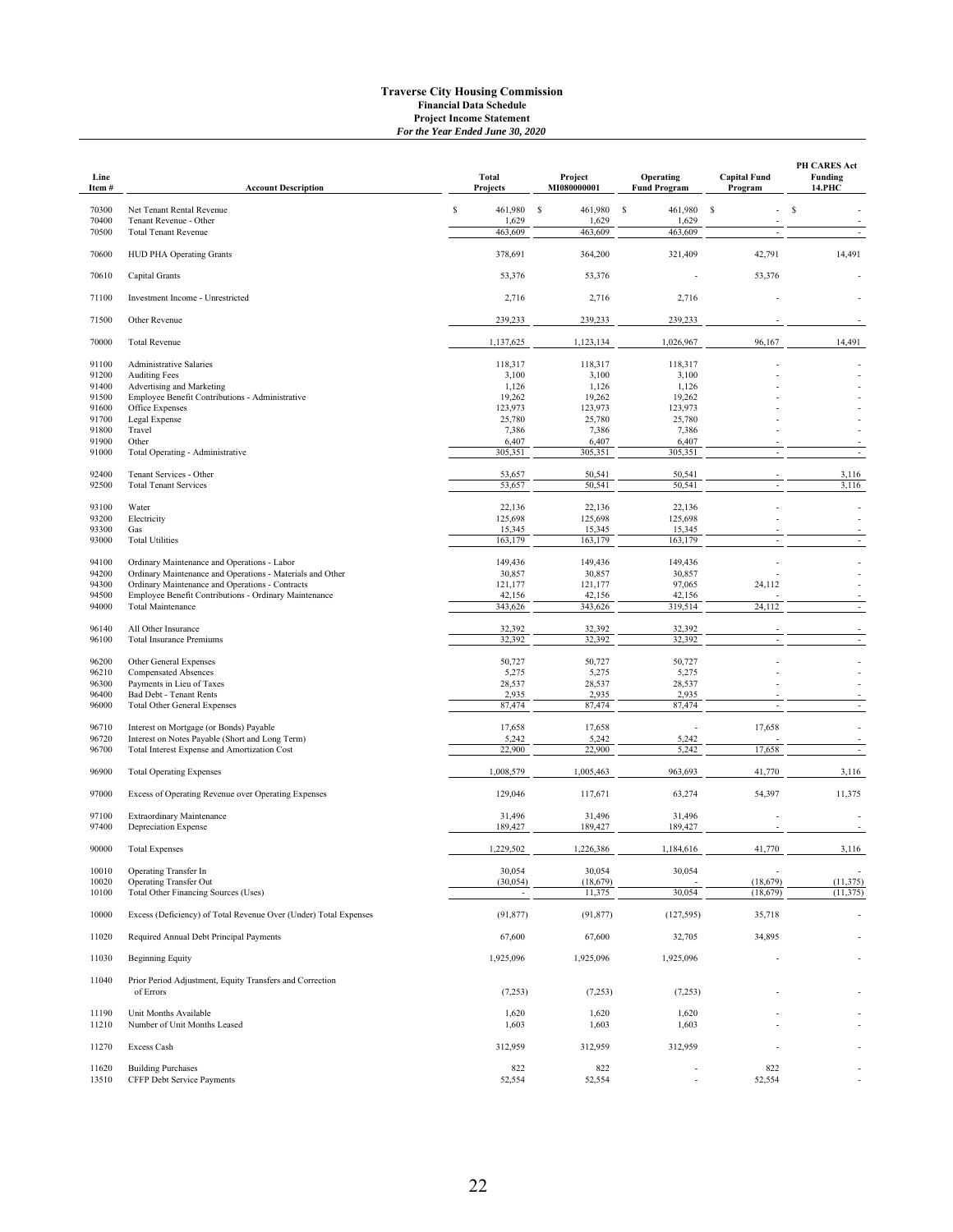#### **Traverse City Housing Commission Financial Data Schedule Program Financials - Balance Sheet**

*June 30, 2020*

| Line<br>Item# | <b>Account Description</b>                                           | 14.871<br>Housing<br><b>Choice</b><br><b>Vouchers</b> | <b>HCV CARES</b><br><b>Act Funding</b><br><b>14.HCC</b> |             | <b>Total</b> |
|---------------|----------------------------------------------------------------------|-------------------------------------------------------|---------------------------------------------------------|-------------|--------------|
| 111           | Cash - Unrestricted                                                  | \$<br>174,195                                         | \$                                                      | $\mathbf S$ | 174,195      |
| 113           | Cash - Other Restricted                                              |                                                       | 7,580                                                   |             | 7,580        |
| 115           | Cash - Restricted for Payment of Current Liabilities                 | 84,519                                                |                                                         |             | 84,519       |
| 100           | <b>Total Cash</b>                                                    | 258,714                                               | 7,580                                                   |             | 266,294      |
| 122           | Accounts Receivable - HUD Other Projects                             | 5,293                                                 |                                                         |             | 5,293        |
| 125           | Accounts Receivable - Miscellaneous                                  | 250                                                   |                                                         |             | 250          |
| 120           | Total Receivables, Net of Allowances for Doubtful Accounts           | 5,543                                                 |                                                         |             | 5,543        |
| 142           | Prepaid Expenses and Other Assets                                    | 240                                                   |                                                         |             | 240          |
| 150           | <b>Total Current Assets</b>                                          | 264,497                                               | 7,580                                                   |             | 272,077      |
| 164           | Furniture, Equipment & Machinery - Administration                    | 6,563                                                 |                                                         |             | 6,563        |
| 166           | <b>Accumulated Depreciation</b>                                      | (5,940)                                               |                                                         |             | (5,940)      |
| 160           | Total Capital Assets, Net of Accumulated Depreciation                | 623                                                   |                                                         |             | 623          |
| 180           | <b>Total Noncurrent Assets</b>                                       | 623                                                   |                                                         |             | 623          |
| 290           | <b>Total Assets</b>                                                  | \$<br>265,120                                         | \$<br>7,580                                             | \$          | 272,700      |
|               |                                                                      |                                                       |                                                         |             |              |
| 312           | Accounts Payable <= 90 Days                                          | \$<br>1,510                                           | \$                                                      | \$          | 1,510        |
| 321           | Accrued Wage/Payroll Taxes Payable                                   | 893                                                   |                                                         |             | 893          |
| 322           | Accrued Compensated Absences - Current Portion                       | 3,194                                                 |                                                         |             | 3,194        |
| 342           | <b>Unearned Revenues</b>                                             |                                                       | 7,580                                                   |             | 7,580        |
| 345           | Other Current Liabilities                                            | 84,519                                                |                                                         |             | 84,519       |
| 310           | <b>Total Current Liabilities</b>                                     | 90,116                                                | 7.580                                                   |             | 97,696       |
| 354           | Accrued Compensated Absences - Noncurrent                            | 1,649                                                 |                                                         |             | 1,649        |
| 350           | <b>Total Noncurrent Liabilities</b>                                  | 1.649                                                 |                                                         |             | 1.649        |
| 300           | <b>Total Liabilities</b>                                             | 91,765                                                | 7,580                                                   |             | 99,345       |
| 508.4         | Net Investment in Capital Assets                                     | 623                                                   |                                                         |             | 623          |
| 512.4         | <b>Unrestricted Net Position</b>                                     | 172,732                                               |                                                         |             | 172,732      |
| 513           | Total Equity - Net Assets / Position                                 | 173,355                                               |                                                         |             | 173,355      |
| 600           | Total Liab., Def. Inflow of Res., and Equity - Net Assets / Position | \$<br>265,120                                         | \$<br>7,580                                             | \$          | 272,700      |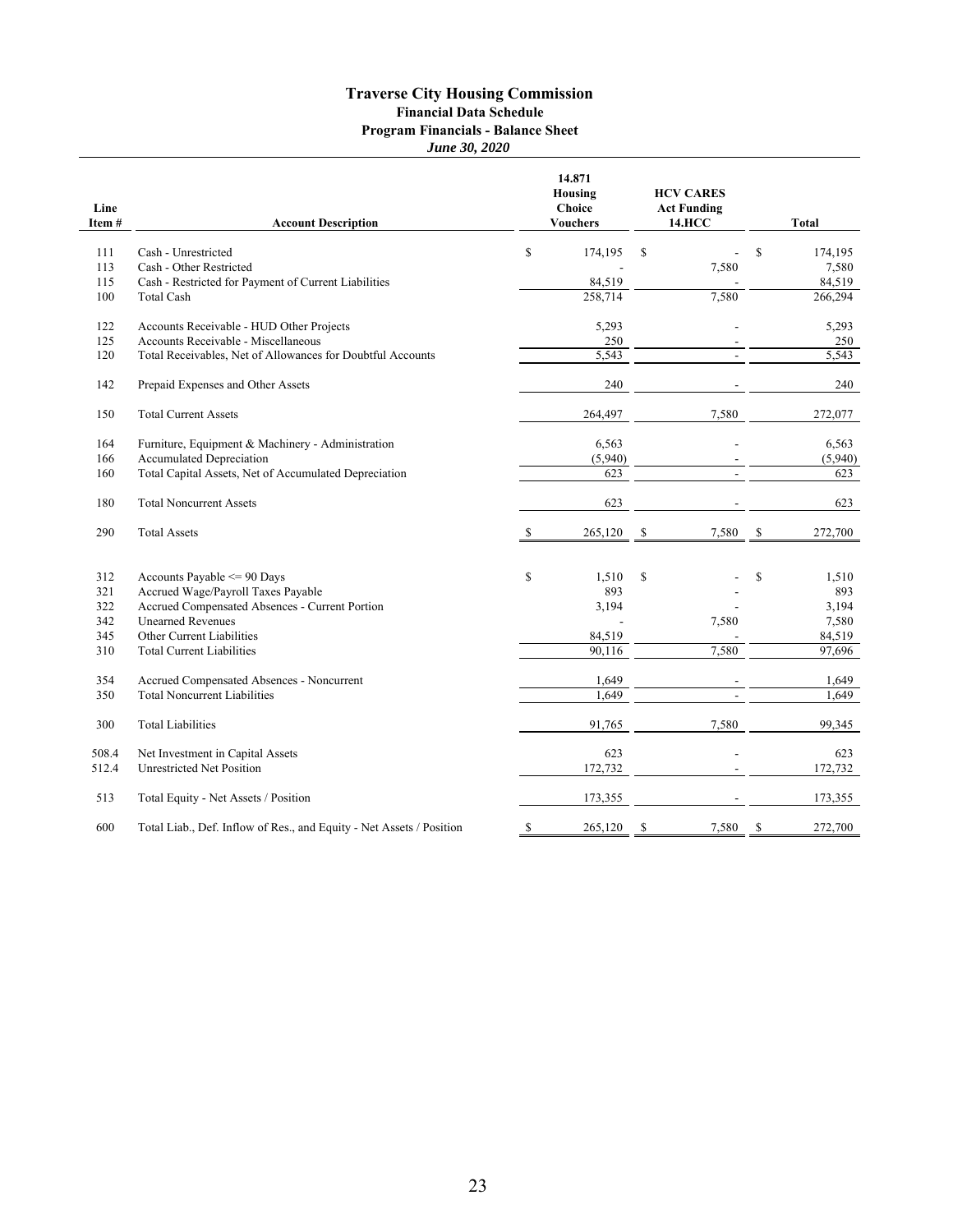#### **Traverse City Housing Commission Financial Data Schedule Program Financials - Income Statement** *For the Year Ended June 30, 2020*

| Line           |                                                                  | 14.871<br>Housing<br><b>Choice</b> |              | <b>HCV CARES</b><br><b>Act Funding</b> |                 |
|----------------|------------------------------------------------------------------|------------------------------------|--------------|----------------------------------------|-----------------|
| Item#          | <b>Account Description</b>                                       | <b>Vouchers</b>                    |              | <b>14.HCC</b>                          | <b>Total</b>    |
| 70600          | HUD PHA Operating Grants                                         | \$<br>1,382,726                    | $\mathbb{S}$ | 13,676                                 | \$<br>1,396,402 |
| 71400          | Fraud Recovery                                                   | 1,200                              |              |                                        | 1,200           |
| 71500          | Other Revenue                                                    | 26,644                             |              |                                        | 26,644          |
| 70000          | <b>Total Revenue</b>                                             | 1,410,570                          |              | 13,676                                 | 1,424,246       |
| 91100          | <b>Administrative Salaries</b>                                   | 78,826                             |              | 7,677                                  | 86,503          |
| 91200          | <b>Auditing Fees</b>                                             | 3,000                              |              |                                        | 3,000           |
| 91400          | Advertising and Marketing                                        | 447                                |              |                                        | 447             |
| 91500<br>91600 | Employee Benefit Contributions - Administrative                  | 23,668<br>18,182                   |              | 1,049<br>2,935                         | 24,717          |
| 91700          | Office Expenses<br>Legal Expenses                                | 305                                |              |                                        | 21,117<br>305   |
| 91800          | Travel                                                           | 1,929                              |              | $\overline{7}$                         | 1,936           |
| 91900          | Other                                                            | 6,181                              |              | 2,008                                  | 8,189           |
| 91000          | Total Operating - Administrative                                 | 132,538                            |              | 13,676                                 | 146,214         |
|                |                                                                  |                                    |              |                                        |                 |
| 96200          | Other General Expenses                                           | 236                                |              |                                        | 236             |
| 96210          | <b>Compensated Absences</b>                                      | 2,099                              |              |                                        | 2,099           |
| 96000          | <b>Total Other General Expenses</b>                              | 2,335                              |              | $\overline{\phantom{a}}$               | 2,335           |
|                |                                                                  |                                    |              |                                        |                 |
| 96900          | <b>Total Operating Expenses</b>                                  | 134,873                            |              | 13,676                                 | 148,549         |
| 97000          | Excess of Operating Revenue over Operating Expenses              | 1,275,697                          |              |                                        | 1,275,697       |
| 97300          | Housing Assistance Payments                                      | 1,209,516                          |              |                                        | 1,209,516       |
| 97350          | HAP Portability-In                                               | 18,356                             |              |                                        | 18,356          |
| 97400          | Depreciation Expense                                             | 681                                |              |                                        | 681             |
| 90000          | <b>Total Expenses</b>                                            | 1,363,426                          |              | 13,676                                 | 1,377,102       |
| 10000          | Excess (Deficiency) of Total Revenue Over (Under) Total Expenses | 47,144                             |              |                                        | 47,144          |
| 11030          | <b>Beginning Equity</b>                                          | 126,211                            |              |                                        | 126,211         |
| 11170          | Administrative Fee Equity                                        | 173,355                            |              |                                        | 173,355         |
| 11190          | Unit Months Available                                            | 2,093                              |              |                                        | 2,093           |
| 11210          | Number of Unit Months Leased                                     | 2,081                              |              |                                        | 2,081           |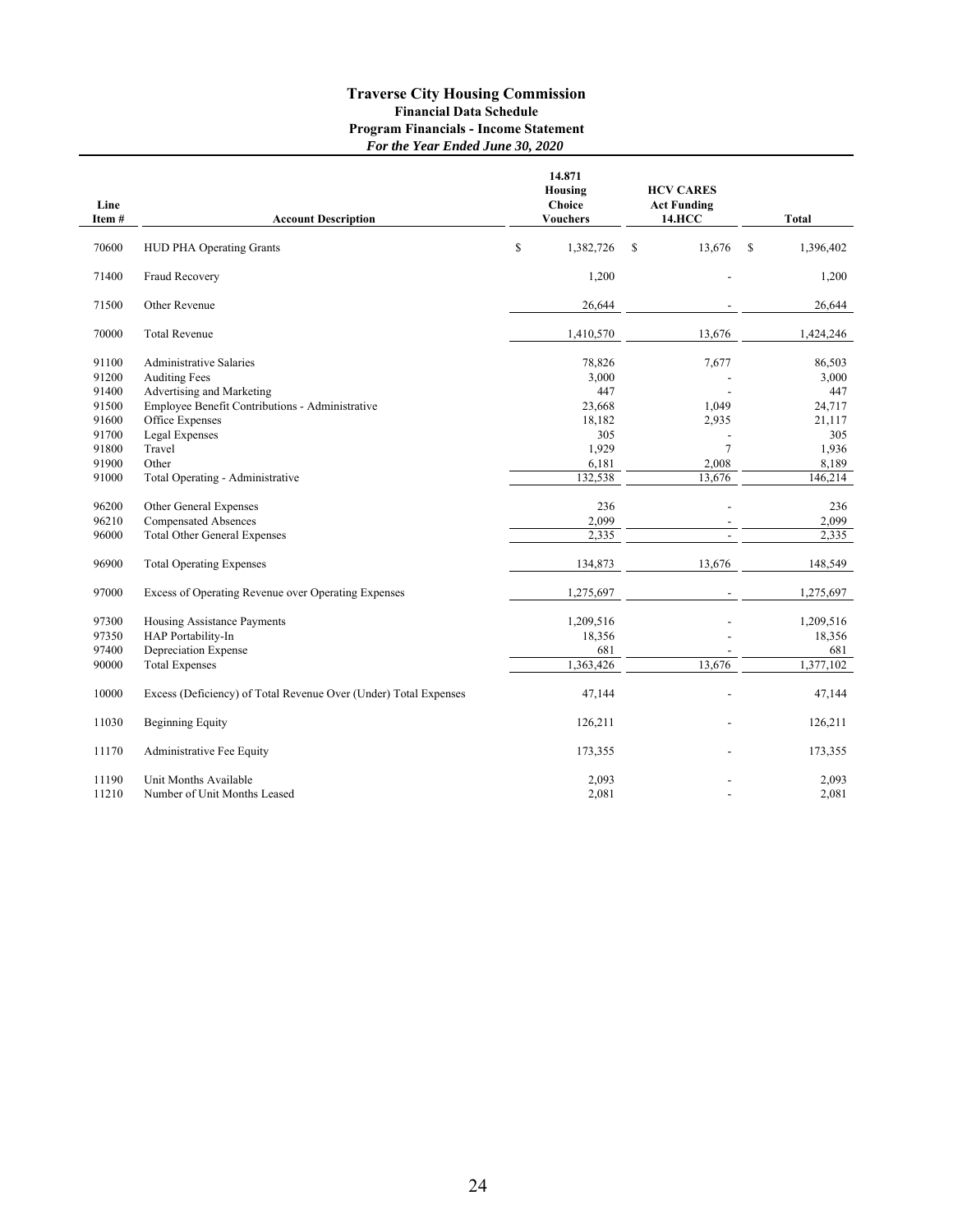#### **Financial Data Schedule**

**PHA Financial Data - Balance Sheet**

*June 30, 2020*

| Line<br>Item# | <b>Account Description</b>                                                      | Project<br><b>Totals</b> | Program<br><b>Totals</b> | Subtotal        | <b>Total</b>    |
|---------------|---------------------------------------------------------------------------------|--------------------------|--------------------------|-----------------|-----------------|
|               |                                                                                 |                          |                          |                 |                 |
| 111           | Cash - Unrestricted                                                             | \$<br>470,916            | 174,195<br>\$            | \$<br>645,111   | \$<br>645,111   |
| 112           | Cash - Restricted - Modernization and Development                               | 26,921                   |                          | 26,921          | 26,921          |
| 113           | Cash - Other Restricted                                                         | 32,148                   | 7,580                    | 39,728          | 39,728          |
| 114           | Cash - Tenant Security Deposits                                                 | 36,781                   |                          | 36,781          | 36,781          |
| 115           | Cash - Restricted for Payment of Current Liabilities                            | 11,642                   | 84,519                   | 96,161          | 96,161          |
| 100           | <b>Total Cash</b>                                                               | 578,408                  | 266,294                  | 844,702         | 844,702         |
|               |                                                                                 |                          |                          |                 |                 |
| 122<br>125    | Accounts Receivable - HUD Other Projects<br>Accounts Receivable - Miscellaneous | 32,871<br>3,549          | 5,293<br>250             | 38,164<br>3,799 | 38,164<br>3,799 |
| 126           | <b>Accounts Receivable - Tenants</b>                                            | 10,508                   |                          | 10,508          | 10,508          |
| 126.1         | Allowance for Doubtful Accounts - Tenants                                       | (3,632)                  |                          | (3,632)         | (3,632)         |
| 129           | <b>Accrued Interest Receivable</b>                                              | 158                      |                          | 158             | 158             |
| 120           | Total Receivables, Net of Allowances for Doubtful Accounts                      | 43,454                   | 5,543                    | 48.997          | 48,997          |
|               |                                                                                 |                          |                          |                 |                 |
| 131           | Investments - Unrestricted                                                      | 54,081                   |                          | 54,081          | 54,081          |
| 142           | Prepaid Expenses and Other Assets                                               | 949                      | 240                      | 1,189           | 1,189           |
| 150           | <b>Total Current Assets</b>                                                     | 676,892                  | 272,077                  | 948,969         | 948,969         |
|               |                                                                                 |                          |                          |                 |                 |
| 161           | Land                                                                            | 297,665                  |                          | 297,665         | 297,665         |
| 162           | <b>Buildings</b>                                                                | 8,343,201                |                          | 8,343,201       | 8,343,201       |
| 163           | Furniture, Equipment & Machinery - Dwellings                                    | 102,491                  |                          | 102,491         | 102,491         |
| 164           | Furniture, Equipment & Machinery - Administration                               | 272,940                  | 6,563                    | 279,503         | 279,503         |
| 166           | <b>Accumulated Depreciation</b>                                                 | (7,326,586)              | (5,940)                  | (7, 332, 526)   | (7,332,526)     |
| 160           | Total Capital Assets, Net of Accumulated Depreciation                           | 1,689,711                | 623                      | 1,690,334       | 1,690,334       |
| 176           | Investment in Joint Venture                                                     | 75,000                   |                          | 75,000          | 75,000          |
| 180           | <b>Total Noncurrent Assets</b>                                                  | 1,764,711                | 623                      | 1,765,334       | 1,765,334       |
| 290           | <b>Total Assets</b>                                                             | \$2,441,603              | \$<br>272,700            | \$2,714,303     | \$2,714,303     |
|               |                                                                                 |                          |                          |                 |                 |
|               |                                                                                 |                          |                          |                 |                 |
| 312           | Accounts Payable <= 90 Days                                                     | \$<br>59,038             | \$<br>1,510              | \$<br>60,548    | \$<br>60,548    |
| 321           | Accrued Wage/Payroll Taxes Payable                                              | 5,212                    | 893                      | 6,105           | 6,105           |
| 322           | Accrued Compensated Absences - Current Portion                                  | 7,450                    | 3,194                    | 10,644          | 10,644          |
| 333           | Accounts Payable - Other Government                                             | 28,537                   |                          | 28,537          | 28,537          |
| 341           | <b>Tenant Security Deposits</b>                                                 | 36,781                   |                          | 36,781          | 36,781          |
| 342           | <b>Unearned Revenues</b>                                                        | 37,056                   | 7,580                    | 44,636          | 44,636          |
| 343           | Current Portion of Long-term Debt - Capital Projects/                           |                          |                          |                 |                 |
|               | Mortgage Revenue Bonds                                                          | 70,962                   |                          | 70.962          | 70,962          |
| 345           | Other Current Liabilities                                                       |                          | 84,519                   | 84,519          | 84,519          |
| 346           | Accrued Liabilities - Other                                                     | 10,720                   |                          | 10,720          | 10,720          |
| 310           | <b>Total Current Liabilities</b>                                                | 255,756                  | 97,696                   | 353,452         | 353,452         |
| 351           | Long-term Debt, Net of Current - Capital Projects/<br>Mortgage Revenue Bonds    | 355,645                  |                          | 355,645         |                 |
|               | Accrued Compensated Absences - Noncurrent                                       |                          |                          |                 | 355,645         |
| 354           |                                                                                 | 4,236                    | 1,649                    | 5,885           | 5,885           |
| 350           | <b>Total Noncurrent Liabilities</b>                                             | 359,881                  | 1,649                    | 361,530         | 361,530         |
| 300           | <b>Total Liabilities</b>                                                        | 615,637                  | 99,345                   | 714,982         | 714,982         |
| 508.4         | Net Investment in Capital Assets                                                | 1,263,104                | 623                      | 1,263,727       | 1,263,727       |
| 511.4         | <b>Restricted Net Position</b>                                                  | 75,000                   |                          | 75,000          | 75,000          |
| 512.4         | <b>Unrestricted Net Position</b>                                                | 487,862                  | 172,732                  | 660,594         | 660,594         |
| 513           | Total Equity - Net Assets / Position                                            | 1,825,966                | 173,355                  | 1,999,321       | 1,999,321       |
| 600           | Total Liab., Def. Inflow of Res., and Equity - Net Assets / Position            | \$2,441,603              | 272,700<br>S.            | \$2,714,303     | 2,714,303<br>\$ |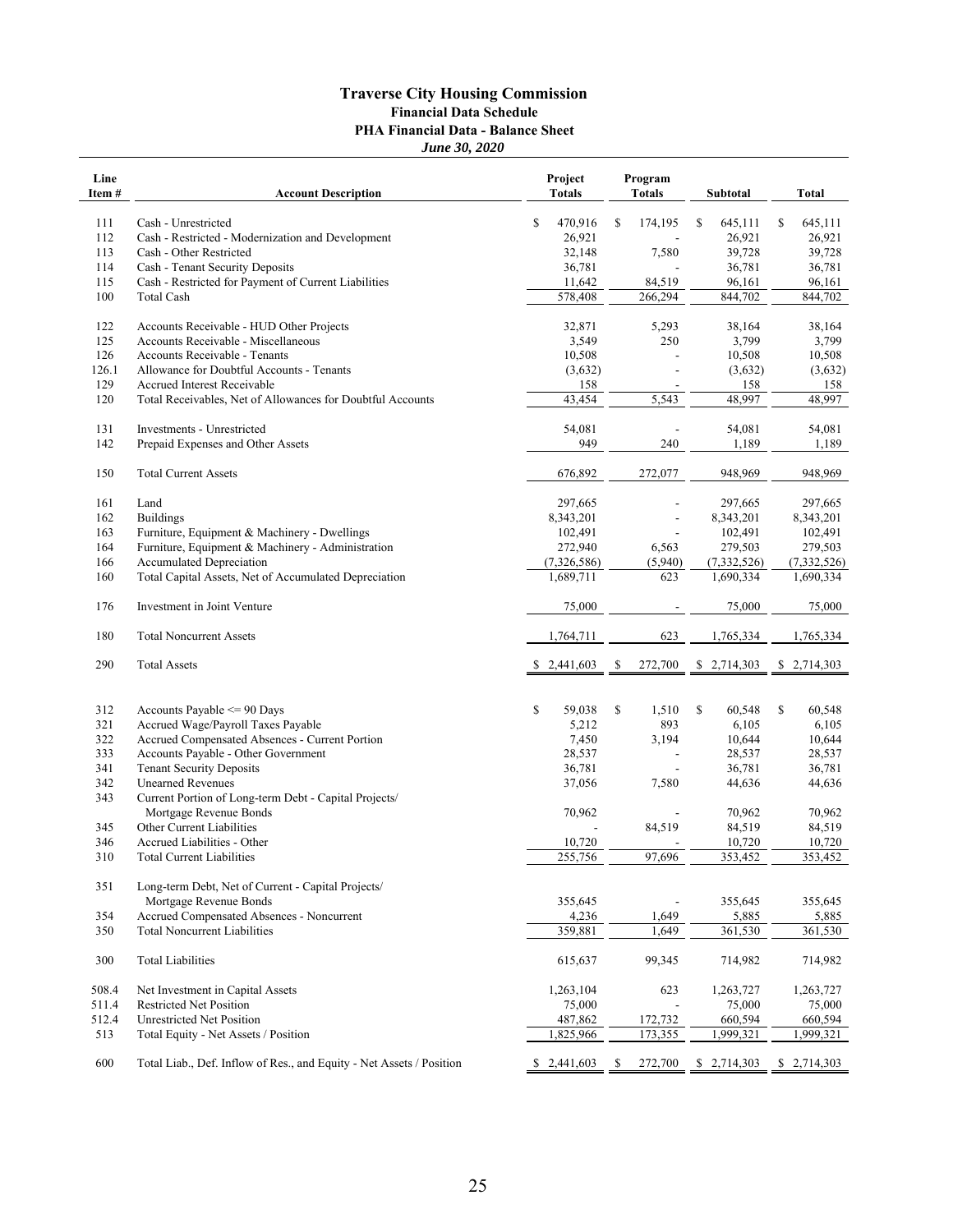#### **Traverse City Housing Commission Financial Data Schedule PHA Financial Data - Income Statement** *For the Year Ended June 30, 2020*

| Line<br>Item# | <b>Account Description</b>                                | Project<br><b>Totals</b> | Program<br><b>Totals</b> | Subtotal                | <b>Total</b>     |
|---------------|-----------------------------------------------------------|--------------------------|--------------------------|-------------------------|------------------|
| 70300         | Net Tenant Rental Revenue                                 | \$<br>461,980            | \$                       | $\mathbb{S}$<br>461,980 | \$<br>461,980    |
| 70400         | Tenant Revenue - Other                                    | 1,629                    |                          | 1,629                   | 1,629            |
| 70500         | <b>Total Tenant Revenue</b>                               | 463,609                  |                          | 463,609                 | 463,609          |
|               |                                                           |                          | $\overline{\phantom{a}}$ |                         |                  |
| 70600         | HUD PHA Operating Grants                                  | 378,691                  | 1,396,402                | 1,775,093               | 1,775,093        |
| 70610         | Capital Grants                                            | 53,376                   |                          | 53,376                  | 53,376           |
| 71100         | Investment Income - Unrestricted                          | 2,716                    |                          | 2,716                   | 2,716            |
| 71400         | Fraud Recovery                                            |                          | 1,200                    | 1,200                   | 1,200            |
| 71500         | Other Revenue                                             | 239,233                  | 26,644                   | 265,877                 | 265,877          |
| 70000         | <b>Total Revenue</b>                                      | 1,137,625                | 1,424,246                | 2,561,871               | 2,561,871        |
| 91100         | Administrative Salaries                                   | 118,317                  | 86,503                   | 204,820                 | 204,820          |
| 91200         | <b>Auditing Fees</b>                                      | 3,100                    | 3,000                    | 6,100                   | 6,100            |
| 91400         | Advertising and Marketing                                 | 1,126                    | 447                      | 1,573                   | 1,573            |
| 91500         | Employee Benefit Contributions - Administrative           | 19,262                   | 24,717                   | 43,979                  | 43,979           |
| 91600         | Office Expenses                                           | 123,973                  | 21,117                   | 145,090                 | 145,090          |
| 91700         | Legal Expense                                             | 25,780                   | 305                      | 26,085                  | 26,085           |
| 91800         | Travel                                                    | 7,386                    | 1,936                    | 9,322                   | 9,322            |
| 91900         | Other                                                     | 6,407                    | 8,189                    | 14,596                  | 14,596           |
| 91000         | Total Operating - Administrative                          | 305,351                  | 146,214                  | 451,565                 | 451,565          |
|               |                                                           |                          |                          |                         |                  |
| 92400         | Tenant Services - Other                                   | 53,657                   |                          | 53,657                  | 53,657           |
| 92500         | <b>Total Tenant Services</b>                              | 53,657                   | $\overline{\phantom{a}}$ | 53,657                  | 53,657           |
|               |                                                           |                          |                          |                         |                  |
| 93100         | Water                                                     | 22,136                   |                          | 22,136                  | 22,136           |
| 93200         | Electricity                                               | 125,698                  | $\overline{a}$           | 125,698                 | 125,698          |
| 93300         | Gas                                                       | 15,345                   | $\overline{\phantom{a}}$ | 15,345                  | 15,345           |
| 93000         | <b>Total Utilities</b>                                    | 163,179                  | $\overline{\phantom{a}}$ | 163,179                 | 163,179          |
|               |                                                           |                          |                          |                         |                  |
| 94100         | Ordinary Maintenance and Operations - Labor               | 149,436                  |                          | 149,436                 | 149,436          |
| 94200         | Ordinary Maintenance and Operations - Materials and Other | 30,857                   |                          | 30,857                  | 30,857           |
| 94300         | Ordinary Maintenance and Operations - Contracts           | 121,177                  |                          | 121,177                 | 121,177          |
| 94500         | Employee Benefit Contributions - Ordinary Maintenance     | 42,156                   | $\overline{a}$           | 42,156                  | 42,156           |
| 94000         | Total Maintenance                                         | 343,626                  |                          | 343,626                 | 343,626          |
| 96140         | All Other Insurance                                       | 32,392                   |                          | 32,392                  |                  |
|               | <b>Total Insurance Premiums</b>                           | 32,392                   |                          | 32,392                  | 32,392<br>32,392 |
| 96100         |                                                           |                          | $\overline{\phantom{a}}$ |                         |                  |
| 96200         | Other General Expenses                                    | 50,727                   | 236                      | 50,963                  | 50,963           |
| 96210         | <b>Compensated Absences</b>                               | 5,275                    | 2,099                    | 7,374                   | 7,374            |
| 96300         | Payments in Lieu of Taxes                                 | 28,537                   |                          | 28,537                  | 28,537           |
| 96400         | Bad Debt - Tenant Rents                                   | 2,935                    |                          | 2,935                   | 2,935            |
| 96000         | <b>Total Other General Expenses</b>                       | 87,474                   | 2,335                    | 89,809                  | 89,809           |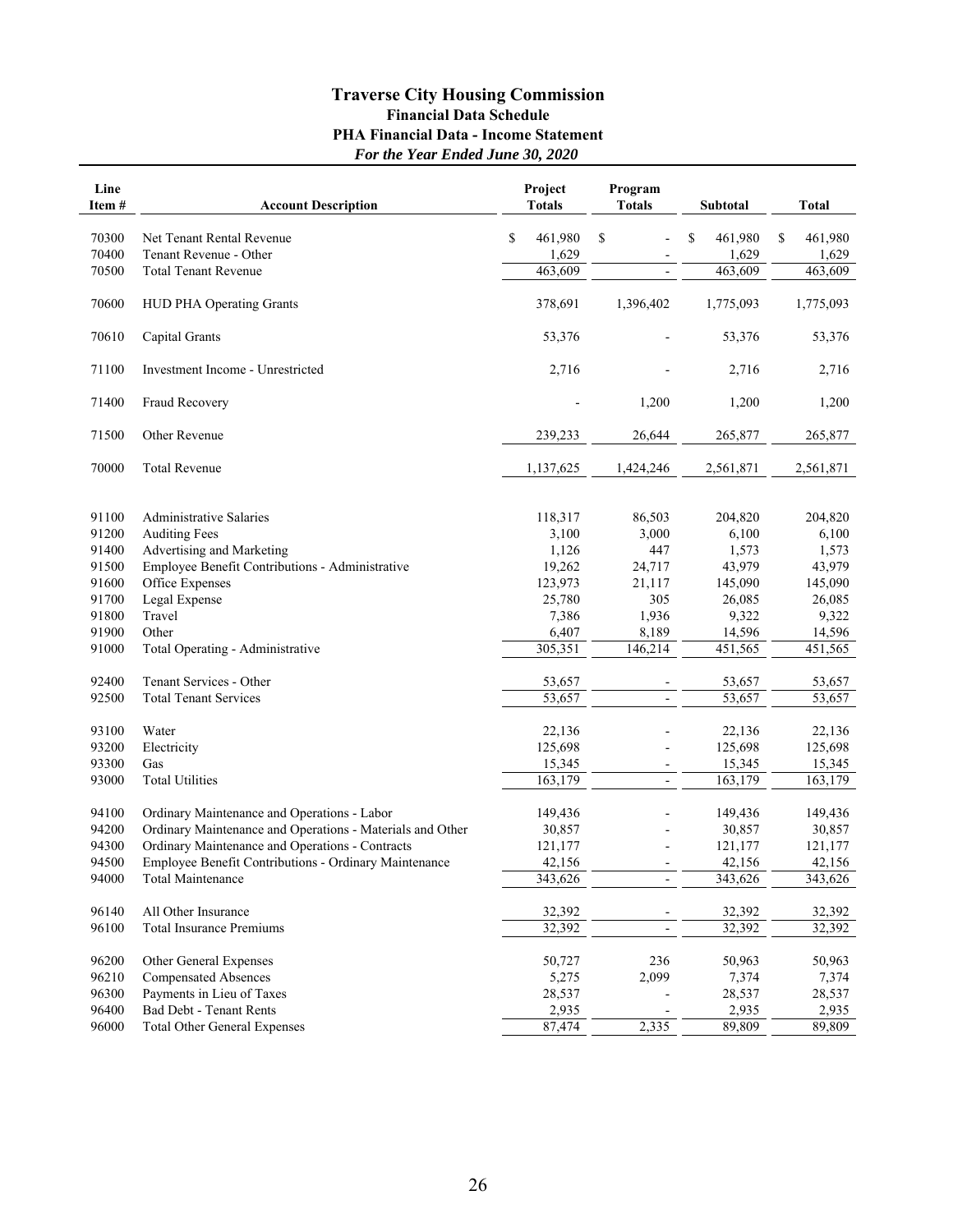#### **Traverse City Housing Commission Financial Data Schedule PHA Financial Data - Income Statement** *For the Year Ended June 30, 2020*

| Line<br>Item# | <b>Account Description</b>                                            | Project<br><b>Totals</b> | Program<br><b>Totals</b> | <b>Subtotal</b> | <b>Total</b>           |
|---------------|-----------------------------------------------------------------------|--------------------------|--------------------------|-----------------|------------------------|
| 96710         | Interest on Mortgage (or Bonds) Payable                               | \$<br>17,658             | \$                       | S<br>17,658     | $\mathbb{S}$<br>17,658 |
| 96720         | Interest on Notes Payable (Short and Long Term)                       | 5,242                    |                          | 5,242           | 5,242                  |
| 96700         | Total Interest Expense and Amortization Cost                          | 22,900                   |                          | 22,900          | 22,900                 |
| 96900         | <b>Total Operating Expenses</b>                                       | 1,008,579                | 148,549                  | 1,157,128       | 1,157,128              |
| 97000         | Excess of Operating Revenue over Operating Expenses                   | 129,046                  | 1,275,697                | 1,404,743       | 1,404,743              |
| 97100         | <b>Extraordinary Maintenance</b>                                      | 31,496                   |                          | 31,496          | 31,496                 |
| 97300         | Housing Assistance Payments                                           |                          | 1,209,516                | 1,209,516       | 1,209,516              |
| 97350         | HAP Portability-In                                                    |                          | 18,356                   | 18,356          | 18,356                 |
| 97400         | Depreciation Expense                                                  | 189,427                  | 681                      | 190,108         | 190,108                |
| 90000         | <b>Total Expenses</b>                                                 | 1,229,502                | 1,377,102                | 2,606,604       | 2,606,604              |
| 10010         | Operating Transfer In                                                 | 30,054                   |                          | 30,054          | 30,054                 |
| 10020         | Operating Transfer Out                                                | (30, 054)                |                          | (30, 054)       | (30,054)               |
| 10100         | Total Other Financing Sources (Uses)                                  |                          |                          |                 |                        |
| 10000         | Excess (Deficiency) of Total Revenue Over (Under) Total Expenses      | (91, 877)                | 47,144                   | (44, 733)       | (44, 733)              |
| 11020         | Required Annual Debt Principal Payments                               | 67,600                   |                          | 67,600          | 67,600                 |
| 11030         | <b>Beginning Equity</b>                                               | 1,925,096                | 126,211                  | 2,051,307       | 2,051,307              |
| 11040         | Prior Period Adjustment, Equity Transfers and Correction<br>of Errors | (7,253)                  |                          | (7,253)         | (7,253)                |
| 11170         | Administrative Fee Equity                                             |                          | 173,355                  | 173,355         | 173,355                |
| 11190         | Unit Months Available                                                 | 1,620                    | 2,093                    | 3,713           | 3,713                  |
| 11210         | Number of Unit Months Leased                                          | 1,603                    | 2,081                    | 3,684           | 3,684                  |
| 11270         | Excess Cash                                                           | 312,959                  |                          | 312,959         | 312,959                |
| 11620         | <b>Building Purchases</b>                                             | 822                      |                          | 822             | 822                    |
| 13510         | CFFP Debt Service Payments                                            | 52,554                   |                          | 52,554          | 52,554                 |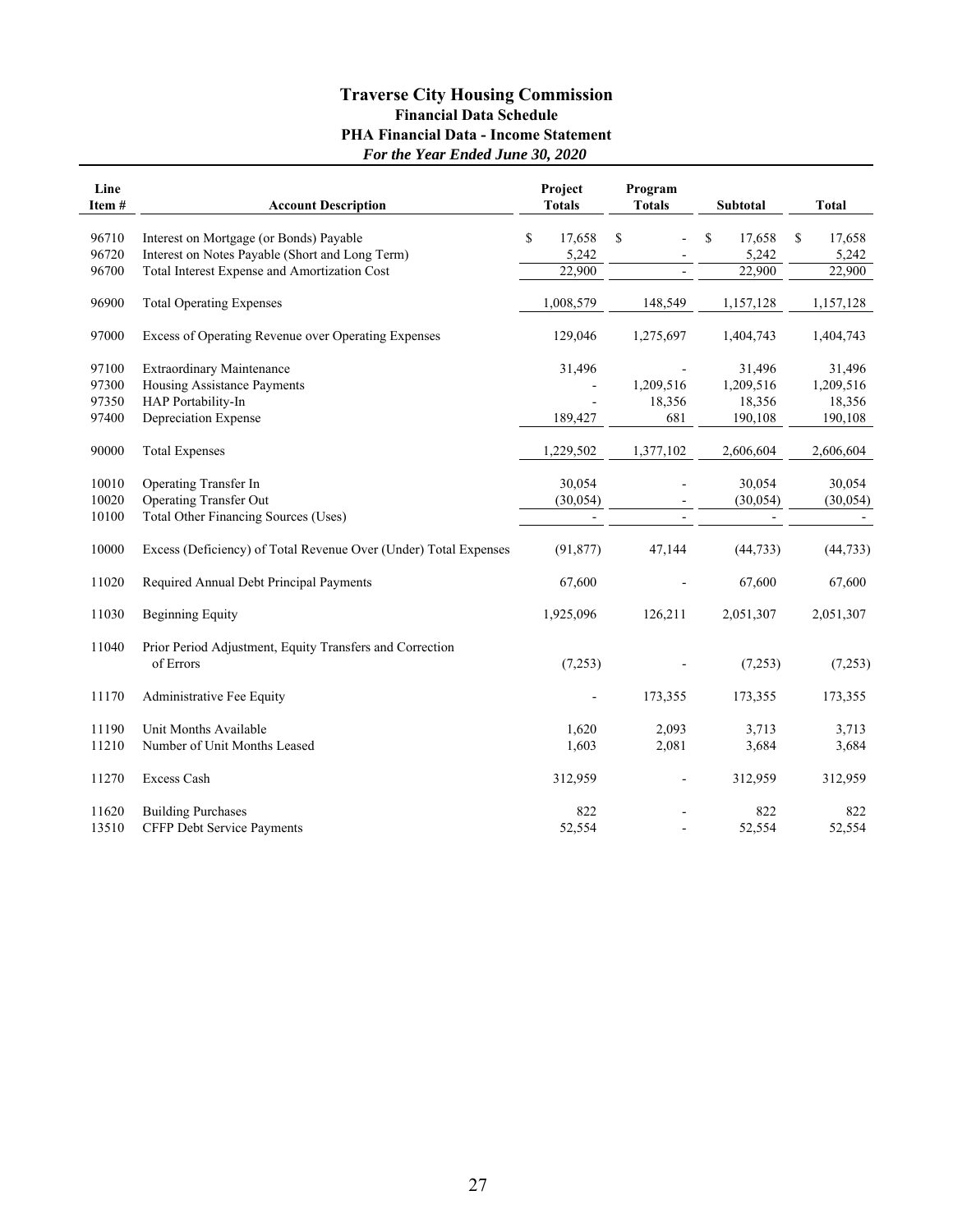

SMITH & KLACZKIEWICZ, PC Certified Public Accountants

Thomas J. Smith, CPA Robert R. Klaczkiewicz, CPA Robert R. Klaczkiewicz, CPA Robert R. Klaczkiewicz, CPA Robert R. Klaczkiewicz, CPA (989) (989) 751-3064

A veteran owned business

#### **INDEPENDENT AUDITOR'S REPORT ON INTERNAL CONTROL OVER FINANCIAL REPORTING AND ON COMPLIANCE AND OTHER MATTERS BASED ON AN AUDIT OF FINANCIAL STATEMENTS PERFORMED IN ACCORDANCE WITH** *GOVERNMENT AUDITING STANDARDS*

To the Board of Commissioners Traverse City Housing Commission Traverse City, MI

We have audited, in accordance with the auditing standards generally accepted in the United States of America and the standards applicable to financial audits contained in *Government Auditing Standards* issued by the Comptroller General of the United States, the financial statements of the business-type activities of the *Traverse City Housing Commission*, a component unit of the City of Traverse City, Michigan as of and for the year ended June 30, 2020, and the related notes to the financial statements, which collectively comprise the *Traverse City Housing Commission's* basic financial statements and have issued our report thereon dated November 25, 2020.

#### **Internal Control over Financial Reporting**

In planning and performing our audit of the financial statements, we considered the *Traverse City Housing Commission's* internal control over financial reporting (internal control) as a basis for designing audit procedures that are appropriate in the circumstances for the purpose of expressing our opinions on the financial statements, but not for the purpose of expressing an opinion on the effectiveness of the *Traverse City Housing Commission's* internal control. Accordingly, we do not express an opinion on the effectiveness of the *Traverse City Housing Commission's* internal control.

A *deficiency in internal control* exists when the design or operation of a control does not allow management or employees, in the normal course of performing their assigned functions, to prevent, or detect and correct, misstatements on a timely basis. A *material weakness* is a deficiency, or a combination of deficiencies, in internal control, such that there is a reasonable possibility that a material misstatement of the entity's financial statements will not be prevented, or detected and corrected on a timely basis. A *significant deficiency* is a deficiency, or a combination of deficiencies, in internal control that is less severe than a material weakness, yet important enough to merit attention by those charged with governance.

Our consideration of internal control was for the limited purpose described in the first paragraph of this section and was not designed to identify all deficiencies in internal control that might be material weaknesses or, significant deficiencies. Given these limitations, during our audit we did not identify any deficiencies in internal control that we consider to be material weaknesses. However, material weaknesses may exist that have not been identified.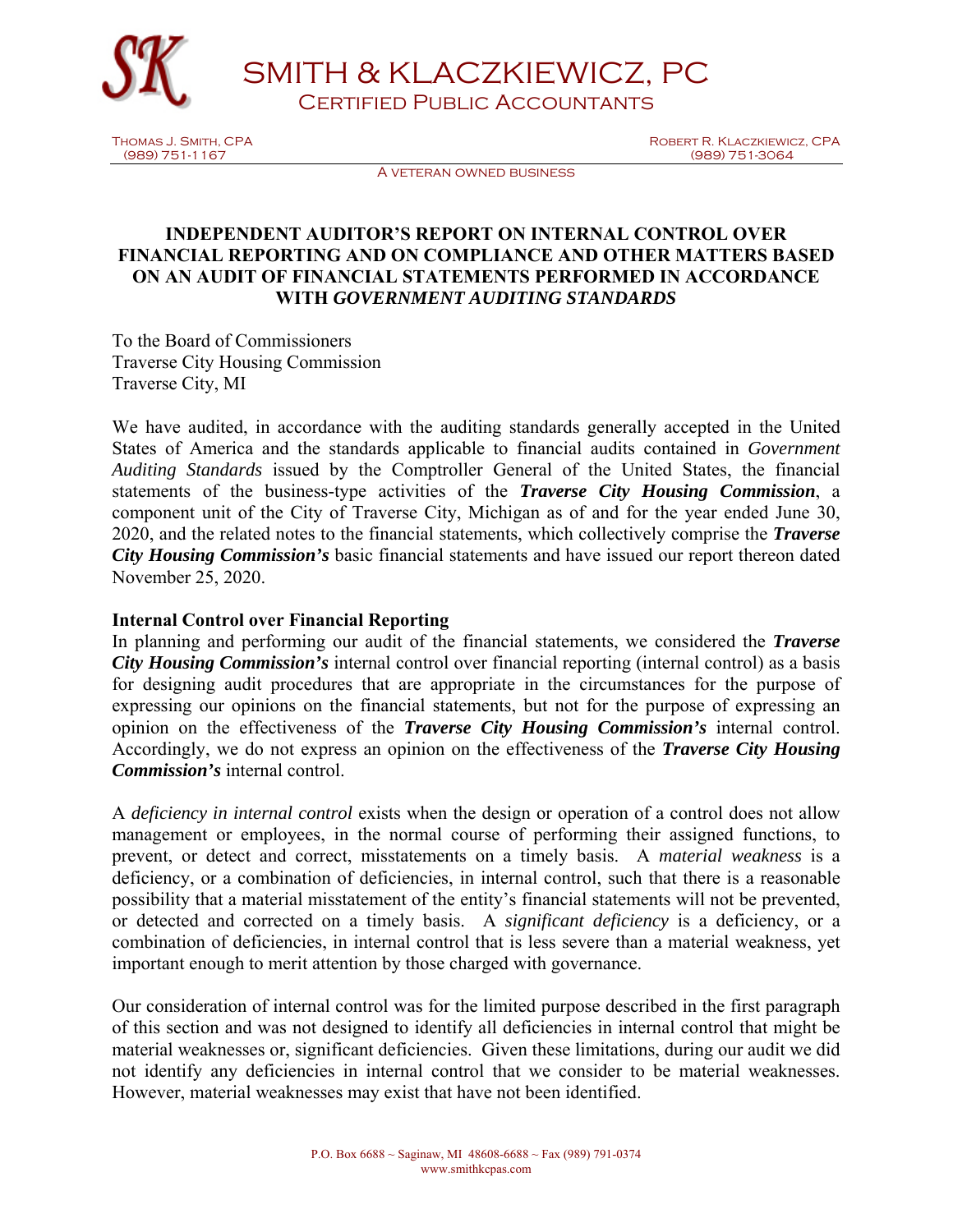#### **Compliance and Other Matters**

As part of obtaining reasonable assurance about whether the *Traverse City Housing Commission's* financial statements are free from material misstatement, we performed tests of its compliance with certain provisions of laws, regulations, contracts, and grant agreements, noncompliance with which could have a direct and material effect on the determination of financial statement amounts. However, providing an opinion on compliance with those provisions was not an objective of our audit, and accordingly, we do not express such an opinion. The results of our tests disclosed no instances of noncompliance or other matters that are required to be reported under *Government Auditing Standards*.

#### **Purpose of this Report**

The purpose of this report is solely to describe the scope of our testing of internal control and compliance and the results of that testing, and not to provide an opinion on the effectiveness of the entity's internal control or on compliance. This report is an integral part of an audit performed in accordance with *Government Auditing Standards* in considering the entity's internal control and compliance. Accordingly, this communication is not suitable for any other purpose.

Smith + Klacyhiavicy PC

*Saginaw, Michigan* November 25, 2020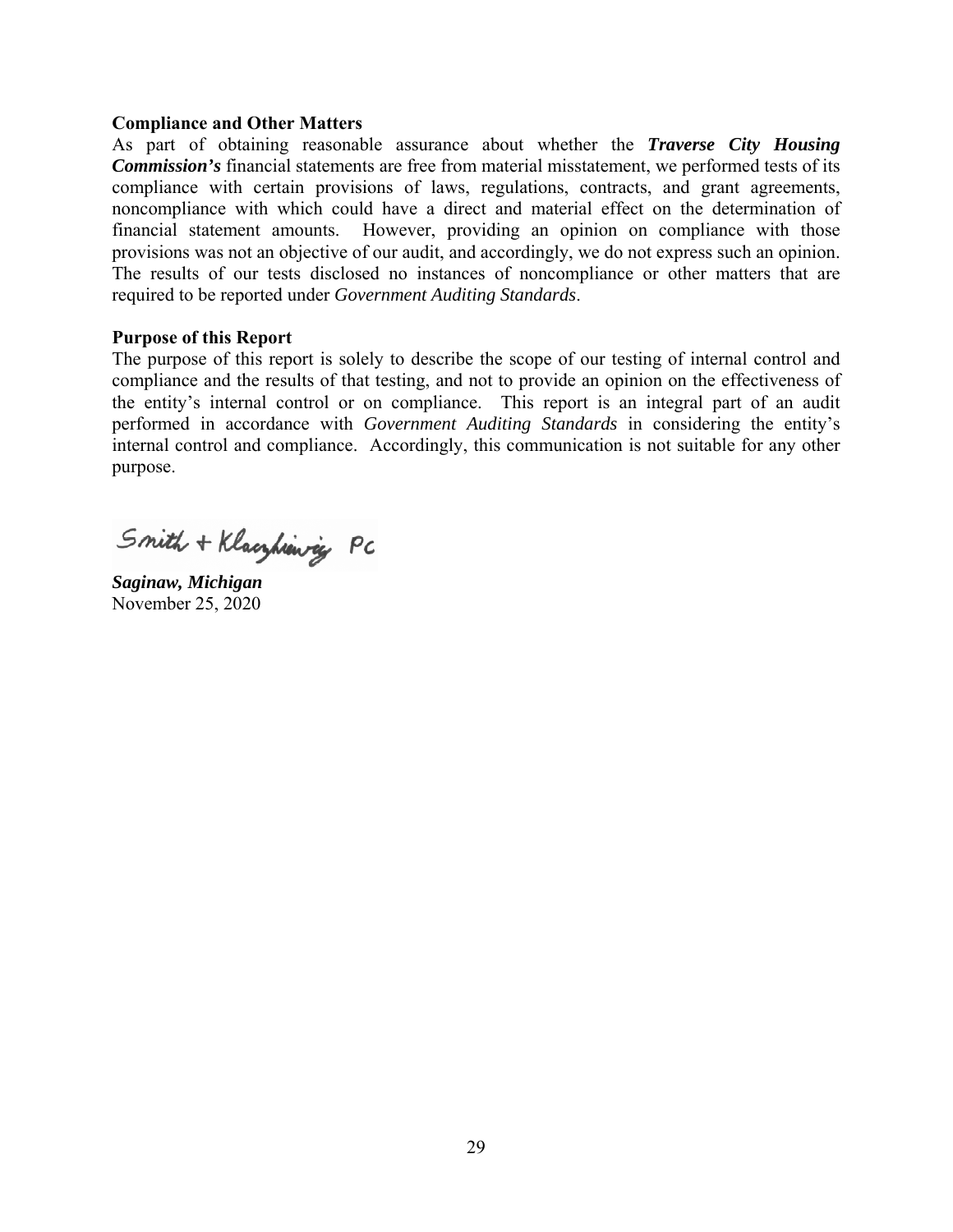

SMITH & KLACZKIEWICZ, PC Certified Public Accountants

Thomas J. Smith, CPA Robert R. Klaczkiewicz, CPA Robert R. Klaczkiewicz, CPA Robert R. Klaczkiewicz, CPA (989)<br>1989) 751-3064 (989) 751-3064 (989) 751-3064

A veteran owned business

#### **INDEPENDENT AUDITOR'S REPORT ON COMPLIANCE FOR EACH MAJOR PROGRAM AND ON INTERNAL CONTROL OVER COMPLIANCE REQUIRED BY THE UNIFORM GUIDANCE**

To the Board of Commissioners Traverse City Housing Commission Traverse City, Michigan

#### **Report on Compliance for Each Major Federal Program**

We have audited the *Traverse City Housing Commission's* compliance with the types of compliance requirements described in the *OMB Compliance Supplement* that could have a direct and material effect on each of the *Traverse City Housing Commission's* major federal programs for the year ended June 30, 2020. The *Traverse City Housing Commission's* major federal programs are identified in the summary of auditor's results section of the accompanying schedule of findings and questioned costs.

#### *Management's Responsibility*

Management is responsible for compliance with federal statutes, regulations, and the terms and conditions of its federal awards applicable to its federal programs.

#### *Auditor's Responsibility*

Our responsibility is to express an opinion on compliance for each of the *Traverse City Housing Commission's* major federal programs based on our audit of the types of compliance requirements referred to above. We conducted our audit of compliance in accordance with auditing standards generally accepted in the United States of America; the standards applicable to financial audits contained in *Government Auditing Standards*, issued by the Comptroller General of the United States; and the audit requirements of Title 2 U.S. *Code of Federal Regulations* Part 200, *Uniform Administrative Requirements, Cost Principles, and Audit Requirements for Federal Awards* (Uniform Guidance). Those standards and the Uniform Guidance require that we plan and perform the audit to obtain reasonable assurance about whether noncompliance with the types of compliance requirements referred to above that could have a direct and material effect on a major federal program occurred. An audit includes examining, on a test basis, evidence about the *Traverse City Housing Commission's* compliance with those requirements and performing such other procedures as we considered necessary in the circumstances.

We believe that our audit provides a reasonable basis for our opinion on compliance for each major federal program. However, our audit does not provide a legal determination of the *Traverse City Housing Commission's* compliance.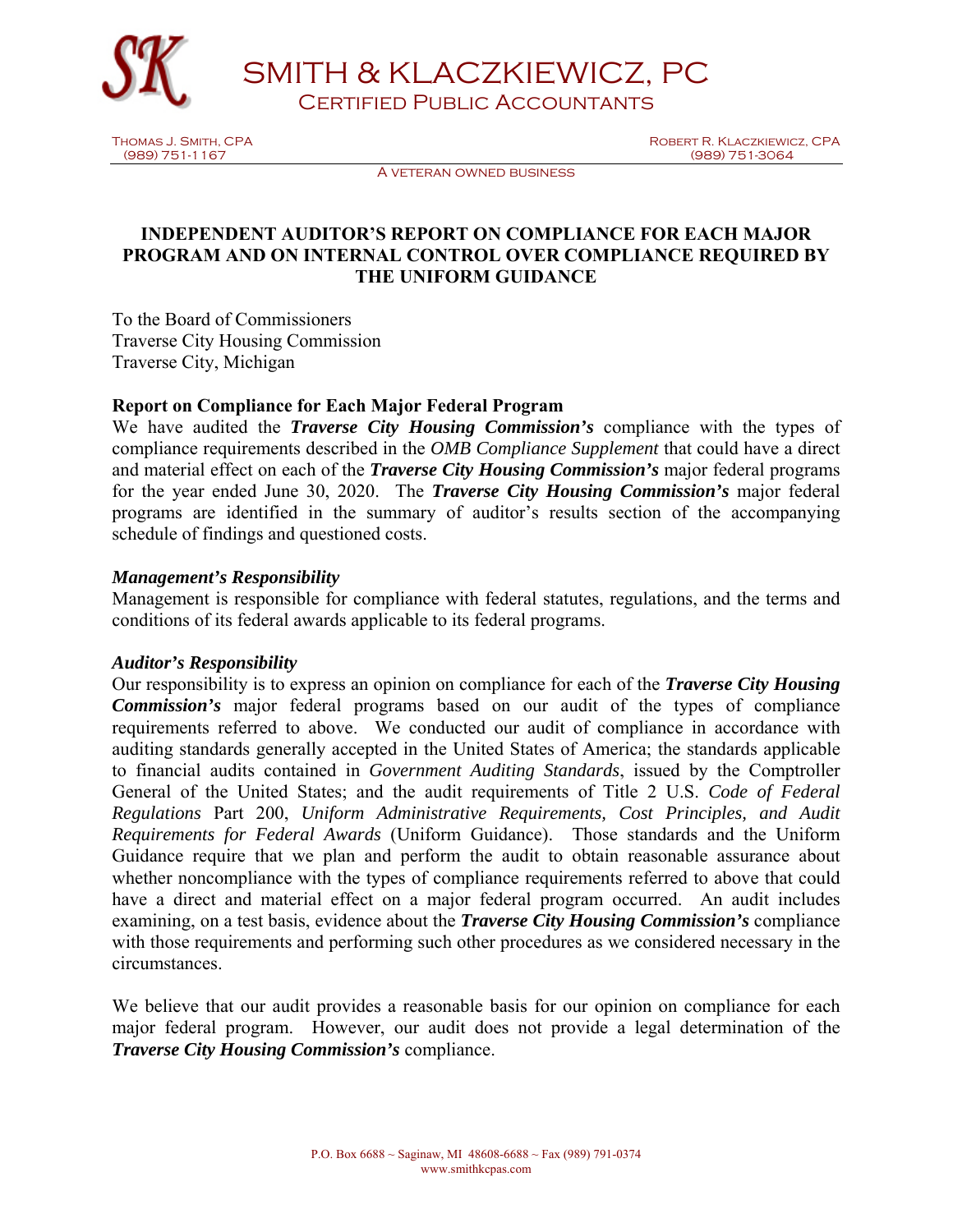#### *Opinion on Each Major Federal Program*

In our opinion, the *Traverse City Housing Commission* complied, in all material respects, with the types of compliance requirements referred to above that could have a direct and material effect on each of its major federal programs for the year ended June 30, 2020.

#### **Report on Internal Control over Compliance**

Management of the *Traverse City Housing Commission* is responsible for establishing and maintaining effective internal control over compliance with the types of compliance requirements referred to above. In planning and performing our audit of compliance, we considered the *Traverse City Housing Commission's* internal control over compliance with the types of requirements that could have a direct and material effect on each major federal program to determine the auditing procedures that are appropriate in the circumstances for the purpose of expressing an opinion on compliance for each major federal program and to test and report on internal control over compliance in accordance with the Uniform Guidance, but not for the purpose of expressing an opinion on the effectiveness of internal control over compliance. Accordingly, we do not express an opinion on the effectiveness of the *Traverse City Housing Commission's* internal control over compliance.

A *deficiency in internal control over compliance* exists when the design or operation of a control over compliance does not allow management or employees, in the normal course of performing their assigned functions, to prevent, or detect and correct, noncompliance with a type of compliance requirement of a federal program on a timely basis. A *material weakness in internal control over compliance* is a deficiency, or combination of deficiencies, in internal control over compliance, such that there is a reasonable possibility that material noncompliance with a type of compliance requirement of a federal program will not be prevented, or detected and corrected, on a timely basis. A *significant deficiency in internal control over compliance* is a deficiency, or a combination of deficiencies, in internal control over compliance with a type of compliance requirement of a federal program that is less severe than a material weakness in internal control over compliance, yet important enough to merit attention by those charged with governance.

Our consideration of internal control over compliance was for the limited purpose described in the first paragraph of this section and was not designed to identify all deficiencies in internal control over compliance that might be material weaknesses or significant deficiencies. We did not identify any deficiencies in internal control over compliance that we consider to be material weaknesses. However, material weaknesses may exist that have not been identified.

The purpose of this report on internal control over compliance is solely to describe the scope of our testing of internal control over compliance and the results of that testing based on the requirements of the Uniform Guidance. Accordingly, this report is not suitable for any other purpose.

Smith + Klacyhiavicy PC

*Saginaw, Michigan*  November 25, 2020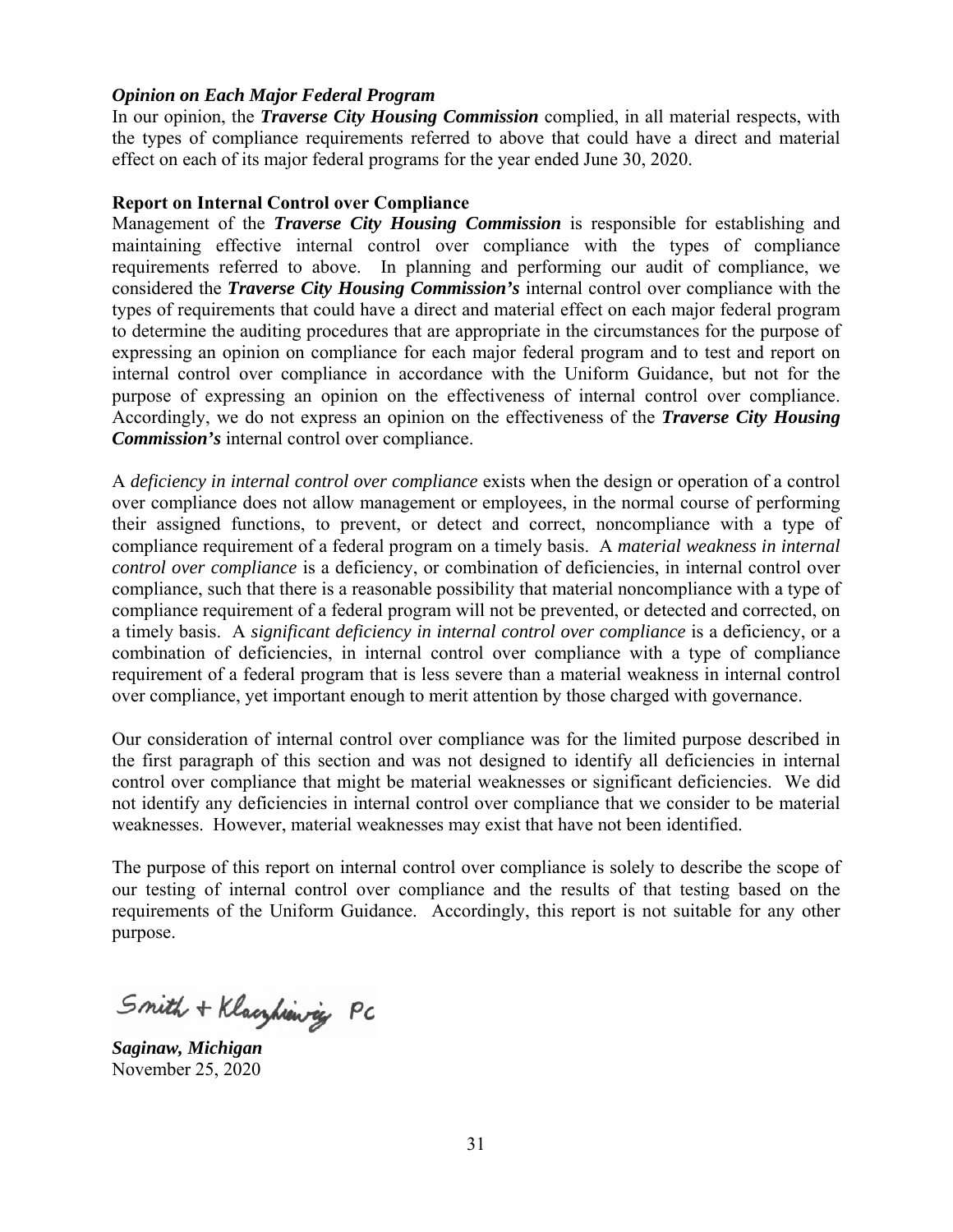#### **Traverse City Housing Commission Schedule of Expenditures of Federal Awards** *For the Year Ended June 30, 2020*

| <b>Federal Agency / Pass Through</b><br><b>Agency / Program Title</b> | Federal<br><b>CFDA</b><br><b>Number</b> | Amount<br><b>Expended</b> |           |  |
|-----------------------------------------------------------------------|-----------------------------------------|---------------------------|-----------|--|
| Department of Housing and Urban Development                           |                                         |                           |           |  |
| Direct programs:                                                      |                                         |                           |           |  |
| Public and Indian Housing                                             | 14.850                                  | -S                        | 335,900   |  |
| Section 8 Housing Choice Vouchers                                     | 14.871                                  |                           | 1,308,223 |  |
| Section 8 Housing Choice Vouchers - Family Self Sufficiency           | 14.871                                  |                           | 68,198    |  |
| Total Section 8 Housing Choice Vouchers                               |                                         |                           | 1,376,421 |  |
| <b>Public Housing Capital Fund</b>                                    | 14.872                                  |                           | 96,167    |  |
| Total Department of Housing and Urban Development                     |                                         |                           | 1,808,488 |  |
| <b>Reconciliation to Statement of Activities</b>                      |                                         |                           |           |  |
| Federal revenue reported on the Statement of Activities:              |                                         |                           |           |  |
| Program grants - subsidies                                            |                                         | \$.                       | 1,775,093 |  |
| Capital grants                                                        |                                         |                           | 53,376    |  |
| Change in equity related to federal awards                            |                                         |                           | (19,981)  |  |
| Total expenditures per Schedule of Expenditures of Federal Awards     |                                         |                           | 1,808,488 |  |
|                                                                       |                                         |                           |           |  |

See accompanying notes to schedule of expenditures of federal awards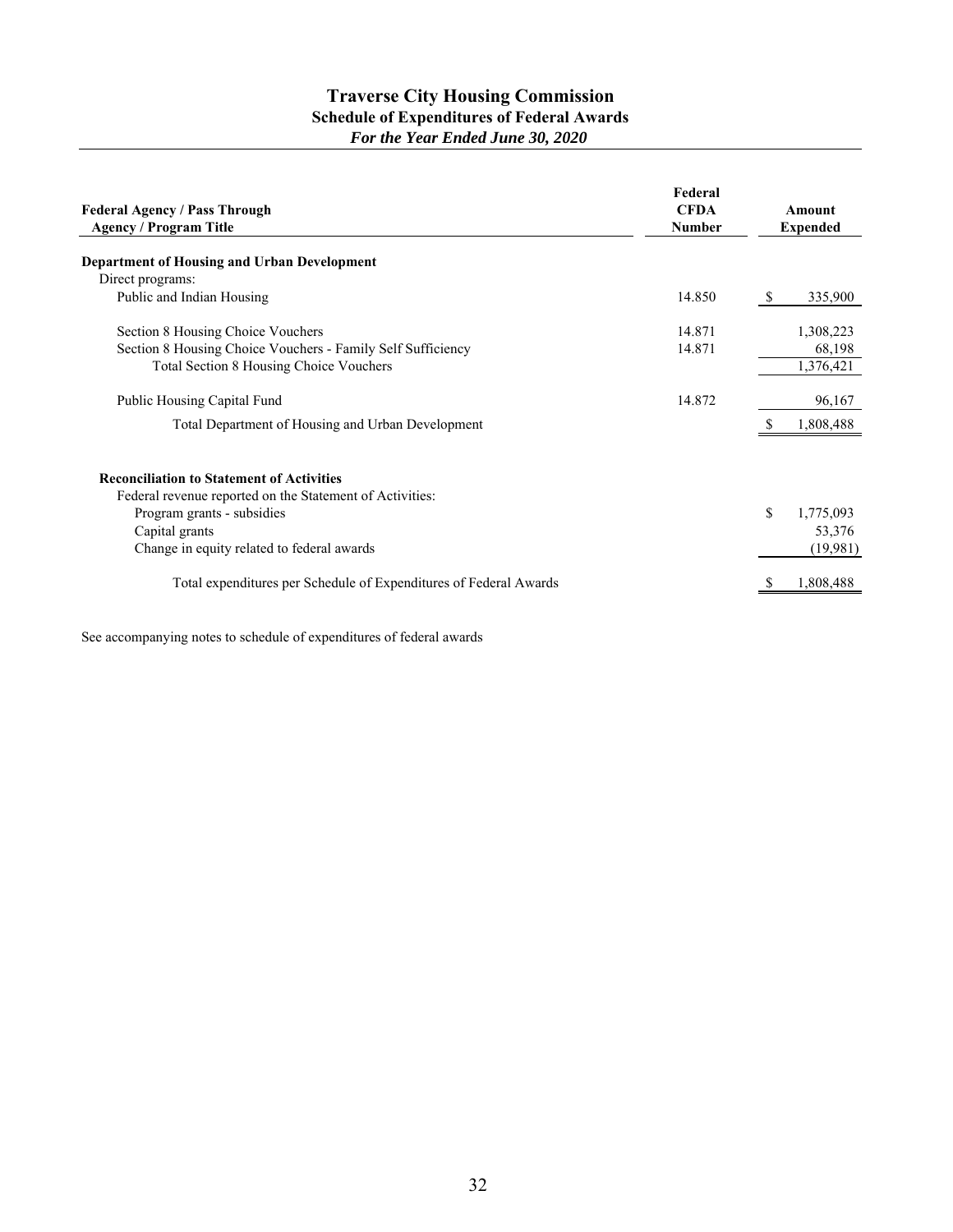#### *Note 1 - Basis of Presentation*

The accompanying Schedule of Expenditures of Federal Awards (the "Schedule") includes the federal award activity of the *Traverse City Housing Commission* under programs of the federal government for the year ended June 30, 2020. The information in this schedule is presented in accordance with the requirements of Title 2 *U.S. Code of Federal Regulations* Part 200, *Uniform Administrative Requirements, Cost Principles and Audit Requirements for Federal Awards* (Uniform Guidance). Because the schedule presents only a selected portion of the operations of the *Traverse City Housing Commission* , it is not intended to and does not present the financial position, changes in net position or cash flows of the *Traverse City Housing Commission* .

#### *Note 2 - Summary of Significant Accounting Policies*

Expenditures reported on the Schedule are reported on the accrual basis of accounting. Such expenditures are recognized following cost principles contained in the Uniform Guidance, wherein certain types of expenditures are not allowable or are limited as to reimbursement.

For purposes of charging indirect costs to federal awards, the *Traverse City Housing Commission* has elected not to use the 10 percent de minimis cost rate as permitted by 2 CFR section 200.414 of the Uniform Guidance.

#### *Note 3 - Subrecipients*

None of the federal expenditures presented in the Schedule were provided to subrecipients.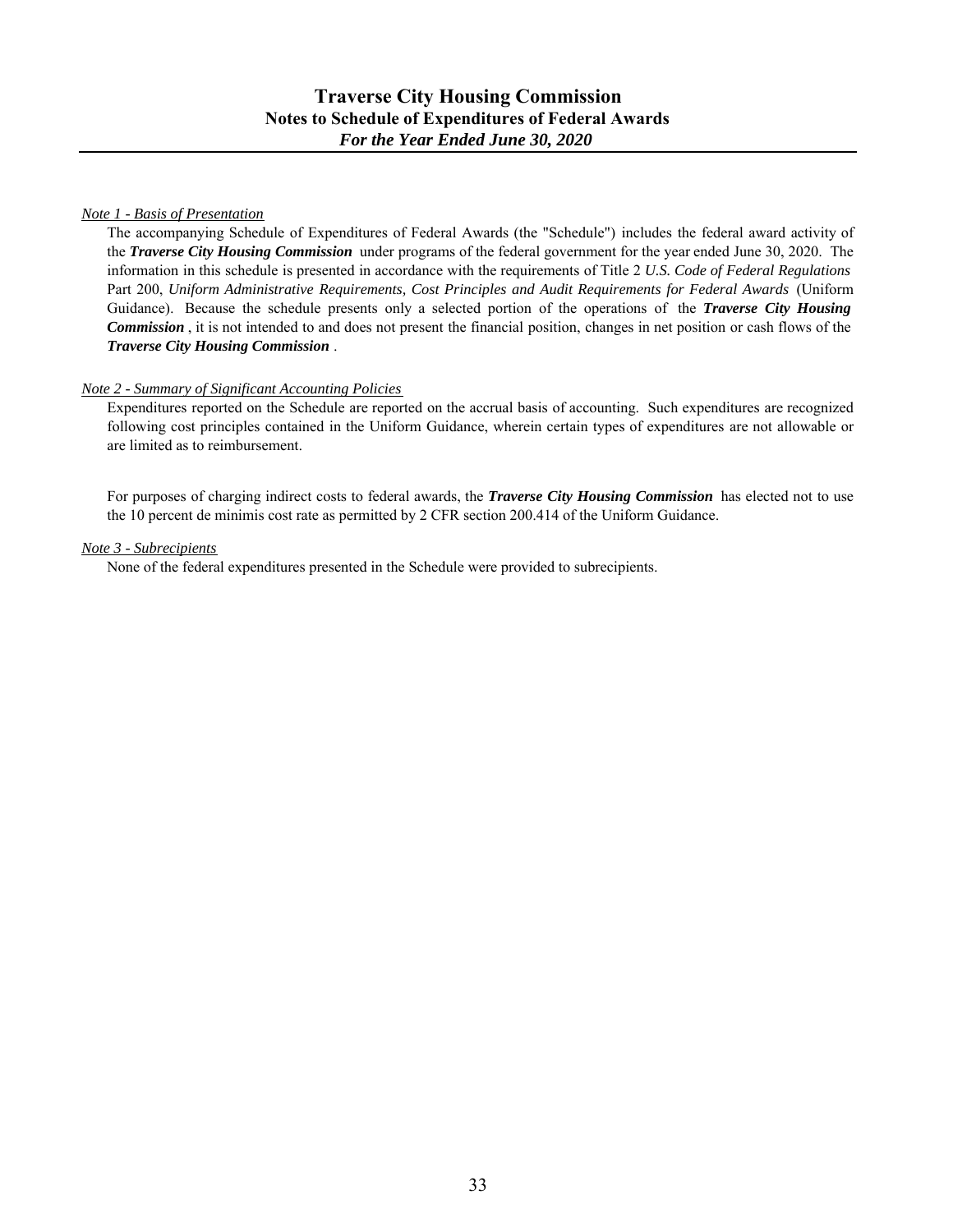## **Section I - Summary of Auditor's Results**

## **Financial Statements** Type of auditor's report issued: Unmodified Internal control over financial reporting • Material weakness(es) identified? Yes **X** No • Significant deficiency(ies) identified that are not considered to be material weaknesses? Yes X None reported Noncompliance material to financial statements noted? **Yes X** No **Federal Awards** Type of auditor's report issued on compliance for major program(s): Unmodified Internal control over major program(s) • Material weakness(es) identified? Yes **X** No • Significant deficiency(ies) identified that are not considered to be material weaknesses? Yes X None reported Any audit findings disclosed that are required to be reported in accordance with 2 CFR Section 200.516.(a)? Yes **X** No **Identification of major program(s):**

| Name of Federal Program(s) or Cluster(s)<br>CFDA Number                  |                                   |  |         |
|--------------------------------------------------------------------------|-----------------------------------|--|---------|
| 14.871                                                                   | Section 8 Housing Choice Vouchers |  |         |
| Dollar threshold used to distinguish between type A and type B programs: |                                   |  | 750,000 |

Auditee qualify as a low-risk auditee? **X** Yes No